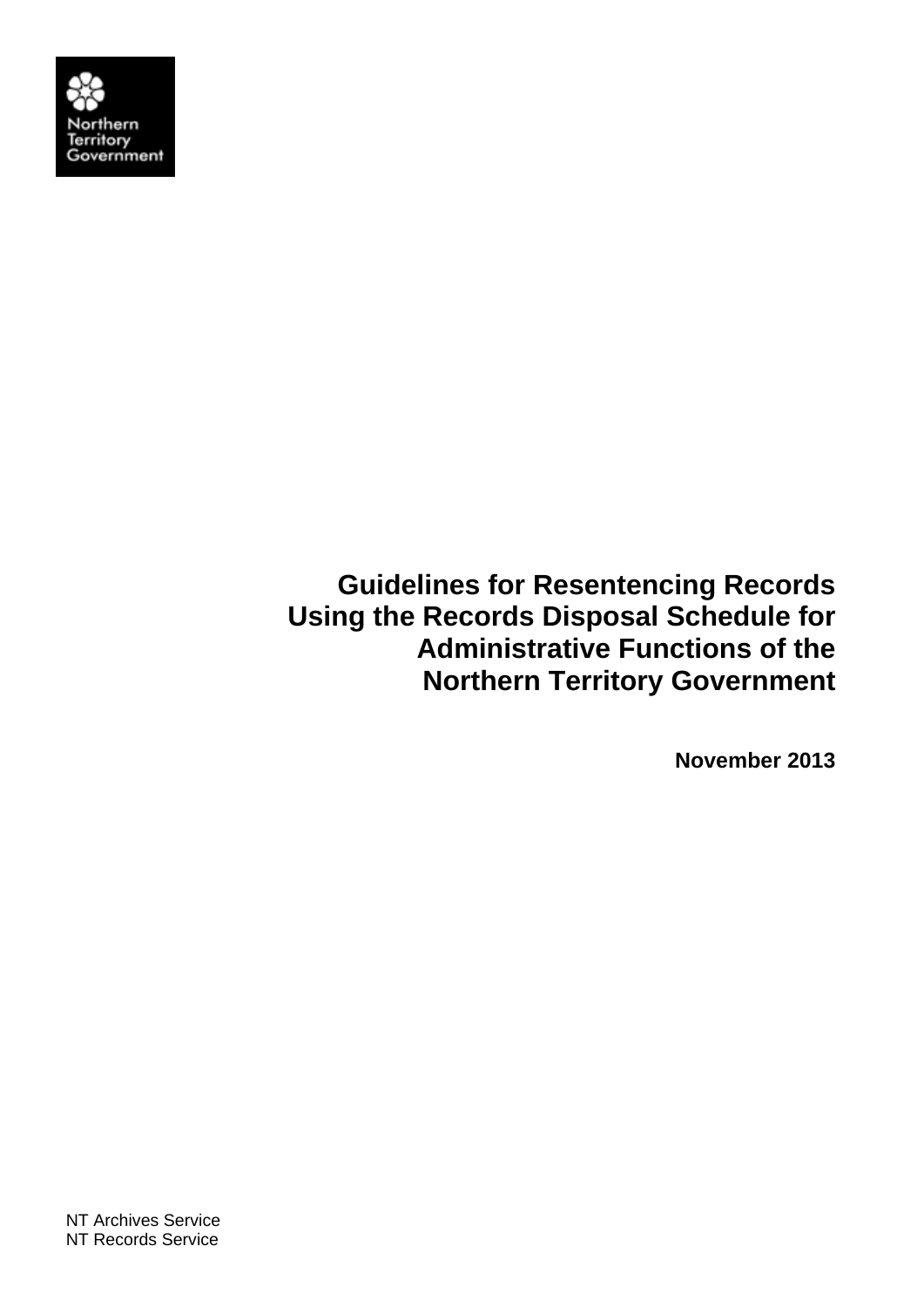For information and advice, please contact NT Records Service Department of Corporate and Information Services GPO Box 2391 Darwin NT 0801

Email: NTG.RecordsPolicy@nt.gov.au Telephone: (08) 8924 3848 Facsimile: (08) 8924 3880<br>Website: http://www.nt.go http://www.nt.gov.au/dcis/info\_tech/records\_policy\_standards/index.shtml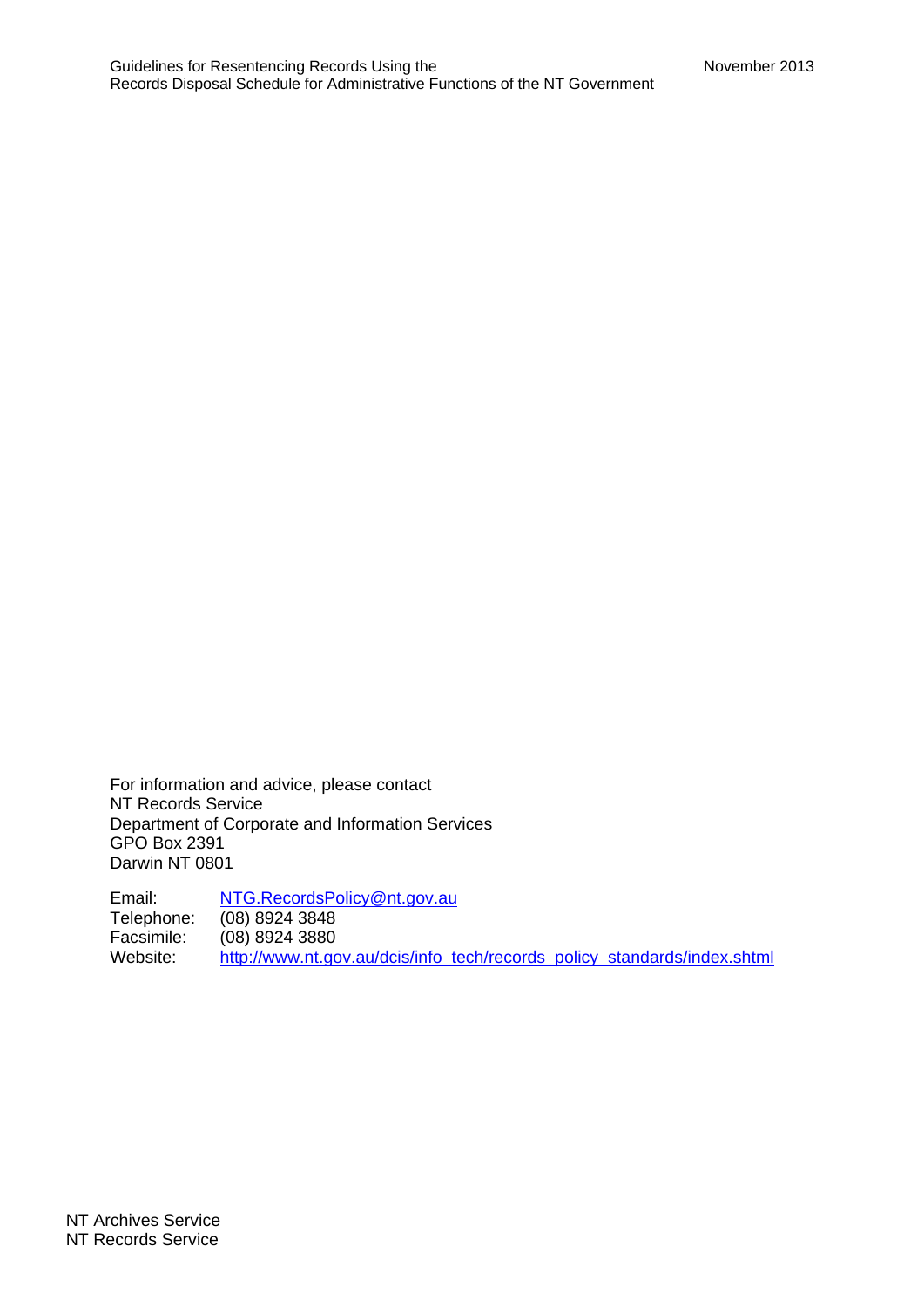#### **Contents**

| <b>Introduction</b>                                         |                 |
|-------------------------------------------------------------|-----------------|
| <b>Application</b>                                          |                 |
| <b>TABLE 1: Permanent records which are now Temporary</b>   | 2 <sup>1</sup>  |
| <b>TABLE 2: Permanent records which are still Permanent</b> | 12 <sup>1</sup> |
| <b>TABLE 3: Temporary records which are now Permanent</b>   |                 |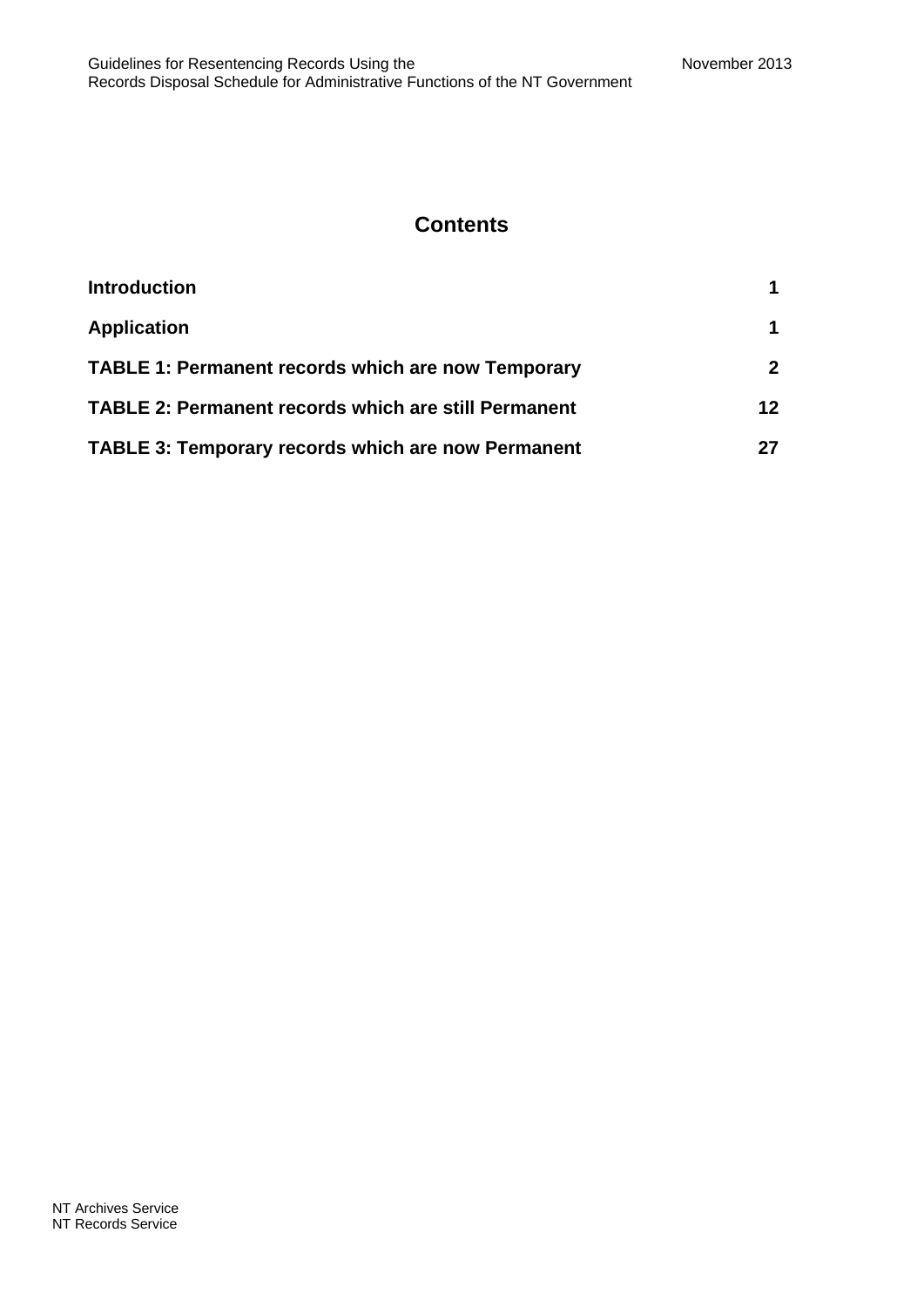### **Introduction**

The *Records Disposal Schedule for Administrative Functions of the Northern Territory Government* (Disposal Schedule 2013/5) was authorised for use by NT government public sector organisations on 13 November 2013 in accordance with the provisions of s136B of the *Information Act*.

This records disposal schedule supersedes the following four administrative functions schedules that had previously been used to sentence NTG records since 2000:

- *Disposal Schedule for Administrative Records of the Northern Territory Government* No.2000/8 (ADMIN)
- *Disposal Schedule for Financial Management Records of the Northern Territory Government* No.2001/2 (FM)
- *Disposal Schedule for Human Resource Management Records of the Northern Territory Government* No.2001/6 (HRM)
- *Disposal Schedule for Information Management Records* No.2003/2

These schedules can no longer be used to sentence records in the NTG.

### **Application**

These guidelines are intended to assist agencies when resentencing records previously sentenced using any of the superseded four administrative schedules listed above. Please note, records that were **Temporary** under **both** the superseded schedules and the new schedule require **no action**.

Records that had previously been sentenced as Permanent will now be in one of two categories under the new disposal schedule:

- 1. Records which were **Permanent** under the superseded schedules but are now **Temporary** under the new schedule (Table 1), or
- 2. Records which were **Permanent** under the superseded schedules and remain **Permanent** under the new schedule (Table 2).

The disposal status of records identified in these categories in the NTG records management system (HP TRIM) will need to be amended. Those records listed in Table 1. may also need to be removed from the custody of the NT Archives Service (if previously transferred there) and stored as secondary records (eg with a commercial secondary records contractor) because they are now temporary records.

Those records listed in Table 2. will need to have their disposal details updated in the records management system, but no change in custody arrangements is required.

There is a third category of records:

3. Records which were **Temporary** under the superseded schedules but which are now **Permanent** under the new schedule (Table 3).

Records listed in Table 3. will need to have their disposal status changed to Permanent in the records management system and be transferred to the custody of the NT Archives Service as Territory archives in accordance with the provisions of the disposal class in the schedule.

**NOTE:** In all three tables, the classes are listed in alphabetical order as they appeared in the superseded records disposal schedules. The superseded schedules are identified by the following abbreviations under the class number – (ADMIN) Administrative, (FM) Financial Management, (HRM) Human Resource Management, (IM) Information Management.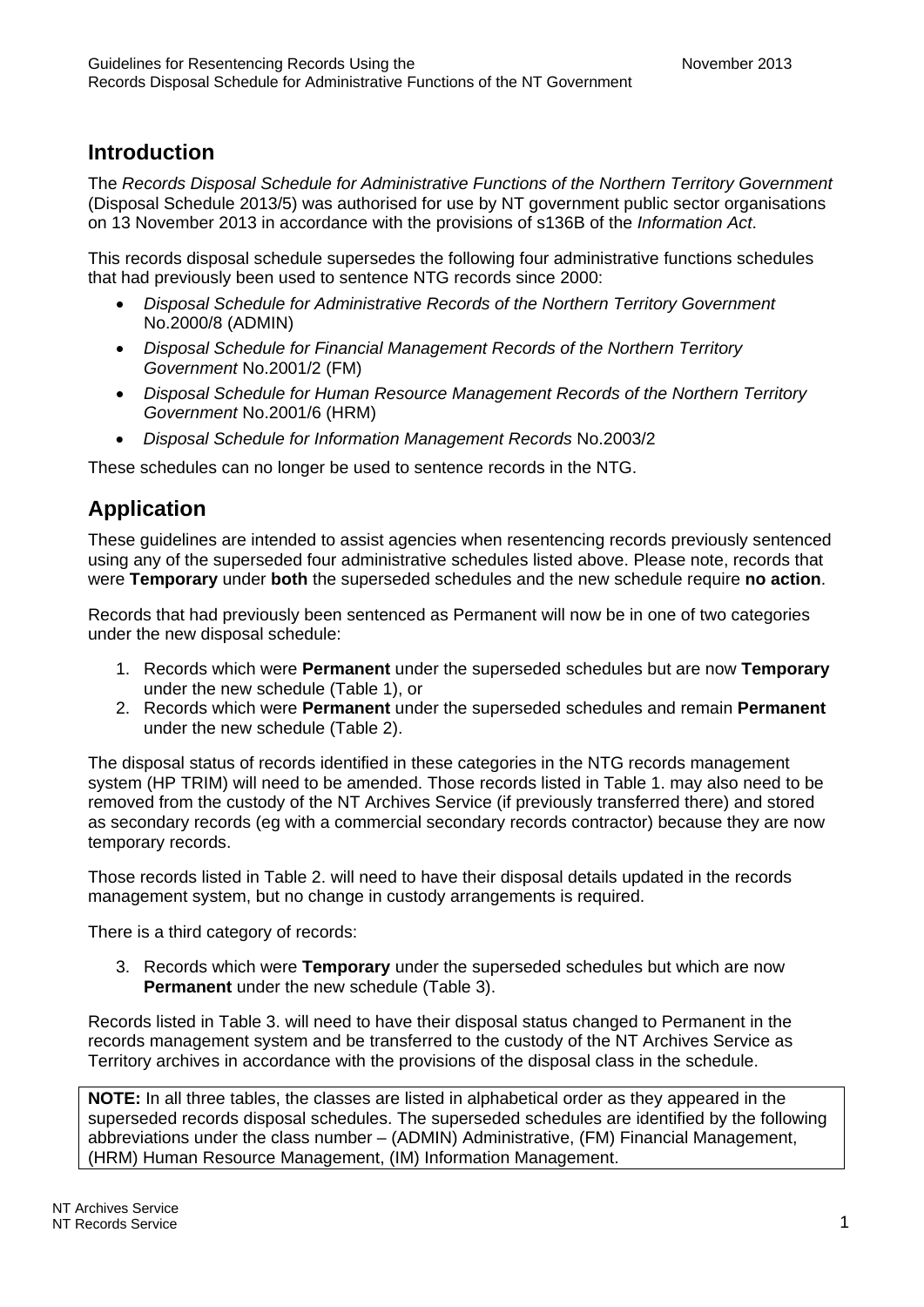# **TABLE 1: Permanent classes which are now Temporary**

| <b>SUPERSEDED SCHEDULE</b> |                                                                                                                                                                                                                                           | <b>NEW ADMINISTRATIVE FUNCTIONS SCHEDULE</b>                                                                 |                                          |                                                                                                                                                                                                                                                                   |                                                                                                    |
|----------------------------|-------------------------------------------------------------------------------------------------------------------------------------------------------------------------------------------------------------------------------------------|--------------------------------------------------------------------------------------------------------------|------------------------------------------|-------------------------------------------------------------------------------------------------------------------------------------------------------------------------------------------------------------------------------------------------------------------|----------------------------------------------------------------------------------------------------|
|                            | <b>COMMUNITY RELATIONS - CONFERENCES</b>                                                                                                                                                                                                  |                                                                                                              | <b>COMMUNITY RELATIONS - CONFERENCES</b> |                                                                                                                                                                                                                                                                   |                                                                                                    |
| 1.4.1<br>(ADMIN)           | Master copies of<br>proceedings of<br>conferences organised by<br>the agency involving the<br>community, including<br>papers presented by<br>agency staff.                                                                                | <b>PERMANENT</b><br>Transfer to NT<br>Archives<br>Service 4<br>years after<br>action<br>completed.           | 1.2.1                                    | Proceedings, reports and<br>addresses from<br>conferences, seminars or<br>forums attended by<br>organisation staff. Includes<br>inter-organisation and<br>government conferences.<br>Also includes post<br>conference interaction, eg<br>via social media forums. | <b>TEMPORARY</b><br>Destroy 5 years<br>after conference                                            |
|                            | <b>COMMUNITY RELATIONS - MARKETING &amp; PROMOTION</b>                                                                                                                                                                                    |                                                                                                              |                                          | <b>COMMUNITY RELATIONS - MARKETING &amp; PROMOTION</b>                                                                                                                                                                                                            |                                                                                                    |
| 1.15.1<br>(ADMIN)          | Master copies of<br>promotional films and<br>videos, produced by or<br>for the agency.                                                                                                                                                    | <b>PERMANENT</b><br>Transfer to the<br><b>NT Archives</b><br>Service 4<br>years after<br>action<br>completed | 1.9.2                                    | Records documenting<br>campaigns or advertising to<br>raise or maintain the<br>organisation's public profile<br>or to advertise a particular<br>service, product, program<br>or event.                                                                            | <b>TEMPORARY</b><br>Destroy 5 years<br>after action<br>completed                                   |
|                            | <b>COMMUNITY RELATIONS - VISITS</b>                                                                                                                                                                                                       |                                                                                                              | <b>COMMUNITY RELATIONS - VISITS</b>      |                                                                                                                                                                                                                                                                   |                                                                                                    |
| 1.31.1<br>(ADMIN)          | Visits by agency staff<br>overseas - official report.                                                                                                                                                                                     | <b>PERMANENT</b><br>Transfer to NT<br>Archives 4<br>years after<br>action<br>completed                       | 1.15.2                                   | Records documenting visits<br>made to the organisation by<br>important community<br>representatives or officials.                                                                                                                                                 | <b>TEMPORARY</b><br>Destroy 5 years<br>after action<br>completed                                   |
|                            | <b>COMPENSATION - POLICY</b>                                                                                                                                                                                                              |                                                                                                              | POLICY (COMMON ACTIVITIES)               |                                                                                                                                                                                                                                                                   |                                                                                                    |
| 1.13.1<br>(HR)             | Records relating to the<br>formulation of policy on<br>compensation issues (eg<br>return to work policy),<br>including consultation<br>papers, drafts, policy<br>proposals, reports,<br>research papers and<br>master copies of policies. | <b>PERMANENT</b><br>Transfer to the<br><b>NT Archives</b><br>Service 4<br>years after<br>action<br>completed | 0.12                                     | Records documenting the<br>development and review of<br>the organisation's<br>administrative functions<br>policies and associated<br>correspondence indicating<br>who the policies apply to<br>and responsibilities for their<br>implementation.                  | <b>TEMPORARY</b><br>Destroy 7 years<br>after policy is<br>superseded                               |
|                            | <b>EQUIPMENT &amp; STORES - TENDERING</b>                                                                                                                                                                                                 |                                                                                                              |                                          | <b>CONTRACTING OUT (COMMON ACTIVITIES)</b>                                                                                                                                                                                                                        |                                                                                                    |
| 2.27.2<br>(ADMIN)          | Signed contracts under<br>seal and supporting<br>records.                                                                                                                                                                                 | PERMANENT<br>Transfer to the<br><b>NT Archives</b><br>Service 4<br>years after<br>action<br>completed        | 0.8.2                                    | Contracts which are under<br>seal or deed. Includes<br>records associated with the<br>development, negotiation<br>and issue of contracts (see<br>0.8.4), but excluding tender<br>documentation.                                                                   | <b>TEMPORARY</b><br>Destroy 12 years<br>after completion<br>or other<br>termination of<br>contract |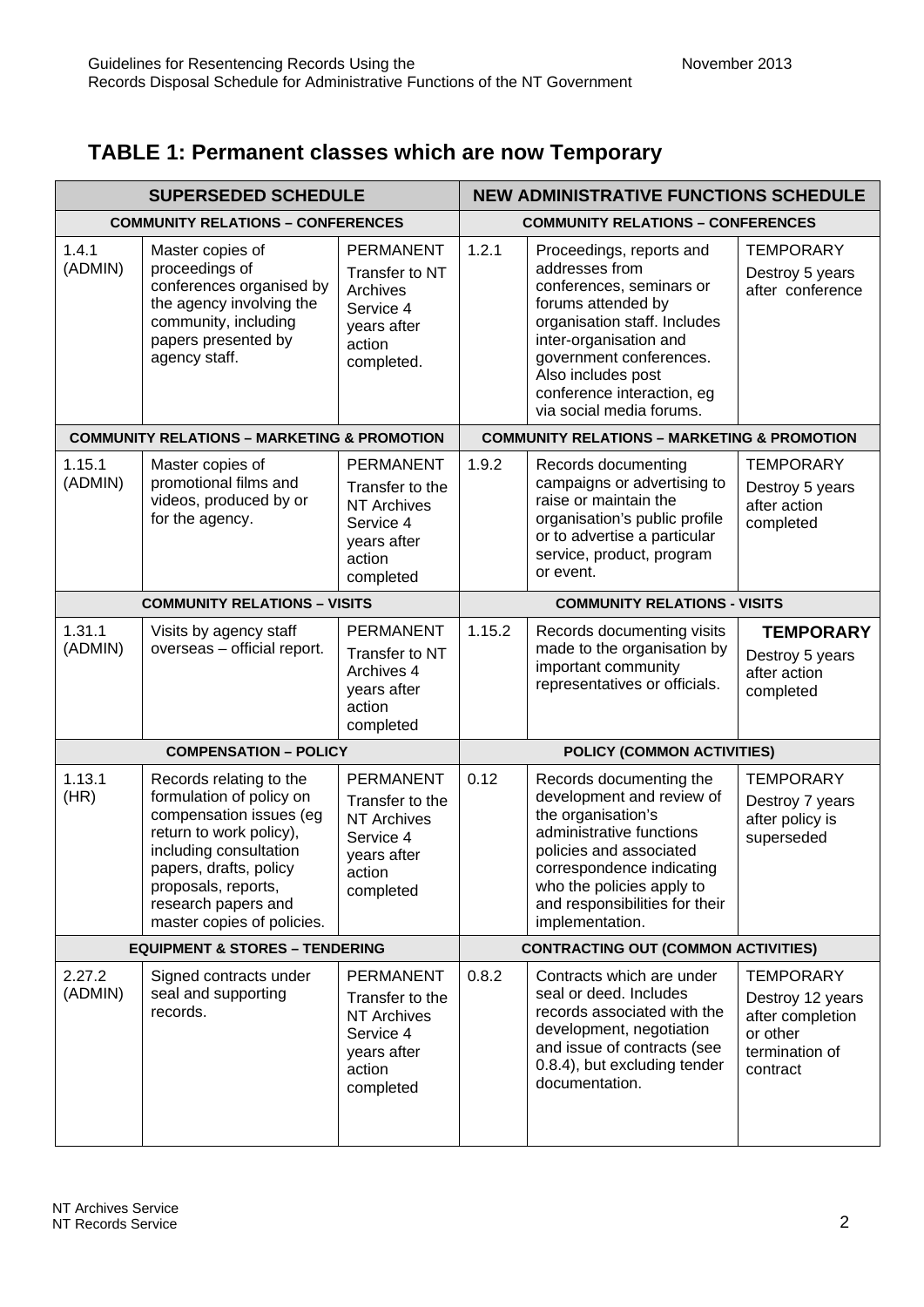| <b>SUPERSEDED SCHEDULE</b> |                                                                                                                                                                                                                      | <b>NEW ADMINISTRATIVE FUNCTIONS SCHEDULE</b>                                                                 |                                       |                                                                                                                                                                                                                                                                                                |                                                                                                    |  |
|----------------------------|----------------------------------------------------------------------------------------------------------------------------------------------------------------------------------------------------------------------|--------------------------------------------------------------------------------------------------------------|---------------------------------------|------------------------------------------------------------------------------------------------------------------------------------------------------------------------------------------------------------------------------------------------------------------------------------------------|----------------------------------------------------------------------------------------------------|--|
|                            | <b>FINANCIAL MANAGEMENT - TENDERING</b>                                                                                                                                                                              |                                                                                                              |                                       | <b>CONTRACTING OUT (COMMON ACTIVITIES)</b>                                                                                                                                                                                                                                                     |                                                                                                    |  |
| 1.31.2<br>(FM)             | Signed contracts under<br>seal and supporting<br>records.                                                                                                                                                            | <b>PERMANENT</b><br>Transfer to the<br><b>NT Archives</b><br>Service 4<br>years after<br>action<br>completed | 0.8.2                                 | Contracts which are under<br>seal or deed. Includes<br>records associated with the<br>development, negotiation<br>and issue of contracts (see<br>0.8.4), but excluding tender<br>documentation.                                                                                                | <b>TEMPORARY</b><br>Destroy 12 years<br>after completion<br>or other<br>termination of<br>contract |  |
|                            | <b>FLEET MANAGEMENT - ACCIDENTS</b>                                                                                                                                                                                  |                                                                                                              |                                       | <b>WORK HEALTH &amp; SAFETY - ACCIDENTS</b>                                                                                                                                                                                                                                                    |                                                                                                    |  |
| 3.1.1<br>(ADMIN)           | Records relating to<br>vehicle accidents - fatal.                                                                                                                                                                    | <b>PERMANENT</b><br>Transfer to the<br><b>NT Archives</b><br>Service 4<br>years after<br>action<br>completed | 17.1.1                                | Records relating to<br>notifiable incidents under<br>the Work Health and Safety<br>(National Uniform<br>Legislation) Act, including<br>the death of a person, a<br>serious injury or illness of a<br>person, or a dangerous<br>incident, that are reported<br>to the regulator.                | <b>TEMPORARY</b><br>Destroy 5 years<br>after action<br>completed                                   |  |
|                            | <b>FLEET MANAGEMENT - TENDERING</b>                                                                                                                                                                                  |                                                                                                              |                                       | <b>CONTRACTING OUT (COMMON ACTIVITY)</b>                                                                                                                                                                                                                                                       |                                                                                                    |  |
| 3.21.2<br>(ADMIN)          | Signed contracts under<br>seal and supporting<br>records.                                                                                                                                                            | <b>PERMANENT</b><br>Transfer to the<br><b>NT Archives</b><br>Service 4<br>years after<br>action<br>completed | 0.8.2                                 | Contracts which are under<br>seal or deed. Includes<br>records associated with the<br>development, negotiation<br>and issue of contracts (see<br>0.8.4), but excluding tender<br>documentation.                                                                                                | <b>TEMPORARY</b><br>Destroy 12 years<br>after completion<br>or other<br>termination of<br>contract |  |
|                            | <b>GOVERNMENT RELATIONS - COMPLIANCE</b>                                                                                                                                                                             |                                                                                                              | <b>COMPLIANCE (COMMON ACTIVITIES)</b> |                                                                                                                                                                                                                                                                                                |                                                                                                    |  |
| 4.5.1<br>(ADMIN)           | Records relating to<br>agency compliance with<br>mandatory or optional<br>standards, including<br>compliance with<br>legislation and with<br>national and international<br>standards such as the<br>ISO 9001 series. | <b>PERMANENT</b><br>Transfer to NT<br>Archives<br>Service 4<br>years after<br>action<br>completed            | 0.7.1                                 | Records documenting the<br>organisation's compliance<br>with mandatory or optional<br>standards or with statutory<br>requirements, including<br>investigation into breaches<br>of compliance, records of<br>assessment and<br>certification, or requests for<br>exemptions from<br>compliance. | <b>TEMPORARY</b><br>Destroy 7 years<br>after action<br>completed                                   |  |
|                            | <b>GOVERNMENT RELATIONS - COMPLIANCE</b>                                                                                                                                                                             |                                                                                                              |                                       | <b>COMPLIANCE (COMMON ACTIVITIES)</b>                                                                                                                                                                                                                                                          |                                                                                                    |  |
| 4.5.2<br>(ADMIN)           | Records relating to<br>agency breaches of<br>compliance or failure to<br>meet compliance<br>requirements - serious<br>breaches or those<br>requiring substantial<br>investigation.                                   | <b>PERMANENT</b><br>Transfer to NT<br>Archives<br>Service 4<br>years after<br>action<br>completed            | 0.7.1                                 | Records documenting the<br>organisation's compliance<br>with mandatory or optional<br>standards or with statutory<br>requirements, including<br>investigation into breaches<br>of compliance, records of<br>assessment and<br>certification, or requests for                                   | <b>TEMPORARY</b><br>Destroy 7 years<br>after action<br>completed                                   |  |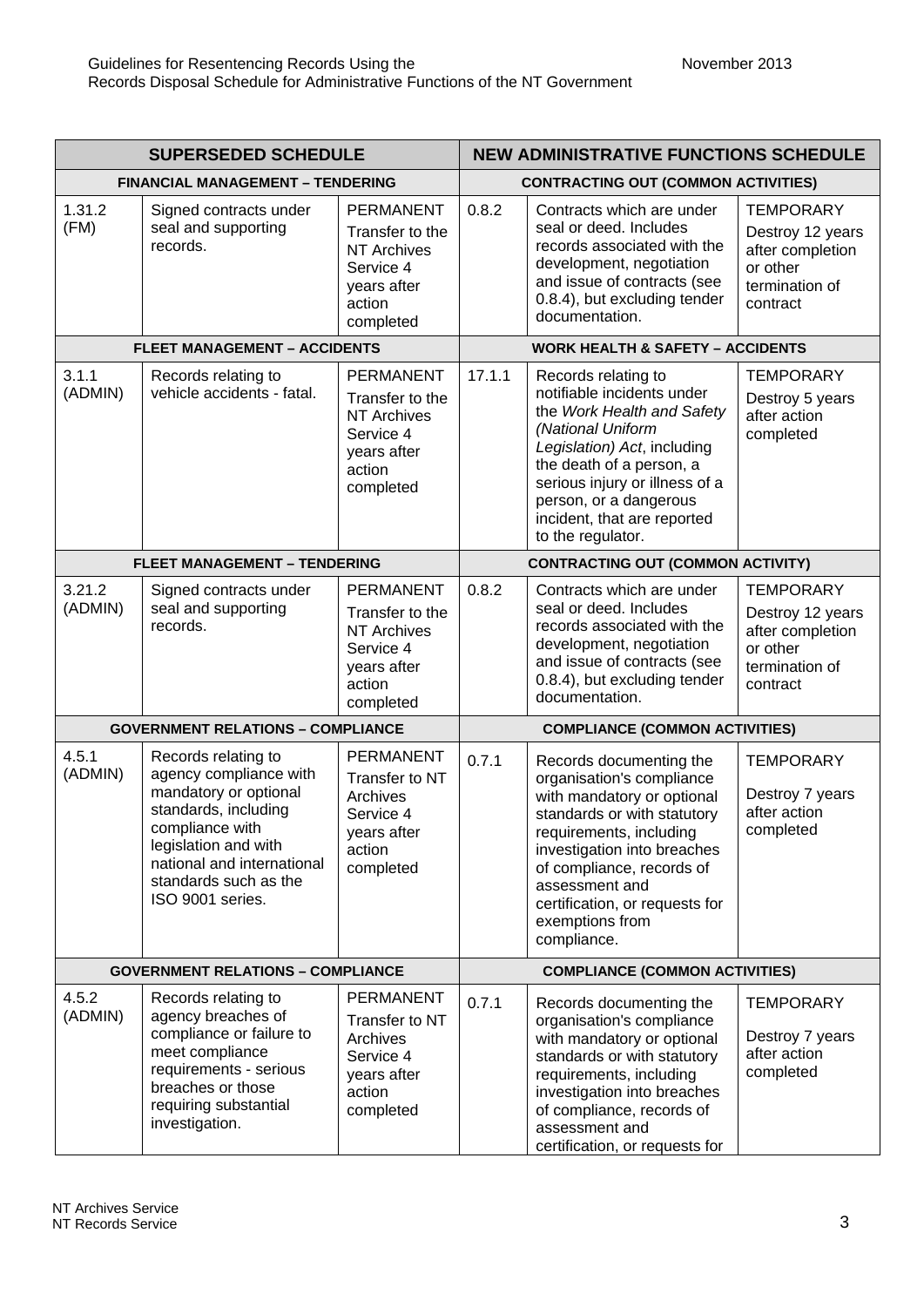| <b>SUPERSEDED SCHEDULE</b>                 |                                                                                                                                                                                                                                                           | <b>NEW ADMINISTRATIVE FUNCTIONS SCHEDULE</b>                                                      |                                         |                                                                                                                                                                                                                                                                                     |                                                                          |  |
|--------------------------------------------|-----------------------------------------------------------------------------------------------------------------------------------------------------------------------------------------------------------------------------------------------------------|---------------------------------------------------------------------------------------------------|-----------------------------------------|-------------------------------------------------------------------------------------------------------------------------------------------------------------------------------------------------------------------------------------------------------------------------------------|--------------------------------------------------------------------------|--|
|                                            |                                                                                                                                                                                                                                                           |                                                                                                   |                                         | exemptions from<br>compliance.                                                                                                                                                                                                                                                      |                                                                          |  |
|                                            | <b>GOVERNMENT RELATIONS - CONFERENCES</b>                                                                                                                                                                                                                 |                                                                                                   |                                         | <b>COMMUNITY RELATIONS - CONFERENCES</b>                                                                                                                                                                                                                                            |                                                                          |  |
| 4.6.1<br>(ADMIN)                           | Master copies of<br>proceedings of<br>conferences organised by<br>the agency involving<br>other NTG agencies, or<br>other governments or<br>government organisations<br>(national or international),<br>including papers<br>presented by agency<br>staff. | <b>PERMANENT</b><br>Transfer to NT<br>Archives<br>Service 4<br>years after<br>action<br>completed | 1.2.1                                   | Proceedings, reports and<br>addresses from<br>conferences, seminars or<br>forums attended by<br>organisation staff. Includes<br>inter-organisation and<br>government conferences.<br>Also includes post<br>conference interaction, eg<br>via social media forums.                   | <b>TEMPORARY</b><br>Destroy 5 years<br>after conference                  |  |
|                                            | <b>GOVERNMENT RELATIONS - LEGISLATION</b>                                                                                                                                                                                                                 |                                                                                                   |                                         | <b>STRATEGIC MANAGEMENT - LEGISLATION</b>                                                                                                                                                                                                                                           |                                                                          |  |
| 4.11.2<br>(ADMIN)                          | Records relating to<br>requests for comments<br>on draft legislation not<br>directly affecting the<br>agency's functions for<br>which a substantial<br>response was prepared.                                                                             | <b>PERMANENT</b><br>Transfer to NT<br>Archives<br>Service 4<br>years after<br>action<br>completed | 15.4.2                                  | Records documenting<br>comments made by the<br>organisation on the<br>development of legislation<br>concerning the operations<br>and functional<br>responsibilities of other<br>organisations.                                                                                      | <b>TEMPORARY</b><br>Destroy 3 years<br>after action<br>completed         |  |
|                                            | <b>GOVERNMENT RELATIONS - VISITS</b>                                                                                                                                                                                                                      |                                                                                                   | <b>GOVERNMENT RELATIONS - VISITS</b>    |                                                                                                                                                                                                                                                                                     |                                                                          |  |
| 4.26.1<br>(ADMIN)                          | Visits by agency staff<br>overseas - official report.                                                                                                                                                                                                     | PERMANENT<br>Transfer to NT<br>Archives<br>Service 4<br>years after<br>action<br>completed        | 7.9.3                                   | Records documenting visits<br>by organisation staff to<br>other government<br>organisations both within<br>Australia and overseas.<br>Includes invitations, travel<br>and accommodation<br>arrangements, itineraries<br>and programs, visit reports<br>and letters of appreciation. | <b>TEMPORARY</b><br>Destroy 2 years<br>after action<br>completed         |  |
|                                            | <b>INDUSTRIAL RELATIONS - POLICY</b>                                                                                                                                                                                                                      |                                                                                                   |                                         | POLICY (COMMON ACTIVITIES)                                                                                                                                                                                                                                                          |                                                                          |  |
| 5.14.1<br>(ADMIN)                          | Records relating to the<br>development of agency or<br>whole of government<br>industrial relations<br>policies, including<br>consultation papers,<br>drafts, policy proposals,<br>reports, research papers<br>and master copies of<br>policies.           | <b>PERMANENT</b><br>Transfer to NT<br>Archives<br>Service 4<br>years after<br>action<br>completed | 0.12.1                                  | Records documenting the<br>development and review of<br>the organisation's<br>administrative functions<br>policies and associated<br>correspondence indicating<br>who the policies apply to<br>and responsibilities for their<br>implementation.                                    | <b>TEMPORARY</b><br>Destroy 7 years<br>after policy is<br>superseded     |  |
| <b>INFORMATION MANAGEMENT - AGREEMENTS</b> |                                                                                                                                                                                                                                                           |                                                                                                   | <b>AGREEMENTS - (COMMON ACTIVITIES)</b> |                                                                                                                                                                                                                                                                                     |                                                                          |  |
| $1.3.1$ (IM)                               | Confidentiality<br>agreements between the<br>agency and external<br>bodies or individuals and                                                                                                                                                             | PERMANENT<br>Transfer to NT<br>Archives<br>Service 4                                              | 0.3.2                                   | Records documenting the<br>establishment, negotiation,<br>maintenance and review of<br>formal agreements.                                                                                                                                                                           | <b>TEMPORARY</b><br>Destroy 7 years<br>after expiry or<br>termination of |  |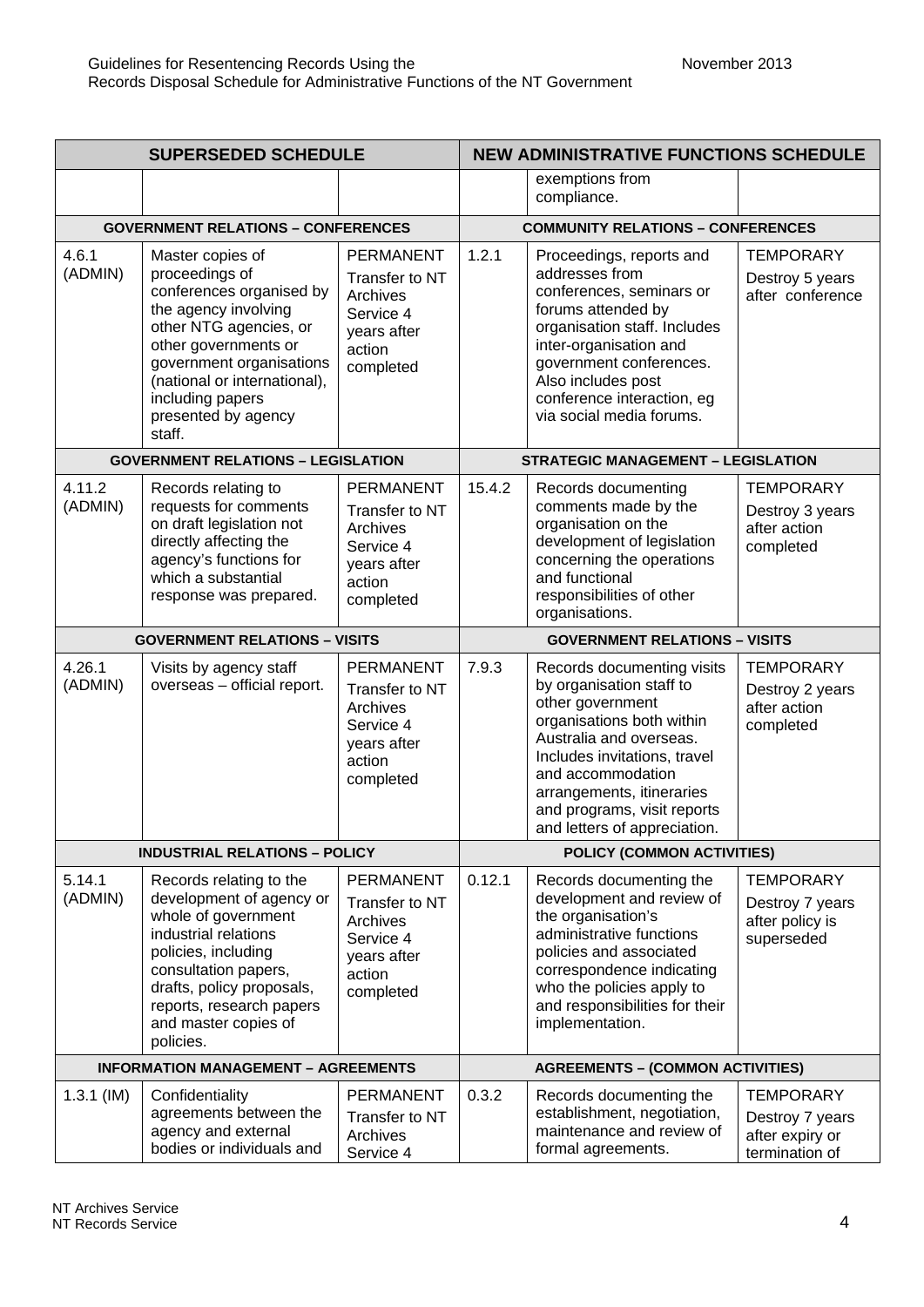| <b>SUPERSEDED SCHEDULE</b> |                                                                                                                                                                                                                                                                                                                  | <b>NEW ADMINISTRATIVE FUNCTIONS SCHEDULE</b>                                                      |                                       |                                                                                                                                                                                                                                                                                                |                                                                                       |  |
|----------------------------|------------------------------------------------------------------------------------------------------------------------------------------------------------------------------------------------------------------------------------------------------------------------------------------------------------------|---------------------------------------------------------------------------------------------------|---------------------------------------|------------------------------------------------------------------------------------------------------------------------------------------------------------------------------------------------------------------------------------------------------------------------------------------------|---------------------------------------------------------------------------------------|--|
|                            | related records (eg<br>development and<br>implementation records).                                                                                                                                                                                                                                               | years after<br>action complete                                                                    |                                       |                                                                                                                                                                                                                                                                                                | agreement                                                                             |  |
|                            | <b>INFORMATION MANAGEMENT - AUTHORISATION</b>                                                                                                                                                                                                                                                                    |                                                                                                   |                                       | <b>INFORMATION MANAGEMENT - DISPOSAL</b>                                                                                                                                                                                                                                                       |                                                                                       |  |
| $1.5.1$ (IM)               | Records relating to the<br>creation of the agency's<br>Records Disposal<br>Schedules. Includes copy<br>of disposal class<br>authorisation report,<br>approvals from the<br>Director of the Business<br>Unit, Northern Territory<br>Archives Service and<br>Chief Executive and a<br>copy of the final authority. | <b>PERMANENT</b><br>Retain in<br>agency                                                           | 9.5.3                                 | Records documenting the<br>development of records<br>disposal schedules,<br>including appraisal report<br>forms and correspondence<br>with NT Archives and NT<br>Records services.                                                                                                             | <b>TEMPORARY</b><br>Destroy when<br>schedule<br>superseded                            |  |
|                            | <b>INFORMATION MANAGEMENT - AUTHORISATION</b>                                                                                                                                                                                                                                                                    |                                                                                                   |                                       | <b>AUTHORISATION (COMMON ACTIVITIES)</b>                                                                                                                                                                                                                                                       |                                                                                       |  |
| $1.5.2$ (IM)               | Records relating to a<br>request for exemption<br>certificate from the Chief<br>Minister in relation to the<br>Information Act.                                                                                                                                                                                  | <b>PERMANENT</b><br>Transfer to NT<br>Archives<br>Service 4<br>years after<br>action<br>completed | 0.5.2                                 | Records documenting<br>delegations of power or<br>other authorisations to<br>organisation staff to perform<br>administrative action.                                                                                                                                                           | <b>TEMPORARY</b><br>Destroy 7 years<br>after authorisation<br>expires/is<br>withdrawn |  |
|                            | <b>INFORMATION MANAGEMENT - COMPLIANCE</b>                                                                                                                                                                                                                                                                       |                                                                                                   | <b>COMPLIANCE (COMMON ACTIVITIES)</b> |                                                                                                                                                                                                                                                                                                |                                                                                       |  |
| $1.8.1$ (IM)               | Records relating to action<br>taken by a public sector<br>organisation to act in<br>accordance with a<br><b>Compliance Notice</b><br>issued by the Information<br>Commissioner in relation<br>to the organisation<br>contravening an<br>information privacy<br>principle or code of<br>practice.                 | <b>PERMANENT</b><br>Transfer to NT<br>Archives<br>Service 4<br>years after<br>action<br>completed | 0.7.1                                 | Records documenting the<br>organisation's compliance<br>with mandatory or optional<br>standards or with statutory<br>requirements, including<br>investigation into breaches<br>of compliance, records of<br>assessment and<br>certification, or requests for<br>exemptions from<br>compliance. | <b>TEMPORARY</b><br>Destroy 7 years<br>after action<br>completed                      |  |
|                            | <b>INFORMATION MANAGEMENT - CONSERVATION</b>                                                                                                                                                                                                                                                                     |                                                                                                   |                                       | <b>INFORMATION MANAGEMENT - CONSERVATION</b>                                                                                                                                                                                                                                                   |                                                                                       |  |
| 1.10.1<br>(IM)             | Records relating to the<br>management of agency<br>conservation projects<br>and specialised<br>conservation treatment<br>for the preservation of<br>permanent records and<br>other information<br>resources. Includes<br>photographs, maps and<br>plans.                                                         | <b>PERMANENT</b><br>Transfer to NT<br><b>Archives Service</b><br>with records                     | 9.2.1                                 | Records documenting<br>specialised conservation<br>treatments.                                                                                                                                                                                                                                 | <b>TEMPORARY</b><br>Destroy 5 years<br>after action<br>completed                      |  |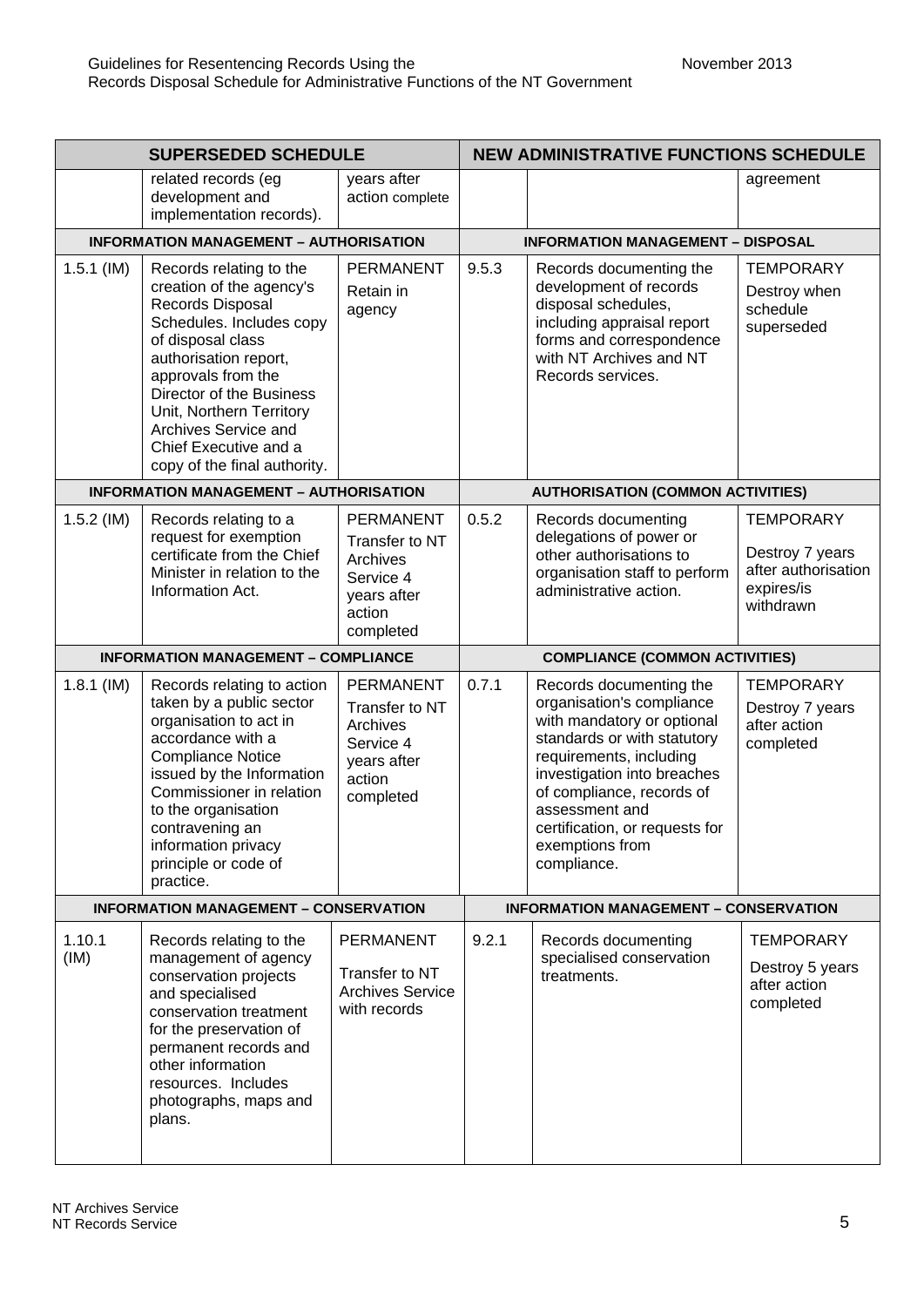| <b>SUPERSEDED SCHEDULE</b> |                                                                                                                                                                                                                                        | <b>NEW ADMINISTRATIVE FUNCTIONS SCHEDULE</b>                                                      |                                          |                                                                                                                                                                                                                                                                                                               |                                                                      |  |
|----------------------------|----------------------------------------------------------------------------------------------------------------------------------------------------------------------------------------------------------------------------------------|---------------------------------------------------------------------------------------------------|------------------------------------------|---------------------------------------------------------------------------------------------------------------------------------------------------------------------------------------------------------------------------------------------------------------------------------------------------------------|----------------------------------------------------------------------|--|
|                            | <b>INFORMATION MANAGEMENT - DATA ADMINISTRATION</b>                                                                                                                                                                                    |                                                                                                   |                                          | <b>STRATEGIC MANAGEMENT - RISK MANAGEMENT</b>                                                                                                                                                                                                                                                                 |                                                                      |  |
| 1.13.1<br>(IM)             | Records relating to the<br>application of agency-<br>wide information<br>management plans in<br>relation to safeguarding<br>against data loss or<br>corruption. Includes vital<br>records plans and<br>counter disaster plans.         | <b>PERMANENT</b><br>Transfer to NT<br>Archives<br>Service 4<br>years after<br>action<br>completed | 15.7.1                                   | Records documenting the<br>identification and<br>assessment of<br>organisational risks, in<br>order to assist planning,<br>and the implementation of<br>strategies to minimise their<br>impact.                                                                                                               | <b>TEMPORARY</b><br>Destroy 7 years<br>after next risk<br>assessment |  |
|                            | <b>INFORMATION MANAGEMENT - DISPOSAL</b>                                                                                                                                                                                               |                                                                                                   |                                          | <b>INFORMATION MANAGEMENT - DISPOSAL</b>                                                                                                                                                                                                                                                                      |                                                                      |  |
| 1.14.1<br>(IM)             | Records relating to<br>arrangement for the<br>transfer of ownership of<br>records following the<br>corporatisation and<br>privatisation of an<br>agency/part of an agency.                                                             | <b>PERMANENT</b><br>Transfer to NT<br>Archives<br>Service 4<br>years after<br>action<br>completed | 9.5.2                                    | Records documenting the<br>transfer of records to<br>successor organisations as<br>a consequence of changes<br>in administrative<br>arrangements or functions<br>or privatisation.                                                                                                                            | <b>TEMPORARY</b><br>Destroy 7 years<br>after action<br>completed     |  |
|                            | <b>INFORMATION MANAGEMENT - IMPLEMENTATION</b>                                                                                                                                                                                         |                                                                                                   |                                          | <b>INFORMATION MANAGEMENT - IMPLEMENTATION</b>                                                                                                                                                                                                                                                                |                                                                      |  |
| 1.19.2<br>(IM)             | Records relating to the<br>implementation of library<br>systems and<br>recordkeeping systems<br>within an agency.                                                                                                                      | <b>PERMANENT</b><br>Transfer to NT<br>Archives<br>Service 4<br>years after<br>action<br>completed | 9.10.1                                   | Records documenting the<br>implementation and initial<br>monitoring of information<br>management systems and<br>projects within the<br>organisation, including<br>recordkeeping, knowledge<br>management and library<br>management systems and<br>projects. Includes pilots or<br>post implementation review. | <b>TEMPORARY</b><br>Destroy 7 years<br>after action<br>completed     |  |
|                            | <b>INFORMATION MANAGEMENT - INVESTIGATIONS</b>                                                                                                                                                                                         |                                                                                                   | <b>INFORMATION MANAGEMENT - SECURITY</b> |                                                                                                                                                                                                                                                                                                               |                                                                      |  |
| 1.24.1<br>(IM)             | Records relating to major<br>security breaches where<br>classified records and<br>information have been<br>removed from official<br>custody and/or passed to<br>a third party. Includes<br>referral to law<br>enforcement authorities. | <b>PERMANENT</b><br>Transfer to NT<br>Archives<br>Service 4<br>years after<br>action<br>completed | 9.12.1                                   | Records documenting<br>security breaches affecting<br>information resources, eg<br>where records and<br>information have been<br>accessed or removed from<br>official custody without<br>authorisation, or records<br>have not been appropriately<br>secured.                                                 | <b>TEMPORARY</b><br>Destroy 7 years<br>after action<br>completed     |  |
|                            | <b>INFORMATION MANAGEMENT - PLANNING</b>                                                                                                                                                                                               |                                                                                                   |                                          | <b>PLANNING (COMMON ACTIVITIES)</b>                                                                                                                                                                                                                                                                           |                                                                      |  |
| 1.27.1<br>(IM)             | Final versions of agency-<br>wide information<br>management plans.<br>Includes Vital records<br>plans, Counter-disaster<br>plans, Disaster recovery.                                                                                   | <b>PERMANENT</b><br>Transfer to NT<br>Archives<br>Service 4<br>years after<br>action<br>completed | 0.11.1                                   | Final, approved versions of<br>the organisation's strategic,<br>corporate, or individual<br>business unit plans, and<br>associated correspondence<br>indicating who the plans<br>apply to and responsibilities<br>for their implementation.                                                                   | <b>TEMPORARY</b><br>Destroy 7 years<br>after plan is<br>superseded   |  |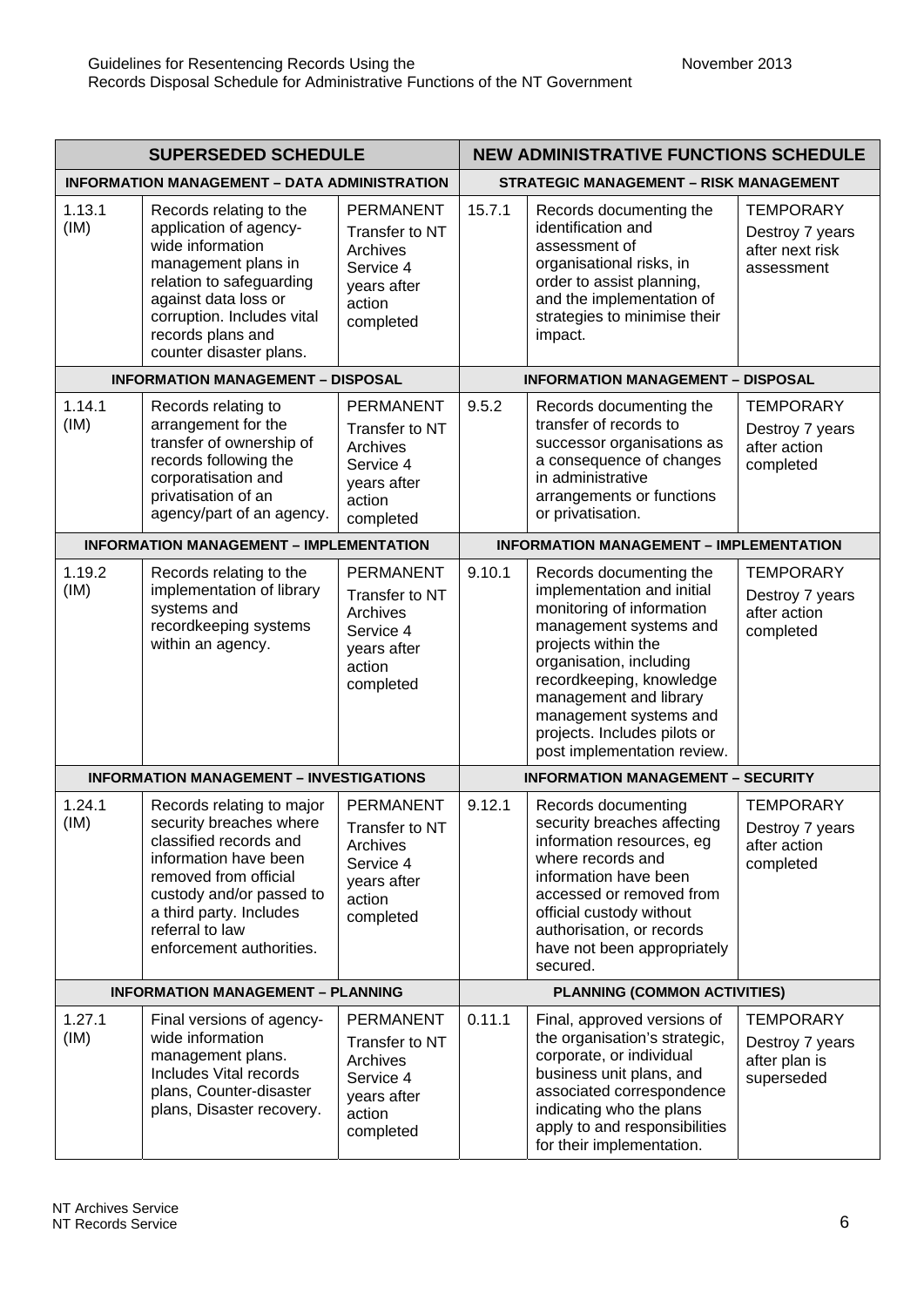| <b>SUPERSEDED SCHEDULE</b> |                                                                                                                                                                                                                                                                                                                                  | <b>NEW ADMINISTRATIVE FUNCTIONS SCHEDULE</b>                                                      |                                            |                                                                                                                                                                                                                                                  |                                                                                                    |  |
|----------------------------|----------------------------------------------------------------------------------------------------------------------------------------------------------------------------------------------------------------------------------------------------------------------------------------------------------------------------------|---------------------------------------------------------------------------------------------------|--------------------------------------------|--------------------------------------------------------------------------------------------------------------------------------------------------------------------------------------------------------------------------------------------------|----------------------------------------------------------------------------------------------------|--|
|                            | <b>INFORMATION MANAGEMENT - POLICY</b>                                                                                                                                                                                                                                                                                           |                                                                                                   |                                            | POLICY (COMMON ACTIVITIES)                                                                                                                                                                                                                       |                                                                                                    |  |
| 1.28.1<br>(IM)             | Records documenting the<br>development and<br>establishment of the<br>agency's information<br>management policies.<br>Includes Recordkeeping<br>policy, Codes of Practice<br>in relation to protection of<br>privacy, Information<br>management security<br>policy, Library collection<br>development policy, E-<br>mail policy. | <b>PERMANENT</b><br>Transfer to NT<br>Archives<br>Service 4<br>years after<br>action<br>completed | 0.12.1                                     | Records documenting the<br>development and review of<br>the organisation's<br>administrative functions<br>policies and associated<br>correspondence indicating<br>who the policies apply to<br>and responsibilities for their<br>implementation. | <b>TEMPORARY</b><br>Destroy 7 years<br>after policy is<br>superseded                               |  |
|                            | <b>INFORMATION MANAGEMENT - PROCEDURES</b>                                                                                                                                                                                                                                                                                       |                                                                                                   |                                            | PROCEDURES (COMMON ACTIVITIES)                                                                                                                                                                                                                   |                                                                                                    |  |
| 1.31.1<br>(IM)             | Master set of agency<br>manuals, handbooks,<br>directives etc detailing<br>procedures supporting<br>the information<br>management function.                                                                                                                                                                                      | <b>PERMANENT</b><br>Transfer to NT<br>Archives<br>Service 4<br>years after<br>action<br>completed | 0.13.1                                     | Records of an<br>organisation's procedures<br>including manuals,<br>handbooks, directives,<br>guidelines, instructions, fact<br>sheets, work books, etc.                                                                                         | <b>TEMPORARY</b><br>Destroy 5 years<br>after procedures<br>superseded                              |  |
|                            | <b>INFORMATION MANAGEMENT - TENDERING</b>                                                                                                                                                                                                                                                                                        |                                                                                                   | <b>CONTRACTING OUT (COMMON ACTIVITIES)</b> |                                                                                                                                                                                                                                                  |                                                                                                    |  |
| 1.42.1<br>(IM)             | Records relating to the<br>development, issue and<br>evaluation of tender<br>documentation where a<br>signed contract by deed<br>is executed under seal,<br>(ie contracts executed<br>under seal or signed by<br>officers authorised by the<br>contracting parties).                                                             | <b>PERMANENT</b><br>Transfer to NT<br>Archives<br>Service 4<br>years after<br>action<br>completed | 0.8.2                                      | Contracts which are under<br>seal or deed. Includes<br>records associated with the<br>development, negotiation<br>and issue of contracts (see<br>0.8.4), but excluding tender<br>documentation.                                                  | <b>TEMPORARY</b><br>Destroy 12 years<br>after completion<br>or other<br>termination of<br>contract |  |
|                            | <b>LEGAL SERVICES - AGREEMENTS</b>                                                                                                                                                                                                                                                                                               |                                                                                                   |                                            | <b>CONTRACTING OUT (COMMON ACTIVITIES)</b>                                                                                                                                                                                                       |                                                                                                    |  |
| 7.2.2<br>(ADMIN)           | Signed agreements and<br>contracts under seal<br>(including supporting<br>records).<br><b>NOTE:</b> only applies to<br>contracts signed under<br>seal sentenced using this<br>disposal class; for other<br>legal services<br>agreements use 0.3<br><b>AGREEMENTS</b><br>(COMMON ACTIVITIES)                                      | <b>PERMANENT</b><br>Transfer to NT<br>Archives<br>Service 4<br>years after<br>action<br>completed | 0.8.2                                      | Contracts which are under<br>seal or deed. Includes<br>records associated with the<br>development, negotiation<br>and issue of contracts (see<br>0.8.4), but excluding tender<br>documentation.                                                  | <b>TEMPORARY</b><br>Destroy 12 years<br>after completion<br>or other<br>termination of<br>contract |  |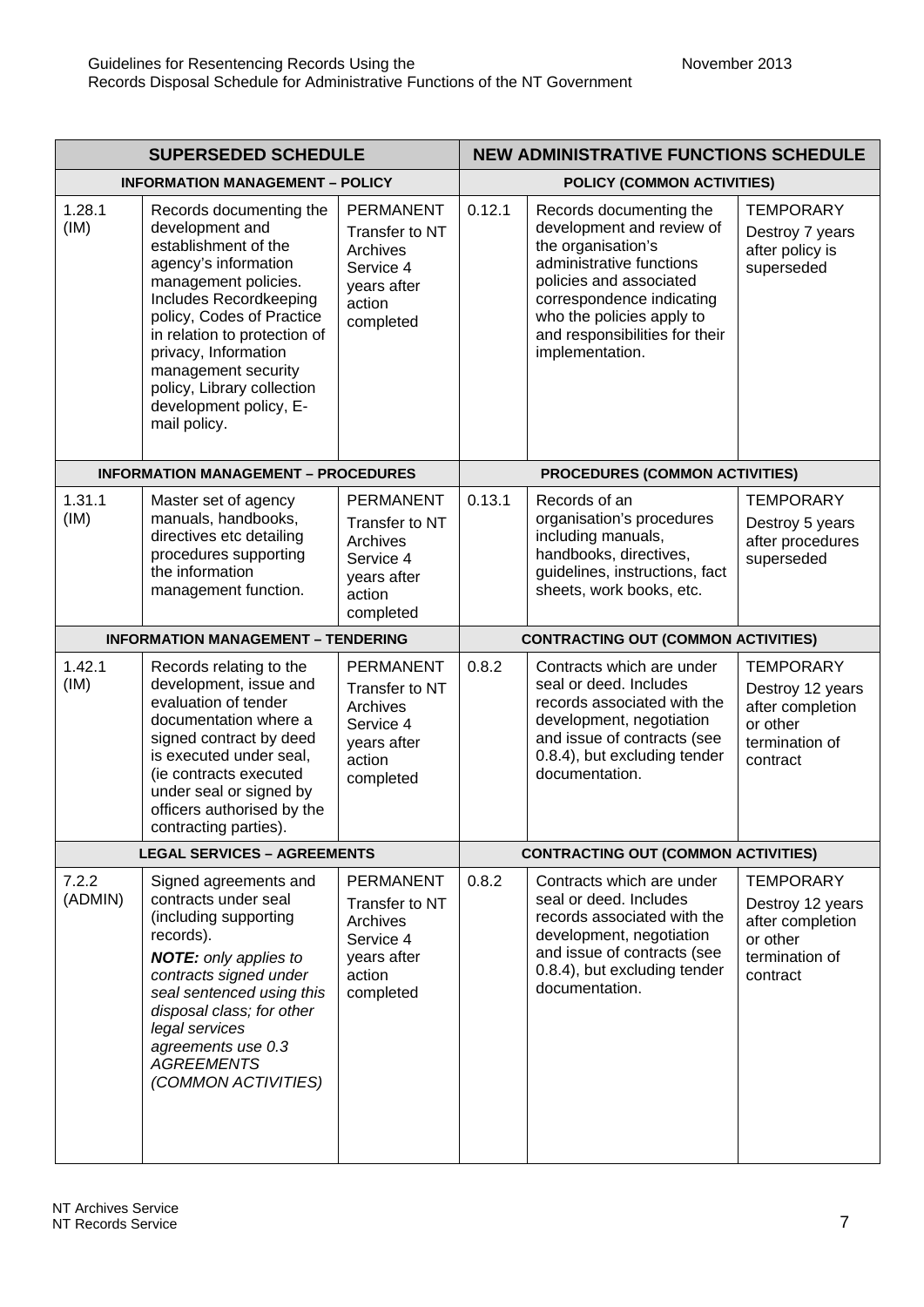| <b>SUPERSEDED SCHEDULE</b> |                                                                                                                                                                                                                                                                                                                 | <b>NEW ADMINISTRATIVE FUNCTIONS SCHEDULE</b>                                                      |                                   |                                                                                                                                                                                                                                                                                 |                                                                                                  |
|----------------------------|-----------------------------------------------------------------------------------------------------------------------------------------------------------------------------------------------------------------------------------------------------------------------------------------------------------------|---------------------------------------------------------------------------------------------------|-----------------------------------|---------------------------------------------------------------------------------------------------------------------------------------------------------------------------------------------------------------------------------------------------------------------------------|--------------------------------------------------------------------------------------------------|
|                            | <b>LEGAL SERVICES - INQUIRIES</b>                                                                                                                                                                                                                                                                               |                                                                                                   | <b>LEGAL SERVICES - INQUIRIES</b> |                                                                                                                                                                                                                                                                                 |                                                                                                  |
| 7.8.1<br>(ADMIN)           | Records relating to an<br>inquiry with no direct<br>relation to the agency's<br>functions (eg a Royal<br>Commission) where<br>substantial input was<br>provided by the agency,<br>including statements,<br>submissions, subpoenas,<br>transcripts, final reports<br>and responses to final<br>reports.          | <b>PERMANENT</b><br>Transfer to NT<br>Archives<br>Service 4<br>years after<br>action<br>completed | 10.4.2                            | Records documenting legal<br>support given to an<br>organisation that is either<br>conducting an inquiry or<br>participating in an inquiry.                                                                                                                                     | <b>TEMPORARY</b><br>Destroy 3 years<br>after final report<br>of inquiry is<br>released           |
|                            | <b>LEGAL SERVICES - INTELLECTUAL PROPERTY</b>                                                                                                                                                                                                                                                                   |                                                                                                   |                                   | <b>LEGAL SERVICES - INTELLECTUAL PROPERTY</b>                                                                                                                                                                                                                                   |                                                                                                  |
| 7.9.1<br>(ADMIN)           | Records relating to the<br>establishment of an<br>agency's intellectual<br>property rights, including<br>copyright, patents and<br>trademarks, circuit<br>layouts, plant breeder's<br>rights, royalties and<br>matters of confidentiality<br>such as trade secrets<br>which are not available to<br>the public. | <b>PERMANENT</b><br>Transfer to NT<br>Archives<br>Service 4<br>years after<br>action<br>completed | 10.5.1                            | Records documenting the<br>establishment and general<br>management of an<br>organisation's intellectual<br>property. Includes patents,<br>trademarks, designs, plant<br>breeder's rights, circuit<br>layouts, trade secrets and<br>all other forms of copyright.                | <b>TEMPORARY</b><br>Destroy 3 years<br>after the lapse of<br>the intellectual<br>property rights |
|                            | <b>OCCUPATIONAL HEALTH &amp; SAFETY - INSPECTIONS</b>                                                                                                                                                                                                                                                           |                                                                                                   |                                   | <b>WORK HEALTH &amp; SAFETY - ACCIDENTS</b>                                                                                                                                                                                                                                     |                                                                                                  |
| 3.9.1<br>(HR)              | Records relating to OH&S<br>inspections resulting from<br>a major accident in the<br>workplace (eg accidents<br>causing fatalities, serious<br>injuries or dangerous<br>occurrences).                                                                                                                           | <b>PERMANENT</b><br>Transfer to NT<br>Archives<br>Service 4<br>years after<br>action<br>completed | 17.1.1                            | Records documenting<br>notifiable incidents under<br>the Work Health and Safety<br>(National Uniform<br>Legislation) Act, including<br>the death of a person, a<br>serious injury or illness of a<br>person, or a dangerous<br>incident, that are reported<br>to the regulator. | <b>TEMPORARY</b><br>Destroy 5 years<br>after action<br>completed                                 |
|                            | <b>OCCUPATIONAL HEALTH &amp; SAFETY - POLICY</b>                                                                                                                                                                                                                                                                |                                                                                                   |                                   | POLICY (COMMON ACTIVITIES)                                                                                                                                                                                                                                                      |                                                                                                  |
| 3.14.1<br>(HR)             | Records relating to the<br>formulation of agency<br>policy on OH&S issues,<br>including consultation<br>papers, drafts, policy<br>proposals, reports,<br>research papers and<br>master copies of policies.                                                                                                      | <b>PERMANENT</b><br>Transfer to NT<br>Archives<br>Service 4<br>years after<br>action<br>completed | 0.12.1                            | Records documenting the<br>development and review of<br>the organisation's policies<br>and associated<br>correspondence indicating<br>who the policies apply to<br>and responsibilities for their<br>implementation.                                                            | <b>TEMPORARY</b><br>Destroy 7 years<br>after policy is<br>superseded                             |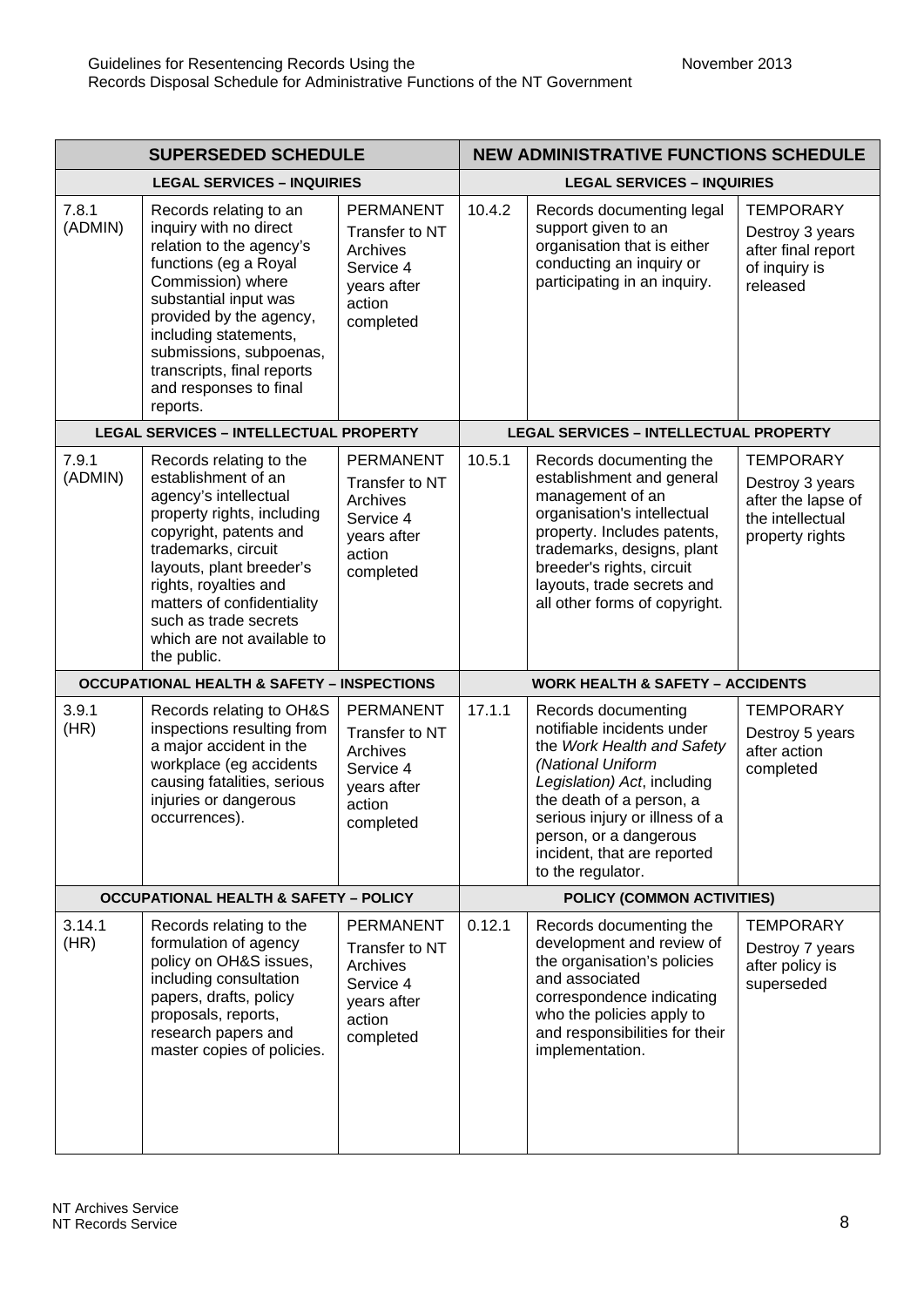| <b>SUPERSEDED SCHEDULE</b> |                                                                                                                                                                                                                      | <b>NEW ADMINISTRATIVE FUNCTIONS SCHEDULE</b>                                                      |                                     |                                                                                                                                                                                                                                                  |                                                                                                    |  |
|----------------------------|----------------------------------------------------------------------------------------------------------------------------------------------------------------------------------------------------------------------|---------------------------------------------------------------------------------------------------|-------------------------------------|--------------------------------------------------------------------------------------------------------------------------------------------------------------------------------------------------------------------------------------------------|----------------------------------------------------------------------------------------------------|--|
|                            | <b>PERSONNEL - POLICY</b>                                                                                                                                                                                            |                                                                                                   | POLICY (COMMON ACTIVITIES)          |                                                                                                                                                                                                                                                  |                                                                                                    |  |
| 4.30.1<br>(HR)             | Records relating to the<br>formulation of agency<br>policy on personnel<br>issues, including<br>consultation papers,<br>drafts, policy proposals,<br>reports, research papers<br>and master copies of<br>policies.   | <b>PERMANENT</b><br>Transfer to NT<br>Archives<br>Service 4<br>years after<br>action<br>completed | 0.12.1                              | Records documenting the<br>development and review of<br>the organisation's<br>administrative functions<br>policies and associated<br>correspondence indicating<br>who the policies apply to<br>and responsibilities for their<br>implementation. | <b>TEMPORARY</b><br>Destroy 7 years<br>after policy is<br>superseded                               |  |
|                            | <b>PROPERTY MANAGEMENT - ACQUISITION</b>                                                                                                                                                                             |                                                                                                   |                                     | <b>PROPERTY MANAGEMENT - ACQUISITION</b>                                                                                                                                                                                                         |                                                                                                    |  |
| 8.1.1<br>(ADMIN)           | Deeds and certificates of<br>title relating to agency<br>owned land and<br>buildings.                                                                                                                                | <b>PERMANENT</b><br>Transfer to NT<br>Archives<br>Service 4<br>years after<br>action<br>completed | 12.1.3                              | Deeds and certificates of<br>title relating to NT<br>government owned land<br>and buildings.                                                                                                                                                     | <b>TEMPORARY</b><br>Transfer to new<br>owner when<br>property is<br>disposed of                    |  |
|                            | <b>PROPERTY MANAGEMENT - CONTRACTING OUT</b>                                                                                                                                                                         |                                                                                                   |                                     | <b>CONTRACTING OUT (COMMON ACTIVITIES)</b>                                                                                                                                                                                                       |                                                                                                    |  |
| 8.8.1<br>(ADMIN)           | Contracts let under<br>seal/deed signed and<br>associated records.                                                                                                                                                   | <b>PERMANENT</b><br>Transfer to NT<br>Archives<br>Service 4<br>years after<br>action<br>completed | 0.8.2                               | Contracts which are under<br>seal or deed. Includes<br>records associated with the<br>development, negotiation<br>and issue of contracts (see<br>0.8.4), but excluding tender<br>documentation.                                                  | <b>TEMPORARY</b><br>Destroy 12 years<br>after completion<br>or other<br>termination of<br>contract |  |
|                            | <b>PROPERTY MANAGEMENT - PLANNING</b>                                                                                                                                                                                |                                                                                                   | <b>PLANNING (COMMON ACTIVITIES)</b> |                                                                                                                                                                                                                                                  |                                                                                                    |  |
| 8.21.1<br>(ADMIN)          | Records relating to the<br>planning for property<br>acquisition and<br>development, including<br>business cases, cost<br>benefit analyses,<br>economic appraisals,<br>environmental impact<br>statements, schedules. | <b>PERMANENT</b><br>Transfer to NT<br>Archives<br>Service 4<br>years after<br>action<br>completed | 0.11.1                              | Final, approved versions of<br>the organisation's individual<br>business unit plans, and<br>associated correspondence<br>indicating who the plans<br>apply to and responsibilities<br>for their implementation.                                  | <b>TEMPORARY</b><br>Destroy 7 years<br>after plan is<br>superseded                                 |  |
|                            | <b>PROPERTY MANAGEMENT - TENDERING</b>                                                                                                                                                                               |                                                                                                   |                                     | <b>CONTRACTING OUT (COMMON ACTIVITIES)</b>                                                                                                                                                                                                       |                                                                                                    |  |
| 8.29.2<br>(ADMIN)          | Signed contracts under<br>seal and supporting<br>records.                                                                                                                                                            | <b>PERMANENT</b><br>Transfer to NT<br>Archives<br>Service 4<br>years after<br>action<br>completed | 0.8.2                               | Contracts which are under<br>seal or deed. Includes<br>records associated with the<br>development, negotiation<br>and issue of contracts (see<br>0.8.4), but excluding tender<br>documentation.                                                  | <b>TEMPORARY</b><br>Destroy 12 years<br>after completion<br>or other<br>termination of<br>contract |  |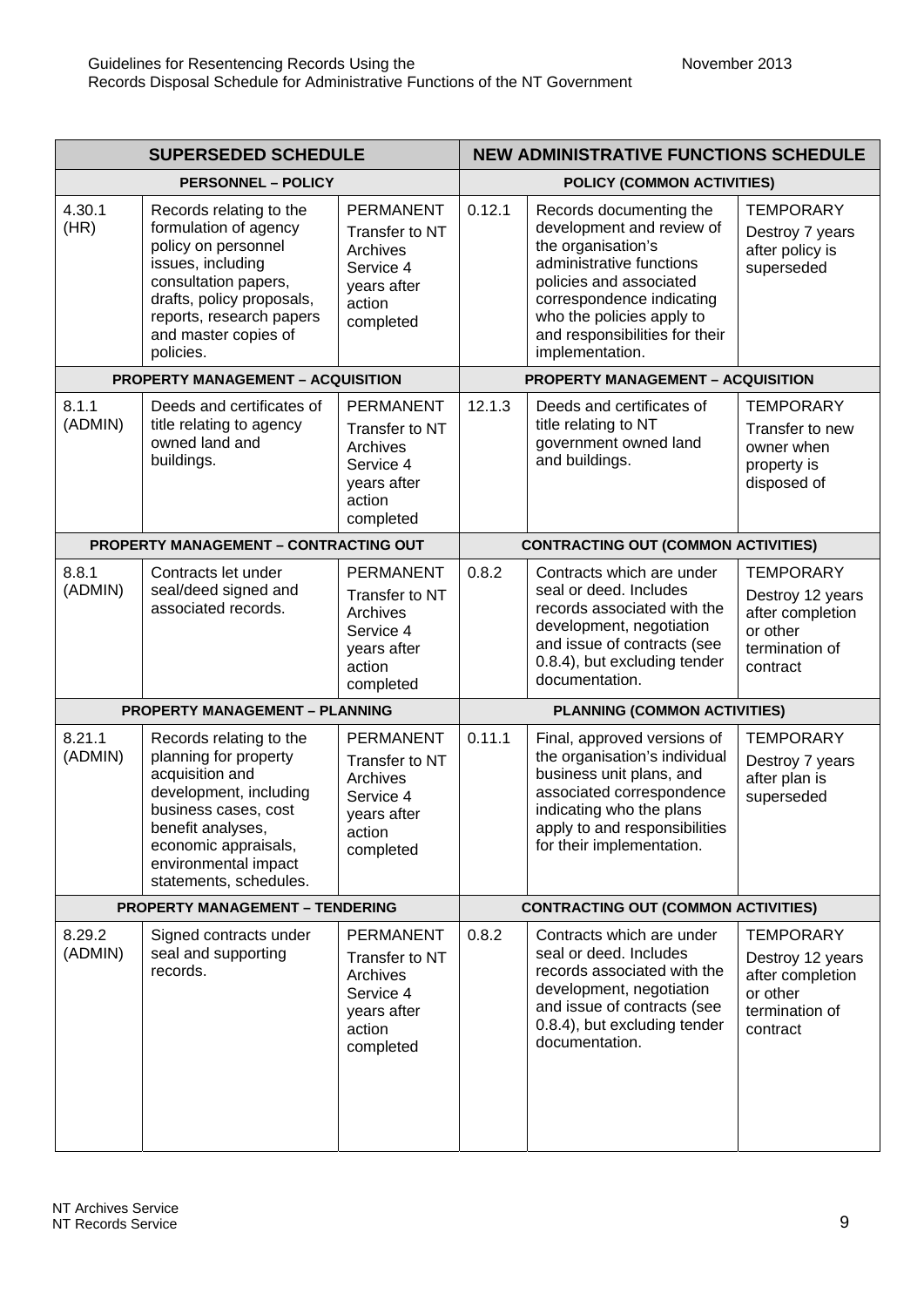| <b>SUPERSEDED SCHEDULE</b> |                                                                                                                                                                                                                                                             | <b>NEW ADMINISTRATIVE FUNCTIONS SCHEDULE</b>                                                      |                                       |                                                                                                                                                                                                                                                                                                |                                                                                                    |  |
|----------------------------|-------------------------------------------------------------------------------------------------------------------------------------------------------------------------------------------------------------------------------------------------------------|---------------------------------------------------------------------------------------------------|---------------------------------------|------------------------------------------------------------------------------------------------------------------------------------------------------------------------------------------------------------------------------------------------------------------------------------------------|----------------------------------------------------------------------------------------------------|--|
|                            | <b>PUBLISHING - TENDERING</b>                                                                                                                                                                                                                               |                                                                                                   |                                       | <b>CONTRACTING OUT (COMMON ACTIVITIES)</b>                                                                                                                                                                                                                                                     |                                                                                                    |  |
| 9.21.2<br>(ADMIN)          | Signed contracts under<br>seal and supporting<br>records.                                                                                                                                                                                                   | <b>PERMANENT</b><br>Transfer to NT<br>Archives<br>Service 4<br>years after<br>action<br>completed | 0.8.2                                 | Contracts which are under<br>seal or deed. Includes<br>records associated with the<br>development, negotiation<br>and issue of contracts (see<br>0.8.4), but excluding tender<br>documentation.                                                                                                | <b>TEMPORARY</b><br>Destroy 12 years<br>after completion<br>or other<br>termination of<br>contract |  |
|                            | <b>STRATEGIC MANAGEMENT - AUDIT</b>                                                                                                                                                                                                                         |                                                                                                   |                                       | <b>AUDIT (COMMON ACTIVITIES)</b>                                                                                                                                                                                                                                                               |                                                                                                    |  |
| 10.3.1<br>(ADMIN)          | Records relating to major<br>audits of functions or<br>agency performance<br>which result in substantial<br>change to policy or<br>procedures.                                                                                                              | <b>PERMANENT</b><br>Transfer to NT<br>Archives<br>Service 4<br>years after<br>action<br>completed | 0.4.1                                 | Records documenting the<br>planning and conduct of<br>internal and external audits<br>into the organisation's<br>functions.                                                                                                                                                                    | <b>TEMPORARY</b><br>Destroy 7 years<br>after audit<br>completed                                    |  |
|                            | <b>STRATEGIC MANAGEMENT - COMPLIANCE</b>                                                                                                                                                                                                                    |                                                                                                   |                                       | <b>COMPLIANCE (COMMON ACTIVITIES)</b>                                                                                                                                                                                                                                                          |                                                                                                    |  |
| 10.6.1<br>(ADMIN)          | Records relating to<br>agency compliance with<br>mandatory or optional<br>standards, including<br>compliance with<br>legislation and with<br>national and international<br>standards such as the<br>ISO 9001 series.                                        | <b>PERMANENT</b><br>Transfer to NT<br>Archives<br>Service 4<br>years after<br>action<br>completed | 0.7.1                                 | Records documenting the<br>organisation's compliance<br>with mandatory or optional<br>standards or with statutory<br>requirements, including<br>investigation into breaches<br>of compliance, records of<br>assessment and<br>certification, or requests for<br>exemptions from compliance.    | <b>TEMPORARY</b><br>Destroy 7 years<br>after action<br>completed                                   |  |
|                            | <b>STRATEGIC MANAGEMENT - COMPLIANCE</b>                                                                                                                                                                                                                    |                                                                                                   | <b>COMPLIANCE (COMMON ACTIVITIES)</b> |                                                                                                                                                                                                                                                                                                |                                                                                                    |  |
| 10.6.2<br>(ADMIN)          | Records relating to<br>agency breaches of<br>compliance or failure to<br>meet compliance<br>requirements - serious<br>breaches or those<br>requiring substantial<br>investigation.                                                                          | <b>PERMANENT</b><br>Transfer to NT<br>Archives<br>Service 4<br>years after<br>action<br>completed | 0.7.1                                 | Records documenting the<br>organisation's compliance<br>with mandatory or optional<br>standards or with statutory<br>requirements, including<br>investigation into breaches<br>of compliance, records of<br>assessment and<br>certification, or requests for<br>exemptions from<br>compliance. | <b>TEMPORARY</b><br>Destroy 7 years<br>after action<br>completed                                   |  |
|                            | <b>STRATEGIC MANAGEMENT - IMPLEMENTATION</b>                                                                                                                                                                                                                |                                                                                                   |                                       | <b>STRATEGIC MANAGEMENT - IMPLEMENTATION</b>                                                                                                                                                                                                                                                   |                                                                                                    |  |
| 10.10.1<br>(ADMIN)         | Records relating to the<br>implementation of plans,<br>policies, procedures or<br>instructions for the<br>strategic running of the<br>agency (eg business<br>process reengineering,<br>pilots, projects,<br>implementation of<br>corporate/strategic plan). | <b>PERMANENT</b><br>Transfer to NT<br>Archives<br>Service 4<br>years after<br>action<br>completed | 15.3.3                                | Records relating to the<br>implementation of<br>government-wide policies<br>and plans, including<br>key direction statements<br>initiatives concerning<br>$\bullet$<br>important or innovative<br>programs (eg<br>Territory2030).                                                              | <b>TEMPORARY</b><br>Destroy 7 years<br>after action<br>completed                                   |  |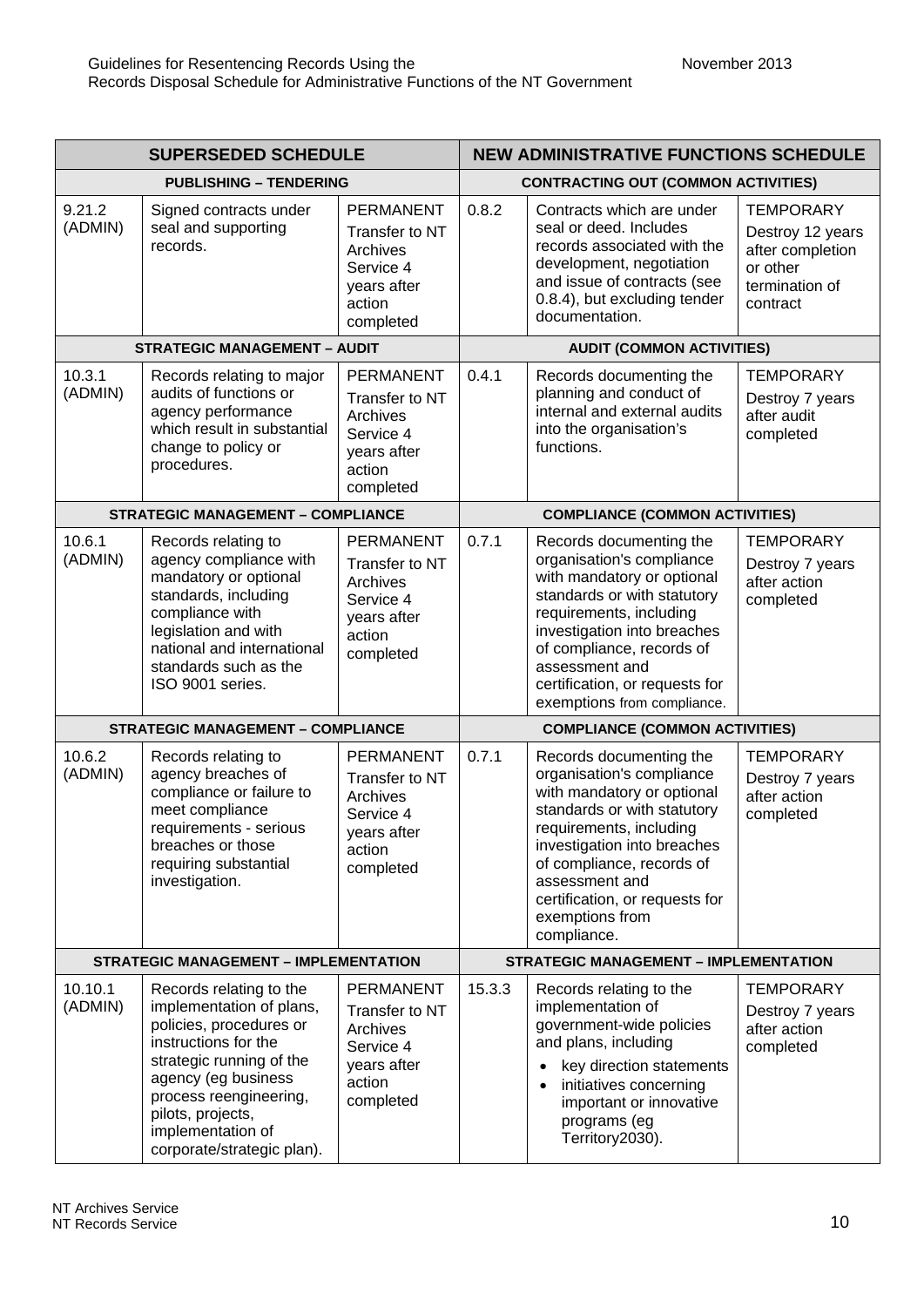| <b>SUPERSEDED SCHEDULE</b> |                                                                                                                                                                                                                                                                                                                                                                                                                                                                                       | <b>NEW ADMINISTRATIVE FUNCTIONS SCHEDULE</b>                                                             |                                           |                                                                                                                                                                                                |                                                                                                                                                                                          |  |
|----------------------------|---------------------------------------------------------------------------------------------------------------------------------------------------------------------------------------------------------------------------------------------------------------------------------------------------------------------------------------------------------------------------------------------------------------------------------------------------------------------------------------|----------------------------------------------------------------------------------------------------------|-------------------------------------------|------------------------------------------------------------------------------------------------------------------------------------------------------------------------------------------------|------------------------------------------------------------------------------------------------------------------------------------------------------------------------------------------|--|
|                            | <b>STRATEGIC MANAGEMENT - LEGISLATION</b>                                                                                                                                                                                                                                                                                                                                                                                                                                             |                                                                                                          | <b>STRATEGIC MANAGEMENT - LEGISLATION</b> |                                                                                                                                                                                                |                                                                                                                                                                                          |  |
| 10.11.2<br>(ADMIN)         | Records relating to<br>requests for comments<br>on draft legislation not<br>directly affecting the<br>agency's functions for<br>which a substantial<br>response was prepared.                                                                                                                                                                                                                                                                                                         | <b>PERMANENT</b><br>Transfer to NT<br>Archives<br>Service 4<br>years after<br>action<br>completed        | 15.4.2                                    | Records relating to<br>comments made by the<br>organisation on the<br>development of legislation<br>concerning the operations<br>and functional<br>responsibilities of other<br>organisations. | <b>TEMPORARY</b><br>Destroy 3 years<br>after action<br>completed                                                                                                                         |  |
|                            | <b>TECHNOLOGY &amp; TELECOMMUNICATIONS -</b><br><b>APPLICATION DEVELOPMENT</b>                                                                                                                                                                                                                                                                                                                                                                                                        |                                                                                                          |                                           | <b>TECHNOLOGY &amp; TELECOMMUNICATIONS - APPLICATION</b><br><b>DEVELOPMENT</b>                                                                                                                 |                                                                                                                                                                                          |  |
| 11.3.1<br>(ADMIN)          | Records relating to the<br>development and<br>modification of whole of<br>government applications,<br>eg Government<br><b>Accounting System</b><br>(GAS), Personal<br>Information Payroll<br>System (PIPS) or Tower<br>Records and Information<br>Management system<br>(TRIM), including<br>feasibility and pilot<br>studies, requests for<br>system changes, final<br>versions of business<br>rules, specifications, user<br>requirements, and the<br>final sign-off by all parties. | <b>PERMANENT</b><br>Transfer to NT<br><b>Archives</b><br>Service 4<br>years after<br>action<br>completed | 16.2.1                                    | Records documenting the<br>design and development of<br>systems which are<br>proceeded with.                                                                                                   | <b>TEMPORARY</b><br>Destroy 5 years<br>after system is<br>superseded,<br>either through<br>upgrade or major<br>modification, and<br>any data<br>supported is<br>migrated or<br>destroyed |  |
|                            | <b>TECHNOLOGY &amp; TELECOMMUNICATIONS -</b><br><b>COMMITTEES</b>                                                                                                                                                                                                                                                                                                                                                                                                                     |                                                                                                          | <b>COMMITTEES (COMMON ACTIVITIES)</b>     |                                                                                                                                                                                                |                                                                                                                                                                                          |  |
| 11.6.1<br>(ADMIN)          | Records of committees<br>convened by or involving<br>the agency in regard to<br>the acquisition,<br>maintenance and use of<br>technology and<br>telecommunications<br>within the agency or<br>government, including<br>agenda, appointments,<br>attendance, briefing and<br>discussion papers,<br>minutes, reports and<br>submissions relating to<br>major issues (eg. the<br>implementation of whole<br>of government systems).                                                      | <b>PERMANENT</b><br>Transfer to NT<br>Archives<br>Service 4<br>years after<br>action<br>completed        | 0.6.2                                     | Records documenting<br>internal administrative<br>committees, or inter-<br>departmental formal<br>committees where the<br>organisation is not the NT<br>Government's main<br>representative.   | <b>TEMPORARY</b><br>Destroy 5 years<br>after action<br>completed                                                                                                                         |  |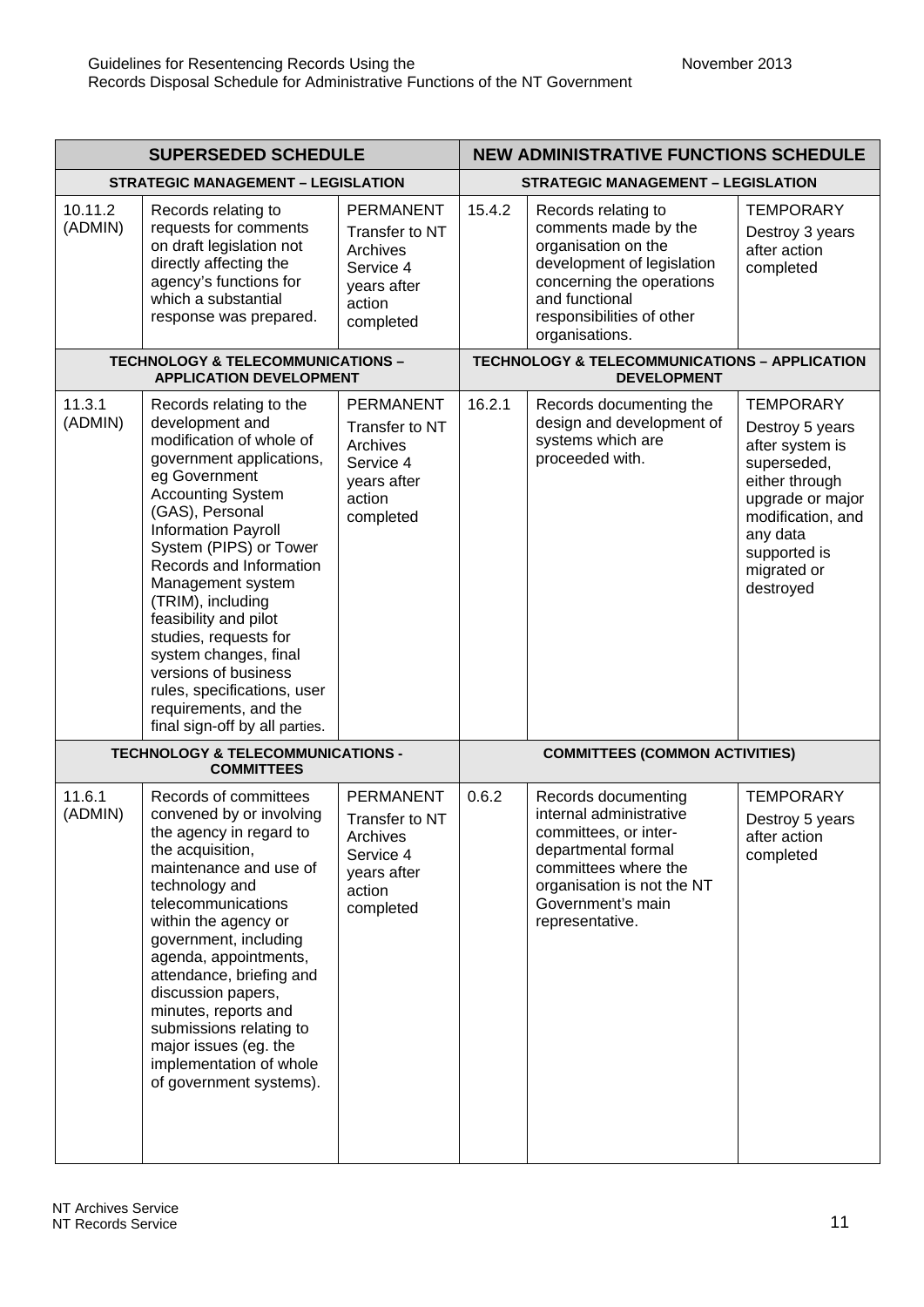| <b>SUPERSEDED SCHEDULE</b> |                                                                                                                                                                                                                                                                                                                                     |                                                                                                   | <b>NEW ADMINISTRATIVE FUNCTIONS SCHEDULE</b> |                                                                                                                                                                                                 |                                                                                                    |
|----------------------------|-------------------------------------------------------------------------------------------------------------------------------------------------------------------------------------------------------------------------------------------------------------------------------------------------------------------------------------|---------------------------------------------------------------------------------------------------|----------------------------------------------|-------------------------------------------------------------------------------------------------------------------------------------------------------------------------------------------------|----------------------------------------------------------------------------------------------------|
|                            | <b>TECHNOLOGY &amp; TELECOMMUNICATIONS - PRIVACY</b>                                                                                                                                                                                                                                                                                |                                                                                                   |                                              | <b>TECHNOLOGY &amp; TELECOMMUNICATIONS - PRIVACY</b>                                                                                                                                            |                                                                                                    |
| 11.25.1<br>(ADMN)          | Records relating to<br>individual privacy cases<br>and issues involving<br>technology and<br>telecommunications<br>equipment (including<br>collection, handling, use<br>and disclosure of records<br>of a private, personal, or<br>confidential nature and<br>alleged breaches of<br>privacy), contentious or<br>precedent-setting. | <b>PERMANENT</b><br>Transfer to NT<br>Archives<br>Service 4<br>years after<br>action<br>completed | 16.16.1                                      | Records documenting the<br>application of Information<br>Privacy Principles and<br>guidelines to organisation<br>technology and<br>telecommunication<br>applications and systems.               | <b>TEMPORARY</b><br>Destroy 5 years<br>after action<br>completed                                   |
|                            | <b>TECHNOLOGY &amp; TELECOMMUNICATIONS - TENDERING</b>                                                                                                                                                                                                                                                                              |                                                                                                   | <b>CONTRACTING OUT (COMMON ACTIVITIES)</b>   |                                                                                                                                                                                                 |                                                                                                    |
| 11.37.2<br>(ADMIN)         | Signed contracts under<br>seal and supporting<br>records.                                                                                                                                                                                                                                                                           | <b>PERMANENT</b><br>Transfer to NT<br>Archives<br>Service 4<br>years after<br>action<br>completed | 0.8.2                                        | Contracts which are under<br>seal or deed. Includes<br>records associated with the<br>development, negotiation<br>and issue of contracts (see<br>0.8.4), but excluding tender<br>documentation. | <b>TEMPORARY</b><br>Destroy 12 years<br>after completion<br>or other<br>termination of<br>contract |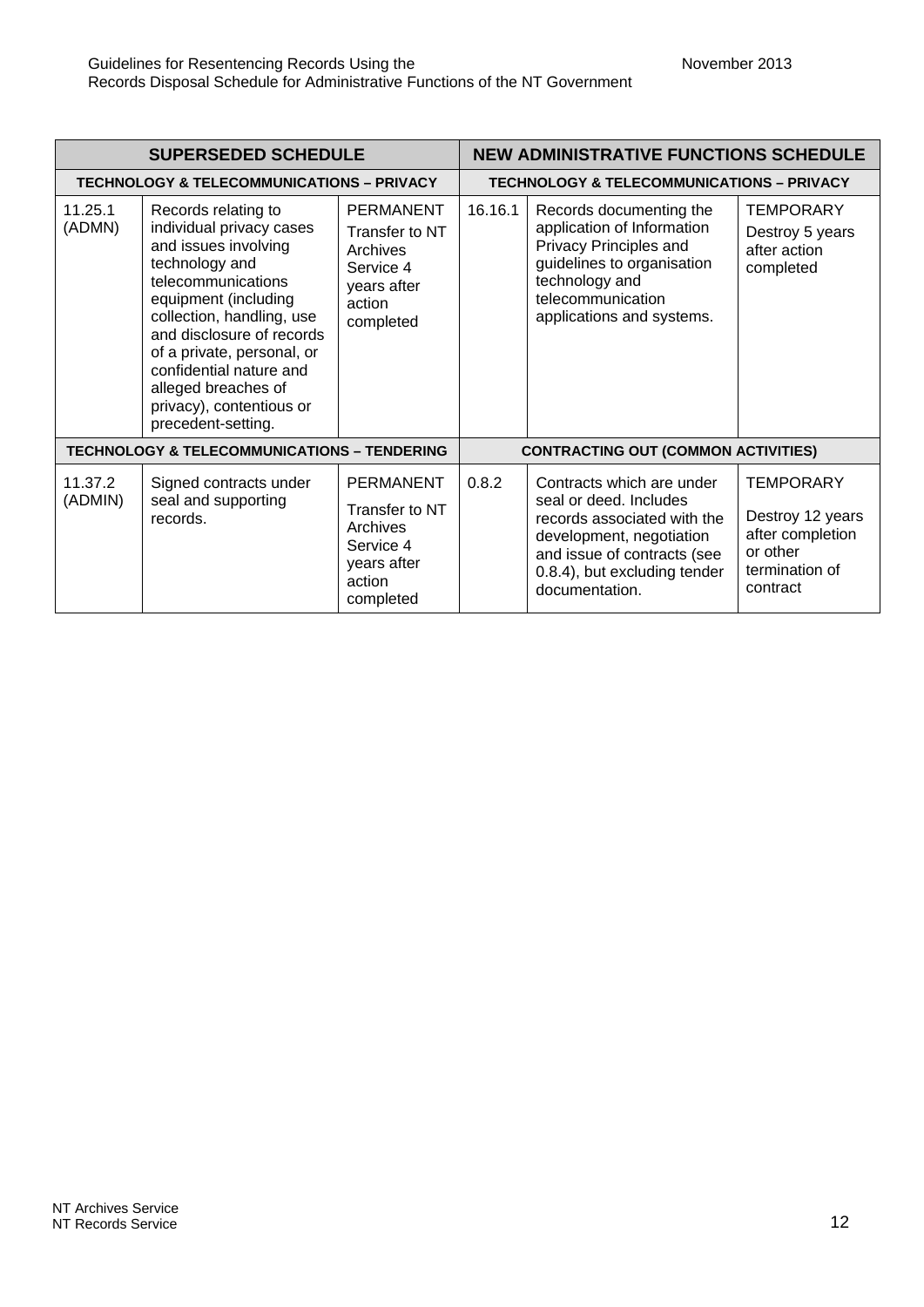### **TABLE 2: Permanent classes which are still Permanent**

| <b>SUPERSEDED SCHEDULE</b>             |                                                                                                                                                                                                                                                                                                                                                                                                                                                                         | <b>NEW ADMINISTRATIVE FUNCTIONS SCHEDULE</b>                                                              |                                        |                                                                                                                                                                                                                                                                                                                                                          |                                                                                                            |
|----------------------------------------|-------------------------------------------------------------------------------------------------------------------------------------------------------------------------------------------------------------------------------------------------------------------------------------------------------------------------------------------------------------------------------------------------------------------------------------------------------------------------|-----------------------------------------------------------------------------------------------------------|----------------------------------------|----------------------------------------------------------------------------------------------------------------------------------------------------------------------------------------------------------------------------------------------------------------------------------------------------------------------------------------------------------|------------------------------------------------------------------------------------------------------------|
| <b>COMMUNITY RELATIONS - DONATIONS</b> |                                                                                                                                                                                                                                                                                                                                                                                                                                                                         |                                                                                                           | <b>COMMUNITY RELATIONS - DONATIONS</b> |                                                                                                                                                                                                                                                                                                                                                          |                                                                                                            |
| 1.6.1<br>(ADMIN)                       | Records of significant<br>bequests to the agency<br>(including money or<br>property received by will)                                                                                                                                                                                                                                                                                                                                                                   | <b>PERMANENT</b><br>Transfer to the<br><b>NT Archives</b><br>Service 4 years<br>after action<br>completed | 1.3.1                                  | Records documenting<br>significant donations or<br>bequests of money, items,<br>artefacts or property that<br>are of long term value,<br>ongoing benefit or subject<br>to public interest or debate.                                                                                                                                                     | <b>PERMANENT</b><br>Transfer to NT<br><b>Archives Service</b><br>10 years after<br>action completed        |
|                                        | <b>COMMUNITY RELATIONS - EVENTS</b>                                                                                                                                                                                                                                                                                                                                                                                                                                     |                                                                                                           |                                        | <b>COMMUNITY RELATIONS - EVENTS</b>                                                                                                                                                                                                                                                                                                                      |                                                                                                            |
| 1.8.1<br>(ADMIN)                       | Records of celebrations,<br>ceremonies and<br>functions of significant<br>interest to the Northern<br>Territory (eg the official<br>opening of major<br>buildings or facilities<br>such as Parliament<br>House, East Arm Port<br>Facility), including<br>briefing papers for<br>Ministers, dignitaries and<br>senior agency officials,<br>guest lists, hospitality,<br>invitations, programs,<br>protocol, publicity, travel<br>arrangements, and<br>photographs of the | <b>PERMANENT</b><br>Transfer to the<br><b>NT Archives</b><br>Service 4 years<br>after action<br>completed | 1.5.1                                  | Records documenting the<br>organisation and staging of<br>events and celebrations of<br>significant interest to the<br>Northern Territory, eg the<br>official opening of major<br>buildings or facilities or<br>those organised to mark<br>major anniversaries, and<br>the conferring of special<br>community awards<br>promoted by the<br>organisation. | <b>PERMANENT</b><br>Transfer to the<br><b>NT Archives</b><br>Service 10 years<br>after action<br>completed |
| 1.8.2<br>(ADMIN)                       | Records of events<br>relating to the awarding<br>of agency supported<br>certificates of<br>achievement, merit and<br>recognition (eg OCPE<br>supported certificates of<br>achievement and<br>recognition, the<br>Department of Industry<br>and Business granting of<br>annual business awards<br>to NT industry).                                                                                                                                                       | <b>PERMANENT</b><br>Transfer to the<br><b>NT Archives</b><br>Service 4 years<br>after action<br>completed |                                        |                                                                                                                                                                                                                                                                                                                                                          |                                                                                                            |
|                                        | <b>COMMUNITY RELATIONS - MEDIA RELATIONS</b>                                                                                                                                                                                                                                                                                                                                                                                                                            |                                                                                                           |                                        | <b>COMMUNITY RELATIONS - MEDIA RELATIONS</b>                                                                                                                                                                                                                                                                                                             |                                                                                                            |
| 1.16.1<br>(ADMIN)                      | Master copies of agency<br>media releases.                                                                                                                                                                                                                                                                                                                                                                                                                              | <b>PERMANENT</b><br>Transfer to the<br><b>NT Archives</b><br>Service 4 years<br>after action<br>completed | 1.10.1                                 | Final approved versions of<br>media releases issued by<br>the organisation.                                                                                                                                                                                                                                                                              | <b>PERMANENT</b><br>Transfer to NT<br>Archives 10<br>years after action<br>completed                       |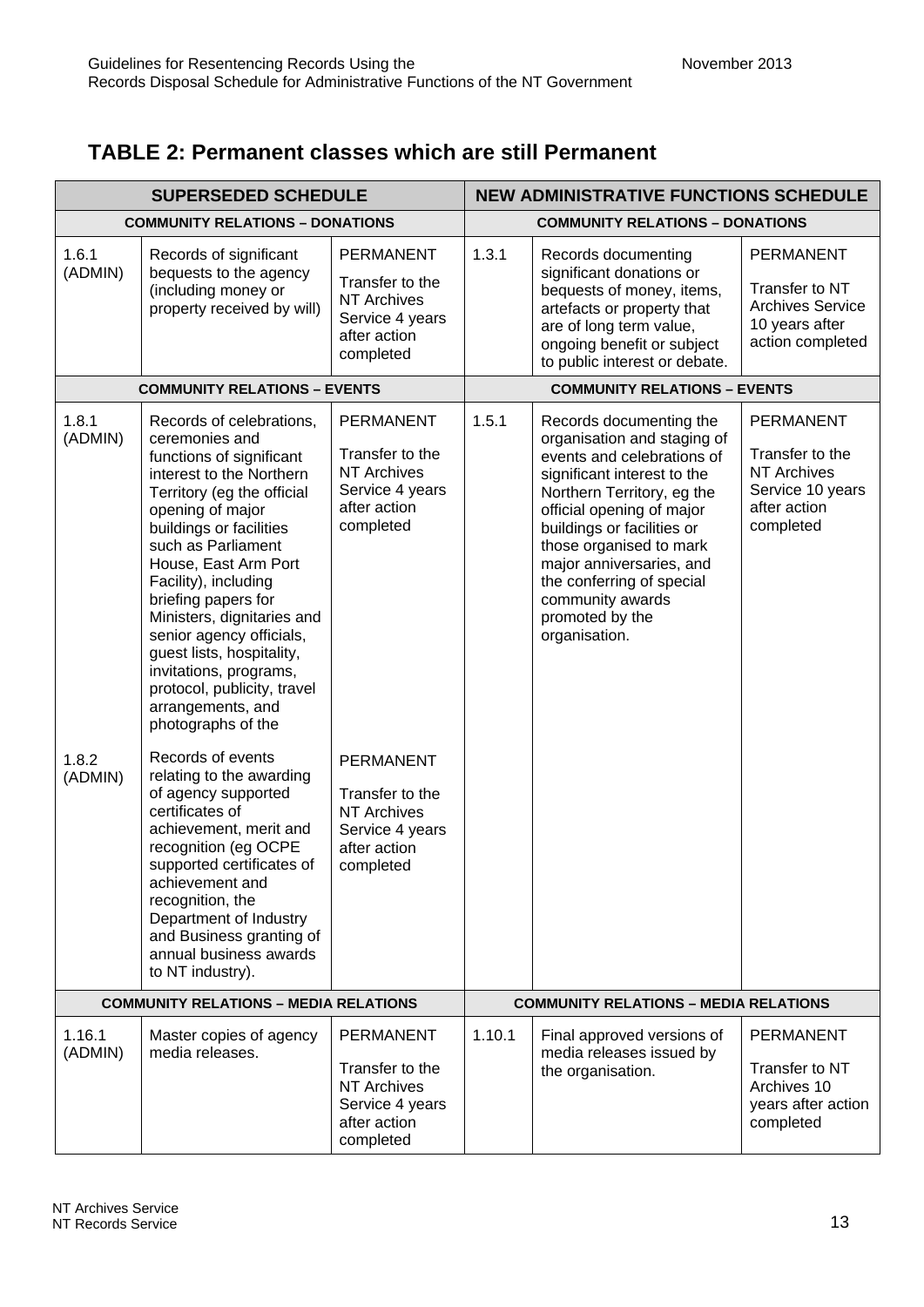| <b>SUPERSEDED SCHEDULE</b>               |                                                                                                                                                                                                                                                                                                                                                                                                                                                                    | <b>NEW ADMINISTRATIVE FUNCTIONS SCHEDULE</b>                                                              |                                       |                                                                                                                                                                                                                                                                                                                                                                                       |                                                                                                            |
|------------------------------------------|--------------------------------------------------------------------------------------------------------------------------------------------------------------------------------------------------------------------------------------------------------------------------------------------------------------------------------------------------------------------------------------------------------------------------------------------------------------------|-----------------------------------------------------------------------------------------------------------|---------------------------------------|---------------------------------------------------------------------------------------------------------------------------------------------------------------------------------------------------------------------------------------------------------------------------------------------------------------------------------------------------------------------------------------|------------------------------------------------------------------------------------------------------------|
| <b>ESTABLISHMENT - RESTRUCTURING</b>     |                                                                                                                                                                                                                                                                                                                                                                                                                                                                    |                                                                                                           | <b>ESTABLISHMENT - RESTRUCTURING</b>  |                                                                                                                                                                                                                                                                                                                                                                                       |                                                                                                            |
| 2.12.1<br>(HR)                           | Organisation charts<br>produced by the agency<br>after a major restructure,<br>eg following a machinery<br>of government change.                                                                                                                                                                                                                                                                                                                                   | <b>PERMANENT</b><br>Transfer to the<br><b>NT Archives</b><br>Service 4 years<br>after action<br>completed | 4.3.1                                 | Organisation-wide<br>organisational charts<br>produced after major<br>restructure, eg a machinery<br>of government change or<br>an extensive internal<br>restructure held by the area<br>of the organisation<br>responsible for the<br>establishment function.                                                                                                                        | <b>PERMANENT</b><br>Transfer to the<br><b>NT Archives</b><br>Service 10 years<br>after action<br>completed |
|                                          | <b>GOVERNMENT RELATIONS - ADVICE</b>                                                                                                                                                                                                                                                                                                                                                                                                                               |                                                                                                           |                                       | <b>ADVICE (COMMON ACTIVITIES)</b>                                                                                                                                                                                                                                                                                                                                                     |                                                                                                            |
| 4.1.1<br>(ADMIN)                         | Records relating to<br>advice provided to the<br>Minister, including<br>briefing notes - issues of<br>major significance to the<br>Northern Territory (eg<br>the Darwin to Alice<br>Springs railway,<br>administration of<br>National Parks, uranium<br>mining).                                                                                                                                                                                                   | <b>PERMANENT</b><br>Transfer to the<br><b>NT Archives</b><br>Service 4 years<br>after action<br>completed | 0.2                                   | Records documenting the<br>provision of advice to the<br>portfolio Minister<br>concerning substantive<br>aspects of the<br>organisation's policies and<br>procedures, functions,<br>obligations, legislation or<br>liabilities where a detailed<br>response is provided.                                                                                                              | <b>PERMANENT</b><br>Transfer to NT<br><b>Archives Service</b><br>10 years after<br>action<br>completed     |
| <b>GOVERNMENT RELATIONS - AGREEMENTS</b> |                                                                                                                                                                                                                                                                                                                                                                                                                                                                    |                                                                                                           | <b>AGREEMENTS (COMMON ACTIVITIES)</b> |                                                                                                                                                                                                                                                                                                                                                                                       |                                                                                                            |
| 4.2.1<br>(ADMIN)                         | Final versions of<br>agreements (including<br>service level<br>agreements) made<br>between the agency,<br>other governments and<br>other elements of<br>government and records<br>relating to the<br>development,<br>negotiation maintenance<br>and review of<br>agreements - high-level<br>inter-government<br>agreements and<br>agreements of major<br>significance to the<br>Northern Territory (eg<br>the Darwin to Alice<br>Springs railway or Timor<br>Gap). | <b>PERMANENT</b><br>Transfer to the<br><b>NT Archives</b><br>Service 4 years<br>after action<br>completed | 0.3.1                                 | Records documenting the<br>establishment, negotiation,<br>maintenance and review of<br>agreements with other<br>governments, government<br>organisations or bodies<br>concerning issues applying<br>to the whole of government,<br>changes to the<br>performance of statutory<br>functions, or having<br>implications for major<br>liabilities or obligations of<br>the organisation. | <b>PERMANENT</b><br>Transfer to NT<br><b>Archives Service</b><br>10 years after<br>action<br>completed     |
|                                          | <b>GOVERNMENT RELATIONS - COMMITTEES</b>                                                                                                                                                                                                                                                                                                                                                                                                                           |                                                                                                           |                                       | <b>COMMITTEES (COMMON ACTIVITIES)</b>                                                                                                                                                                                                                                                                                                                                                 |                                                                                                            |
| 4.4.1<br>(ADMIN)                         | Records of committees<br>convened by or involving<br>the agency with other<br>government                                                                                                                                                                                                                                                                                                                                                                           | PERMANENT<br>Transfer to NT<br><b>Archives Service</b><br>4 years after                                   | 0.6.1                                 | Records documenting high-<br>level committees, eg board<br>of management, those<br>formed to determine and                                                                                                                                                                                                                                                                            | <b>PERMANENT</b><br>Transfer to NT<br><b>Archives Service</b><br>10 years after                            |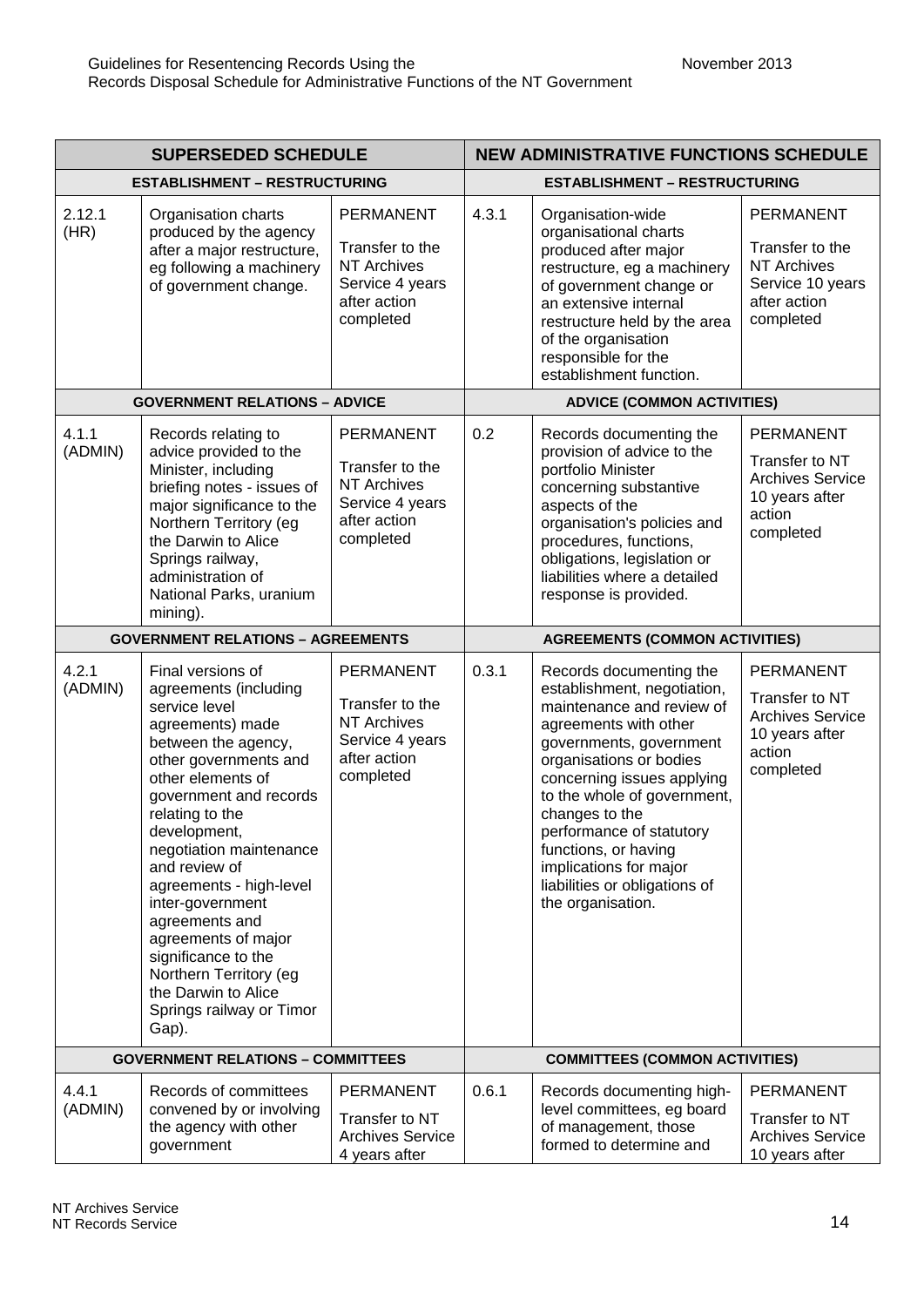| <b>SUPERSEDED SCHEDULE</b> |                                                                                                                                                                                                                                                                                                                                                                                                                                       |                                                                                                           | <b>NEW ADMINISTRATIVE FUNCTIONS SCHEDULE</b> |                                                                                                                                                                                                                            |                                                                                                            |
|----------------------------|---------------------------------------------------------------------------------------------------------------------------------------------------------------------------------------------------------------------------------------------------------------------------------------------------------------------------------------------------------------------------------------------------------------------------------------|-----------------------------------------------------------------------------------------------------------|----------------------------------------------|----------------------------------------------------------------------------------------------------------------------------------------------------------------------------------------------------------------------------|------------------------------------------------------------------------------------------------------------|
|                            | organisations (not<br>covered in<br><b>COMMITTEES</b> in<br>Sections 1 to 3 and 5 to<br>11 of this schedule),<br>including agenda,<br>appointments,<br>attendance, briefing and<br>discussion papers,<br>minutes, reports and<br>submissions - high-level<br>inter-government<br>committees (national<br>and international) where<br>the agency is the NT<br>Government's main<br>representative.                                     | action<br>completed                                                                                       |                                              | manage strategic and core<br>functional policy or<br>implement major<br>organisation programs, or<br>where the organisation is<br>the NT Government's main<br>representative, eg inter-<br>governmental committees.        | action<br>completed                                                                                        |
|                            | <b>GOVERNMENT RELATIONS - EVENTS</b>                                                                                                                                                                                                                                                                                                                                                                                                  |                                                                                                           |                                              | <b>GOVERNMENT RELATIONS - EVENTS</b>                                                                                                                                                                                       |                                                                                                            |
| 4.7.1<br>(ADMIN)           | Records of celebrations,<br>ceremonies and<br>functions of significant<br>interest to the Northern<br>Territory and involving<br>other NTG agencies, or<br>other governments or<br>government<br>organisations, including<br>briefing papers for<br>Ministers, dignitaries and<br>senior agency officials,<br>guest lists, hospitality,<br>invitations, programs,<br>protocol, publicity, travel<br>arrangements, and<br>photographs. | PERMANENT<br>Transfer to the<br><b>NT Archives</b><br>Service 4 years<br>after action<br>completed        | 7.2.1                                        | Records documenting<br>celebrations, ceremonies<br>and functions of significant<br>interest to the Northern<br>Territory and involving<br>other governments or<br>government organisations<br>(national or international). | <b>PERMANENT</b><br>Transfer to the<br><b>NT Archives</b><br>Service 10 years<br>after action<br>completed |
|                            | <b>GOVERNMENT RELATIONS - INQUIRIES</b>                                                                                                                                                                                                                                                                                                                                                                                               |                                                                                                           |                                              | <b>GOVERNMENT RELATIONS - INQUIRIES</b>                                                                                                                                                                                    |                                                                                                            |
| 4.9.1<br>(ADMIN)           | Records relating to an<br>inquiry into the agency's<br>functions, (eg an<br>Ombudsman's or<br>Parliamentary inquiry)<br>including agency<br>statements,<br>submissions,<br>subpoenas, transcripts<br>and final reports.                                                                                                                                                                                                               | <b>PERMANENT</b><br>Transfer to the<br><b>NT Archives</b><br>Service 4 years<br>after action<br>completed | 7.3.1                                        | Records documenting the<br>organisation's contribution<br>and involvement in an<br>inquiry directly relating to its<br>functions.                                                                                          | <b>PERMANENT</b><br>Transfer to the<br><b>NT Archives</b><br>Service 10 years<br>after action<br>completed |
|                            | <b>GOVERNMENT RELATIONS - JOINT VENTURES</b>                                                                                                                                                                                                                                                                                                                                                                                          |                                                                                                           |                                              | <b>GOVERNMENT RELATIONS - JOINT VENTURES</b>                                                                                                                                                                               |                                                                                                            |
| 4.10.1<br>(ADMIN)          | Records relating to joint<br>ventures with other<br>government<br>organisations either<br>NTG, national or                                                                                                                                                                                                                                                                                                                            | PERMANENT<br>Transfer to NT<br><b>Archives Service</b><br>4 years after                                   | 7.4.1                                        | Records documenting the<br>establishment and<br>monitoring of significant<br>strategic alliances with<br>other government                                                                                                  | <b>PERMANENT</b><br>Transfer to NT<br><b>Archives Service</b><br>10 years after                            |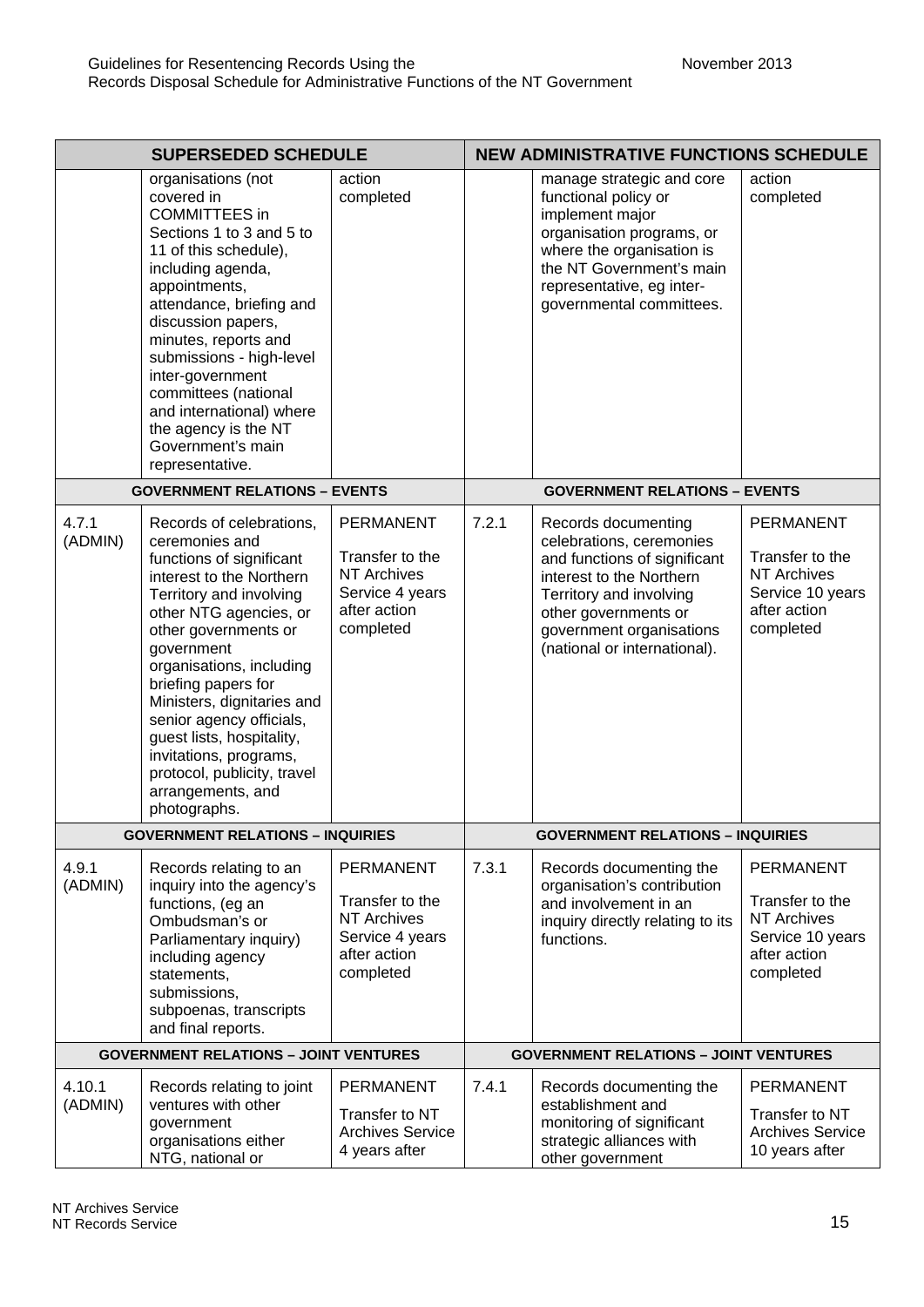|                   | <b>SUPERSEDED SCHEDULE</b>                                                                                                                                                                                                                                                                                            |                                                                                                           |        | <b>NEW ADMINISTRATIVE FUNCTIONS SCHEDULE</b>                                                                                                                                                                                                                                                                                                                                                        |                                                                                                        |  |
|-------------------|-----------------------------------------------------------------------------------------------------------------------------------------------------------------------------------------------------------------------------------------------------------------------------------------------------------------------|-----------------------------------------------------------------------------------------------------------|--------|-----------------------------------------------------------------------------------------------------------------------------------------------------------------------------------------------------------------------------------------------------------------------------------------------------------------------------------------------------------------------------------------------------|--------------------------------------------------------------------------------------------------------|--|
|                   | international of major<br>significance to the<br>Northern Territory<br>requiring substantial<br>input or Ministerial/CEO<br>involvement.                                                                                                                                                                              | action<br>completed                                                                                       |        | organisations regarding the<br>core functional activities of<br>the organisation that are of<br>significance to the Northern<br>Territory. Includes those<br>with implications for the<br>performance of statutory<br>functions or major liabilities<br>or obligations for the<br>organisation.                                                                                                     | action completed                                                                                       |  |
|                   | <b>GOVERNMENT RELATIONS - LEGISLATION</b>                                                                                                                                                                                                                                                                             |                                                                                                           |        | <b>STRATEGIC MANAGEMENT - LEGISLATION</b>                                                                                                                                                                                                                                                                                                                                                           |                                                                                                        |  |
| 4.11.1<br>(ADMIN) | Records relating to the<br>formulation and<br>amendment of legislation<br>for the organisation,<br>including proposals for<br>new/amendments to<br>existing legislation,<br>comments on draft<br>legislation, parliamentary<br>speeches, submissions<br>and working papers to<br>the Minister                         | <b>PERMANENT</b><br>Transfer to NT<br><b>Archives Service</b><br>4 years after<br>action<br>completed     | 15.4.1 | Records documenting the<br>development,<br>implementation and review<br>of legislation and<br>regulations administered by<br>the organisation.                                                                                                                                                                                                                                                      | <b>PERMANENT</b><br>Transfer to NT<br><b>Archives Service</b><br>10 years after<br>action completed    |  |
|                   | <b>GOVERNMENT RELATIONS - REPORTING</b>                                                                                                                                                                                                                                                                               |                                                                                                           |        | <b>REPORTING (COMMON ACTIVITIES)</b>                                                                                                                                                                                                                                                                                                                                                                |                                                                                                        |  |
| 4.20.1<br>(ADMIN) | Formal reports prepared<br>by the agency to support<br>its core functions and<br>records relating to such<br>reports, including<br>briefing and discussion<br>papers, comments<br>received, drafts,<br>ministerial briefings,<br>returns and reviews.                                                                 | <b>PERMANENT</b><br>Transfer to NT<br><b>Archives Service</b><br>4 years after<br>action<br>completed     | 0.14.1 | Final, approved versions of<br>major reports, and working<br>papers documenting the<br>development of major<br>reports, detailing the<br>performance of the<br>organisation in meeting<br>corporate goals, objectives<br>and performance<br>indicators, or in response to<br>significant events.                                                                                                    | <b>PERMANENT</b><br>Transfer to NT<br><b>Archives Service</b><br>10 years after<br>action<br>completed |  |
|                   | <b>GOVERNMENT RELATIONS - REPRESENTATIONS</b>                                                                                                                                                                                                                                                                         |                                                                                                           |        | <b>GOVERNMENT RELATIONS - REPRESENTATIONS</b>                                                                                                                                                                                                                                                                                                                                                       |                                                                                                        |  |
| 4.21.1<br>(ADMIN) | Ministerials relating to<br>issues of a contentious<br>nature which are of<br>major significance to the<br>agency, government<br>and/or the Northern<br>Territory in general (eg<br>relating to major trade<br>agreements,<br>international relations,<br>significant acquisition of<br>land) and related<br>records. | <b>PERMANENT</b><br>Transfer to the<br><b>NT Archives</b><br>Service 4 years<br>after action<br>completed | 7.6.1  | Records documenting<br>responses to<br>correspondence received<br>by the Minister<br>(ministerials) or Members<br>of the Assembly, from peak<br>industry organisations,<br>leading community interest<br>groups, influential<br>stakeholders or individuals,<br>and referred to the<br>organisation, concerning<br>issues of major significance<br>to the organisation,<br>government or community. | PERMANENT<br>Transfer to the<br><b>NT Archives</b><br>Service 10 years<br>after action<br>completed    |  |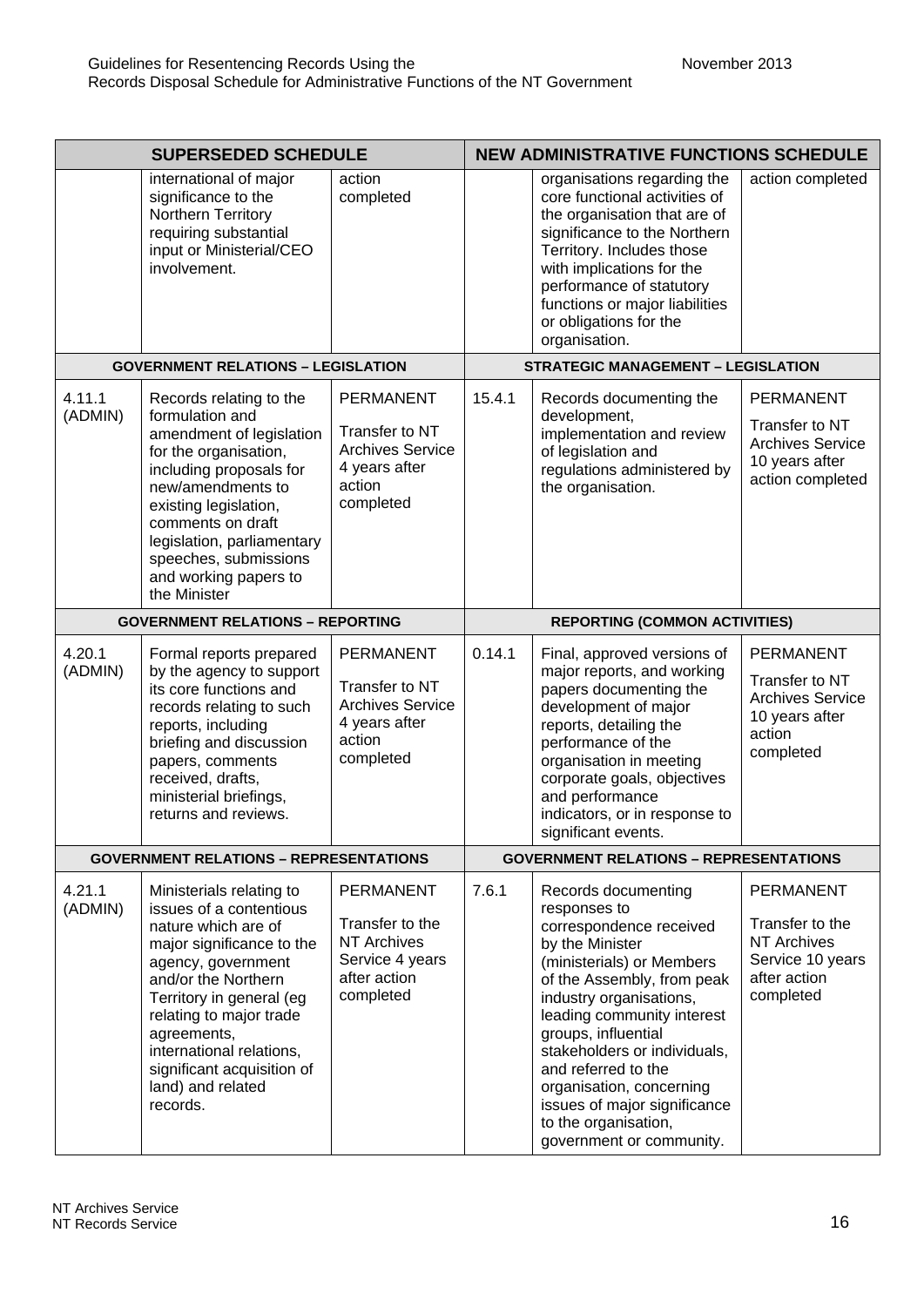| <b>SUPERSEDED SCHEDULE</b>             |                                                                                                                                                                                                   | <b>NEW ADMINISTRATIVE FUNCTIONS SCHEDULE</b>                                                              |                                        |                                                                                                                                                                                                                                                              |                                                                                                            |  |
|----------------------------------------|---------------------------------------------------------------------------------------------------------------------------------------------------------------------------------------------------|-----------------------------------------------------------------------------------------------------------|----------------------------------------|--------------------------------------------------------------------------------------------------------------------------------------------------------------------------------------------------------------------------------------------------------------|------------------------------------------------------------------------------------------------------------|--|
|                                        | <b>GOVERNMENT RELATIONS - SUBMISSIONS</b>                                                                                                                                                         |                                                                                                           |                                        | <b>COMMUNITY RELATIONS - SUBMISSIONS</b>                                                                                                                                                                                                                     |                                                                                                            |  |
| 4.25.1<br>(ADMIN)                      | <b>Cabinet Submissions</b><br>and records relating to<br>the development of<br><b>Cabinet Submissions</b><br>prepared by the agency.                                                              | <b>PERMANENT</b><br>Transfer to the<br><b>NT Archives</b><br>Service 4 years<br>after action<br>completed | 7.8.2                                  | Records documenting<br>submissions to the Minister<br>or other government<br>organisations relating to<br>major issues, issues with a<br>high public profile or having<br>significant impact on core<br>functions.                                           | <b>PERMANENT</b><br>Transfer to the<br><b>NT Archives</b><br>Service 10 years<br>after action<br>completed |  |
|                                        | <b>GOVERNMENT RELATIONS - VISITS</b>                                                                                                                                                              |                                                                                                           |                                        | <b>GOVERNMENT RELATIONS - VISITS</b>                                                                                                                                                                                                                         |                                                                                                            |  |
| 4.26.3<br>(ADMIN)                      | Records relating to visits<br>to the agency, or<br>organised by the<br>agency, including<br>approvals, itineraries,<br>reports, submissions - by<br>royalty or Heads of<br>State.                 | <b>PERMANENT</b><br>Transfer to NT<br><b>Archives Service</b><br>4 years after<br>action<br>completed     | 7.9.1                                  | Records documenting visits<br>to the Northern Territory by<br>royalty and Heads of State.<br>Includes invitations, travel<br>and accommodation<br>arrangements, itineraries<br>and programs, visit reports<br>and letters of appreciation.                   | <b>PERMANENT</b><br>Transfer to NT<br><b>Archives Service</b><br>10 years after<br>action<br>completed     |  |
|                                        | <b>INDUSTRIAL RELATIONS - AGREEMENTS</b>                                                                                                                                                          |                                                                                                           |                                        | <b>INDUSTRIAL RELATIONS - AGREEMENTS</b>                                                                                                                                                                                                                     |                                                                                                            |  |
| 5.2.1<br>(ADMIN)                       | Records related to cases<br>covering awards and<br>agreements presented<br>before the Industrial<br><b>Relations Commission</b><br>where the agency is a<br>major participant in<br>negotiations. | <b>PERMANENT</b><br>Transfer to NT<br><b>Archives Service</b><br>4 years after<br>action<br>completed     | 8.1.1                                  | Records documenting the<br>establishment, negotiation,<br>maintenance and review of<br>awards or agreements<br>heard or certified by the<br>central arbitration or<br>determining body where the<br>organisation is the main<br>participant in negotiations. | <b>PERMANENT</b><br>Transfer to NT<br><b>Archives Service</b><br>10 years after<br>action completed        |  |
|                                        | <b>INDUSTRIAL RELATIONS - APPEALS (decisions)</b>                                                                                                                                                 |                                                                                                           |                                        | <b>INDUSTRIAL RELATIONS - APPEALS (decisions)</b>                                                                                                                                                                                                            |                                                                                                            |  |
| 5.4.1<br>(ADMIN)                       | Records relating to<br>appeals to the Industrial<br><b>Relations Commission</b><br>against a decision where<br>the agency is a major<br>participant in the appeal<br>process.                     | <b>PERMANENT</b><br>Transfer to NT<br><b>Archives Service</b><br>4 years after<br>action<br>completed     | 8.3.1                                  | Records documenting<br>appeals against a decision<br>or order made to an<br>external industrial relations<br>body, eg the Fair Work<br>Ombudsman, where the<br>organisation is the major<br>participant in negotiations.                                     | <b>PERMANENT</b><br>Transfer to NT<br><b>Archives Service</b><br>10 years after<br>action completed        |  |
| <b>INDUSTRIAL RELATIONS - DISPUTES</b> |                                                                                                                                                                                                   |                                                                                                           | <b>INDUSTRIAL RELATIONS - DISPUTES</b> |                                                                                                                                                                                                                                                              |                                                                                                            |  |
| 5.8.1<br>(ADMIN)                       | Records relating to<br>disputes which have a<br>major impact on the<br>agency's operations, or<br>affect the entire agency<br>or the whole of the NT<br>Government.                               | <b>PERMANENT</b><br>Transfer to NT<br><b>Archives Service</b><br>4 years after<br>action<br>completed     | 8.4.1                                  | Records documenting the<br>management of industrial<br>disputes of a significant<br>nature where the<br>organisation is a primary<br>party to the negotiations or<br>resolution of the dispute.                                                              | <b>PERMANENT</b><br>Transfer to NT<br><b>Archives Service</b><br>10 years after<br>action completed        |  |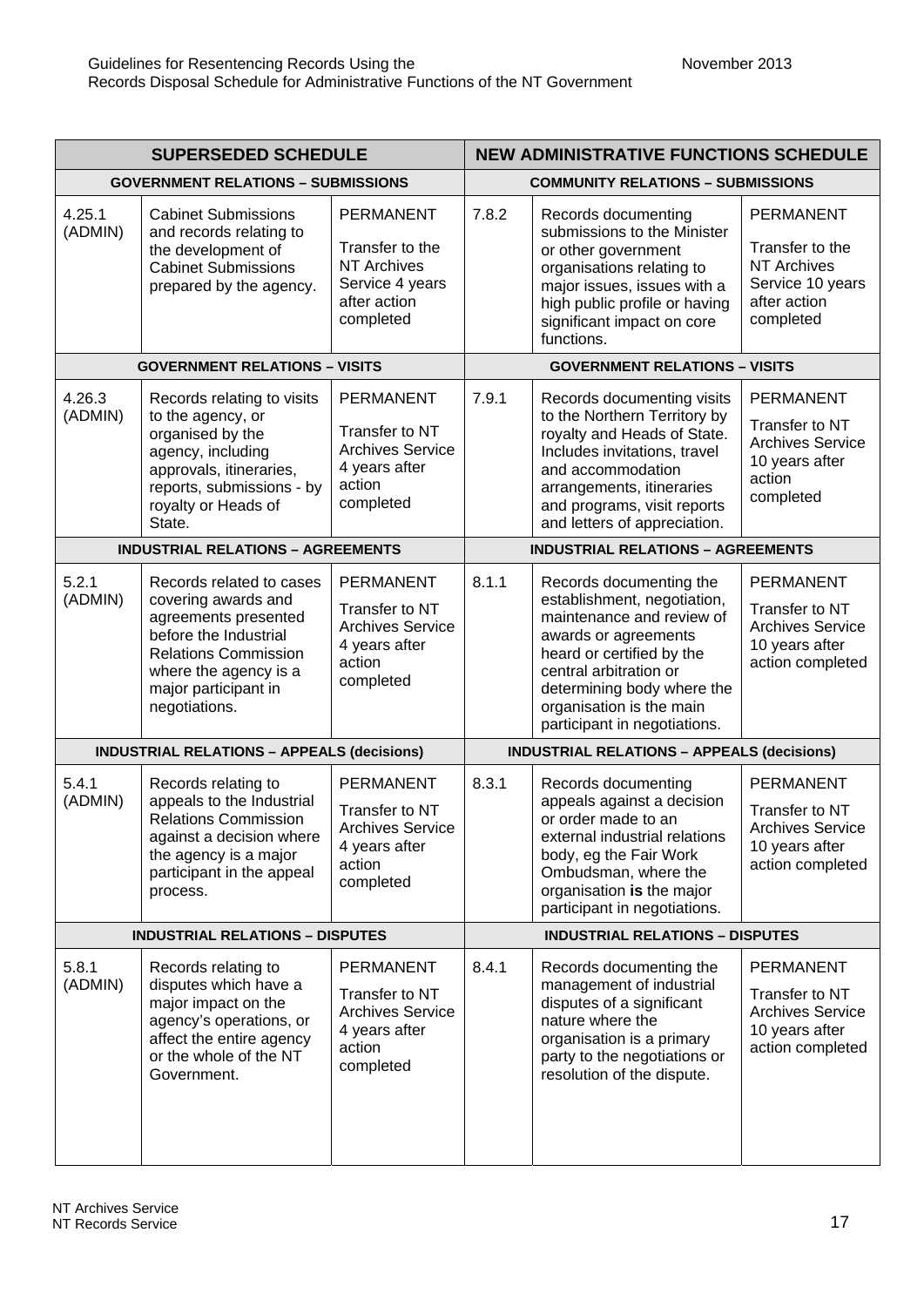| <b>SUPERSEDED SCHEDULE</b>                          |                                                                                                                                                                                                                                                                                                                                                                                                                                                                                                                                                                                                                                                                                                                                                                                                               | <b>NEW ADMINISTRATIVE FUNCTIONS SCHEDULE</b>                                                                                                                                                       |       |                                                                                                                                                                                                                                                                                                                                                                                                                                                                                                                                                                                                                                                                                                                                                                                                                                                                                                                                                          |                                                                                                     |  |
|-----------------------------------------------------|---------------------------------------------------------------------------------------------------------------------------------------------------------------------------------------------------------------------------------------------------------------------------------------------------------------------------------------------------------------------------------------------------------------------------------------------------------------------------------------------------------------------------------------------------------------------------------------------------------------------------------------------------------------------------------------------------------------------------------------------------------------------------------------------------------------|----------------------------------------------------------------------------------------------------------------------------------------------------------------------------------------------------|-------|----------------------------------------------------------------------------------------------------------------------------------------------------------------------------------------------------------------------------------------------------------------------------------------------------------------------------------------------------------------------------------------------------------------------------------------------------------------------------------------------------------------------------------------------------------------------------------------------------------------------------------------------------------------------------------------------------------------------------------------------------------------------------------------------------------------------------------------------------------------------------------------------------------------------------------------------------------|-----------------------------------------------------------------------------------------------------|--|
| <b>INDUSTRIAL RELATIONS - ENTERPRISE BARGAINING</b> |                                                                                                                                                                                                                                                                                                                                                                                                                                                                                                                                                                                                                                                                                                                                                                                                               |                                                                                                                                                                                                    |       | <b>INDUSTRIAL RELATIONS - ENTERPRISE BARGAINING</b>                                                                                                                                                                                                                                                                                                                                                                                                                                                                                                                                                                                                                                                                                                                                                                                                                                                                                                      |                                                                                                     |  |
| 5.9.1<br>(ADMIN)                                    | Records relating to the<br>negotiation,<br>establishment and<br>implementation of<br>Certified Agreements (eg<br>under the Workplace<br>Relations Act, or<br>agreements made under<br>the Industrial Relations<br>Act), and other<br>enterprise agreements<br>affecting a majority of<br>the agency's employees<br>or which establish a<br>precedent.                                                                                                                                                                                                                                                                                                                                                                                                                                                         | <b>PERMANENT</b><br>Transfer to NT<br><b>Archives Service</b><br>4 years after<br>action<br>completed                                                                                              | 8.5.1 | Records documenting<br>negotiation, establishment<br>and implementation of<br>Enterprise Agreements (eg<br>made under the terms of<br>the Fair Work Act 2009 or<br>predecessor legislation).                                                                                                                                                                                                                                                                                                                                                                                                                                                                                                                                                                                                                                                                                                                                                             | <b>PERMANENT</b><br>Transfer to NT<br><b>Archives Service</b><br>10 years after<br>action completed |  |
|                                                     | <b>INFORMATION MANAGEMENT - CONTROL</b>                                                                                                                                                                                                                                                                                                                                                                                                                                                                                                                                                                                                                                                                                                                                                                       |                                                                                                                                                                                                    |       | <b>INFORMATION MANAGEMENT - CONTROL</b>                                                                                                                                                                                                                                                                                                                                                                                                                                                                                                                                                                                                                                                                                                                                                                                                                                                                                                                  |                                                                                                     |  |
| 1.12.1<br>(IM)<br>1.12.2<br>(IM)                    | Control records for<br>recordkeeping systems<br>(both paper and<br>electronic) where the<br>records they control are<br>permanent. Includes<br>registers of records<br>including maps, plans,<br>technical drawings and<br>inwards/outwards<br>correspondence<br>(including Ministerial<br>correspondence).<br>Control records for<br>recordkeeping systems<br>(both paper and<br>electronic) where the<br>records they control are<br>temporary. Includes:<br>• registers and indexes<br>giving details of<br>control numbers, titles,<br>date, disposal details,<br>transfers to NT<br>Archives Service or<br>secondary storage<br>• file movement cards (if<br>they also constitute<br>the main control<br>record or have been<br>used to record<br>disposal detail)<br>• register of records<br>destroyed | <b>PERMANENT</b><br>Transfer to the<br><b>NT Archives</b><br>Service when<br>controlled<br>records are<br>transferred and<br>retain copy in<br>agency<br><b>RETAIN</b><br>PERMANENTLY<br>in agency | 9.3.1 | Primary control records for<br>recordkeeping systems<br>(paper or electronic) which<br>are required to facilitate<br>access to, provide context<br>for, and describe<br>disposition of, records over<br>time. Includes:<br>registers of all records,<br>$\bullet$<br>including documents,<br>files, maps, plans,<br>technical drawings<br>indexes providing<br>$\bullet$<br>details of control<br>numbers, record titles,<br>dates of creation,<br>disposal details<br>original notifications of<br>records destroyed and<br>destruction certificates<br>correspondence/file<br>$\bullet$<br>registers or registration<br>systems.<br>Note: Control records are<br>not required as Territory<br>Archives. However, they<br>should be retained by the<br>organisation so it knows<br>which records it continues<br>to be responsible for.<br>Following administrative<br>change, control records<br>should be transferred to<br>successor organisation(s) | <b>PERMANENT</b><br>Retain in<br>organisation                                                       |  |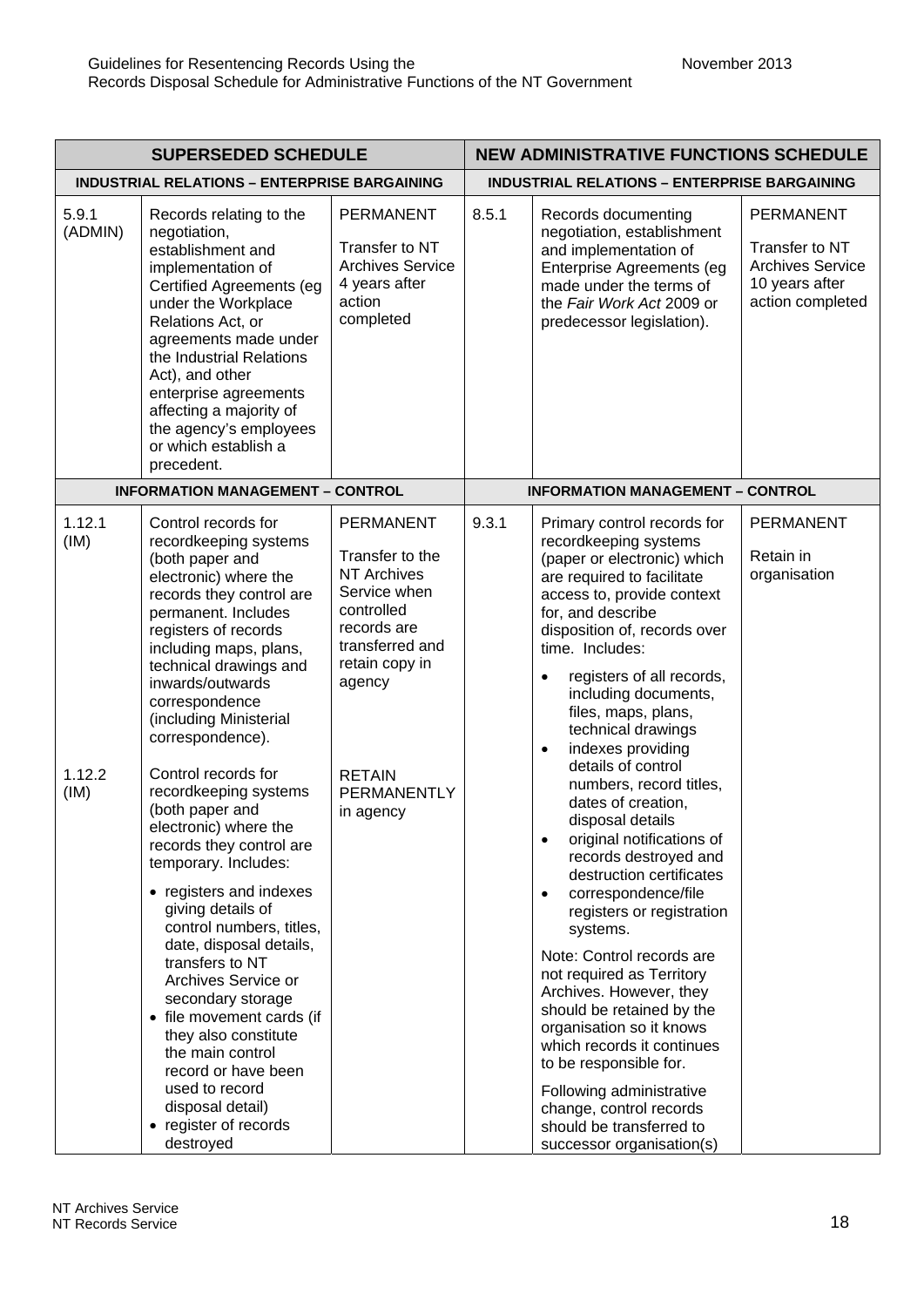| as required.<br>• consignment lists<br>• notifications of records<br>destroyed<br><b>INFORMATION MANAGEMENT - CONTROL</b><br><b>INFORMATION MANAGEMENT - CONTROL</b><br>1.12.3<br>9.3.3<br>Records relating to the<br><b>PERMANENT</b><br>Records documenting the<br>master copy of file<br>creation, maintenance and<br>(IM)<br>Transfer to the<br>classification systems or<br>evaluation of an<br><b>NT Archives</b><br>an agency's authorised<br>organisation record titling<br>Service 4 years<br>business classification<br>system or business<br>after superseded<br>classification scheme<br>schemes (currently<br>created using the<br>(BCS). Includes master<br>methodology of the<br>copy of a thesaurus or<br>Records Management<br>BCS, and business rules<br>Standard AS ISO<br>and configuration settings<br>15489-2002) and<br>for organisation<br>abbreviations used in<br>recordkeeping metadata.<br>paper and electronic<br>systems.<br>Records relating to the<br>1.12.4<br><b>PERMANENT</b><br>creation, maintenance<br>(IM)<br>and evaluation of an<br>Transfer to the<br>agency's record titling<br><b>NT Archives</b><br>thesaurus. Includes<br>Service 4 years<br>amendment logs and<br>after superseded<br>master copy of the<br>thesaurus.<br>Records relating to<br>1.12.5<br><b>RETAIN</b><br>business rules and<br>(IM)<br>PERMANENTLY<br>configuration settings for<br>in agency<br>agency metadata.<br>Includes developmental<br>records and requests for<br>changes.<br><b>INFORMATION MANAGEMENT - ENQUIRIES</b><br><b>INFORMATION MANAGEMENT - ENQUIRIES</b><br>1.17.1<br>9.8.1<br><b>PERMANENT</b><br>Records relating to the<br>Records documenting<br>(IM)<br>processing of requests,<br>requests for access to or<br>Transfer to NT<br>alteration of information<br>questions and<br><b>Archives Service</b><br>complaints relating to the<br>under relevant legislation,<br>4 years after<br>Information Act.<br>eg the Information Act, and<br>action<br>decisions made in<br>Includes requests for<br>completed<br>access to and correction<br>response to such requests. | <b>SUPERSEDED SCHEDULE</b> |                 | <b>NEW ADMINISTRATIVE FUNCTIONS SCHEDULE</b> |  |                       |                                                                                                     |
|---------------------------------------------------------------------------------------------------------------------------------------------------------------------------------------------------------------------------------------------------------------------------------------------------------------------------------------------------------------------------------------------------------------------------------------------------------------------------------------------------------------------------------------------------------------------------------------------------------------------------------------------------------------------------------------------------------------------------------------------------------------------------------------------------------------------------------------------------------------------------------------------------------------------------------------------------------------------------------------------------------------------------------------------------------------------------------------------------------------------------------------------------------------------------------------------------------------------------------------------------------------------------------------------------------------------------------------------------------------------------------------------------------------------------------------------------------------------------------------------------------------------------------------------------------------------------------------------------------------------------------------------------------------------------------------------------------------------------------------------------------------------------------------------------------------------------------------------------------------------------------------------------------------------------------------------------------------------------------------------------------------------------------------------------------------------------------------------------------------------|----------------------------|-----------------|----------------------------------------------|--|-----------------------|-----------------------------------------------------------------------------------------------------|
|                                                                                                                                                                                                                                                                                                                                                                                                                                                                                                                                                                                                                                                                                                                                                                                                                                                                                                                                                                                                                                                                                                                                                                                                                                                                                                                                                                                                                                                                                                                                                                                                                                                                                                                                                                                                                                                                                                                                                                                                                                                                                                                     |                            |                 |                                              |  |                       |                                                                                                     |
|                                                                                                                                                                                                                                                                                                                                                                                                                                                                                                                                                                                                                                                                                                                                                                                                                                                                                                                                                                                                                                                                                                                                                                                                                                                                                                                                                                                                                                                                                                                                                                                                                                                                                                                                                                                                                                                                                                                                                                                                                                                                                                                     |                            |                 |                                              |  |                       |                                                                                                     |
|                                                                                                                                                                                                                                                                                                                                                                                                                                                                                                                                                                                                                                                                                                                                                                                                                                                                                                                                                                                                                                                                                                                                                                                                                                                                                                                                                                                                                                                                                                                                                                                                                                                                                                                                                                                                                                                                                                                                                                                                                                                                                                                     |                            |                 |                                              |  |                       | <b>PERMANENT</b><br>Transfer to NT<br><b>Archives Service</b><br>10 years after<br>action completed |
|                                                                                                                                                                                                                                                                                                                                                                                                                                                                                                                                                                                                                                                                                                                                                                                                                                                                                                                                                                                                                                                                                                                                                                                                                                                                                                                                                                                                                                                                                                                                                                                                                                                                                                                                                                                                                                                                                                                                                                                                                                                                                                                     |                            |                 |                                              |  |                       |                                                                                                     |
|                                                                                                                                                                                                                                                                                                                                                                                                                                                                                                                                                                                                                                                                                                                                                                                                                                                                                                                                                                                                                                                                                                                                                                                                                                                                                                                                                                                                                                                                                                                                                                                                                                                                                                                                                                                                                                                                                                                                                                                                                                                                                                                     |                            |                 |                                              |  |                       |                                                                                                     |
|                                                                                                                                                                                                                                                                                                                                                                                                                                                                                                                                                                                                                                                                                                                                                                                                                                                                                                                                                                                                                                                                                                                                                                                                                                                                                                                                                                                                                                                                                                                                                                                                                                                                                                                                                                                                                                                                                                                                                                                                                                                                                                                     |                            |                 |                                              |  |                       |                                                                                                     |
| access to and correction of<br>government information<br>and protection of privacy<br>personal and government<br>in accordance with the<br>information and protection<br><b>Information Privacy</b><br>of privacy in accordance<br>with the IPPs. Includes<br>Principles. Includes<br>requests that:<br>requests that:<br>set a precedent<br>• set a precedent<br>$\bullet$<br>• lead to a change of<br>lead to a major change                                                                                                                                                                                                                                                                                                                                                                                                                                                                                                                                                                                                                                                                                                                                                                                                                                                                                                                                                                                                                                                                                                                                                                                                                                                                                                                                                                                                                                                                                                                                                                                                                                                                                      |                            | of personal and |                                              |  | Includes requests for | <b>PERMANENT</b><br>Transfer to NT<br><b>Archives Service</b><br>10 years after<br>action completed |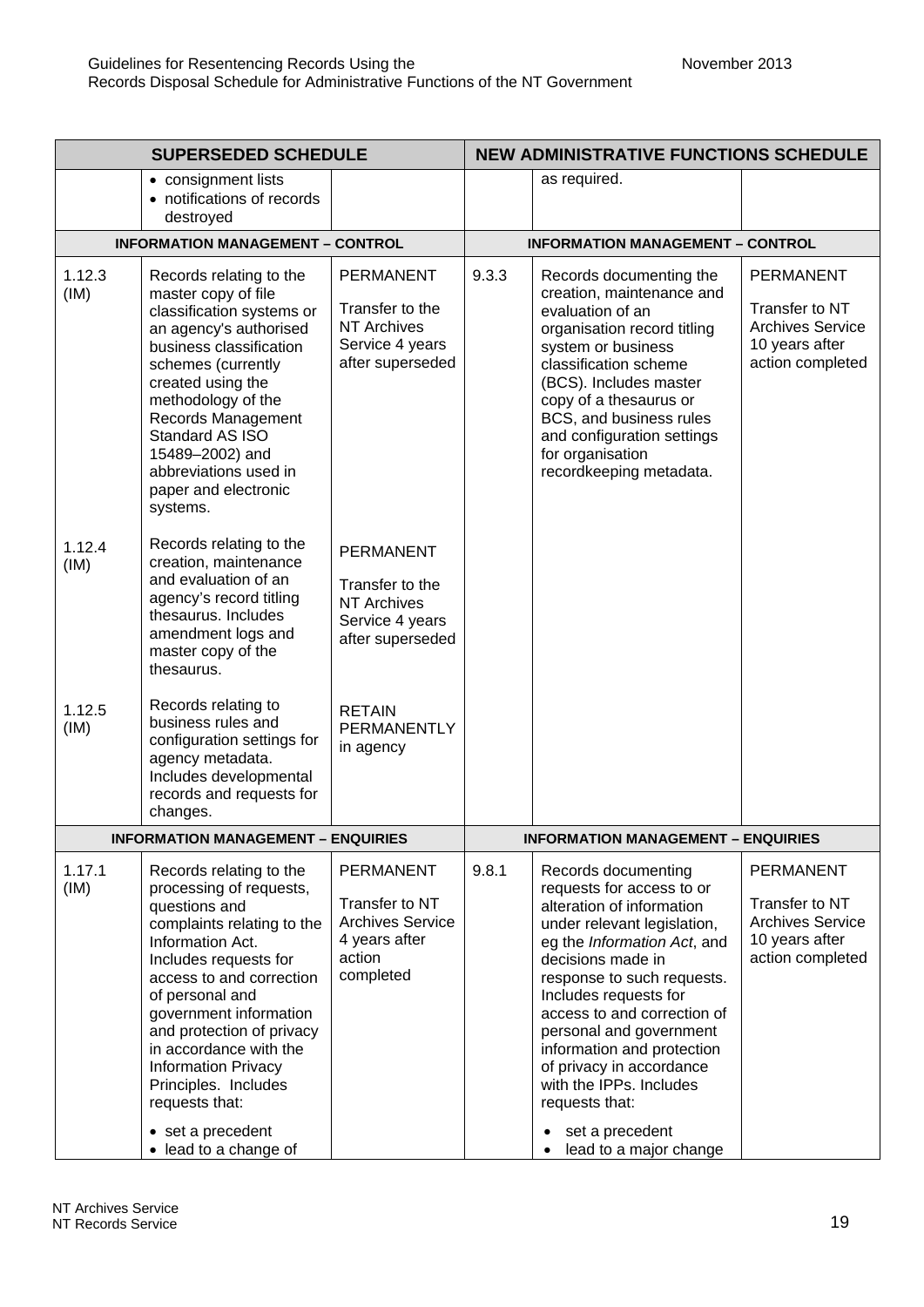|                | <b>SUPERSEDED SCHEDULE</b>                                                                                                                                                                                                                                                                                                                                                                                                                                                                                                                         |                                                                                                       |       | <b>NEW ADMINISTRATIVE FUNCTIONS SCHEDULE</b>                                                                                                                                                                                                                                                                                                                                               |                                                                                                        |
|----------------|----------------------------------------------------------------------------------------------------------------------------------------------------------------------------------------------------------------------------------------------------------------------------------------------------------------------------------------------------------------------------------------------------------------------------------------------------------------------------------------------------------------------------------------------------|-------------------------------------------------------------------------------------------------------|-------|--------------------------------------------------------------------------------------------------------------------------------------------------------------------------------------------------------------------------------------------------------------------------------------------------------------------------------------------------------------------------------------------|--------------------------------------------------------------------------------------------------------|
|                | policy<br>• relate to issues of<br>national significance<br>• relate to issues of<br>public controversy<br>• result in appeals to the<br>Supreme Court.                                                                                                                                                                                                                                                                                                                                                                                            |                                                                                                       |       | in policy<br>relate to issues of<br>national significance<br>relate to issues of public<br>controversy<br>result in appeals to the<br>Office of the Information<br>Commissioner.                                                                                                                                                                                                           |                                                                                                        |
|                | <b>INFORMATION MANAGEMENT - INQUIRIES</b>                                                                                                                                                                                                                                                                                                                                                                                                                                                                                                          |                                                                                                       |       | <b>INFORMATION MANAGEMENT - ENQUIRIES</b>                                                                                                                                                                                                                                                                                                                                                  |                                                                                                        |
| 1.20.1<br>(IM) | Records relating to<br>responses provided to<br>inquiries from the<br>Information<br>Commissioner or<br>Ombudsman in the<br>course of complaints or<br>investigations under the<br>Information Act<br>concerning information<br>access, correction of<br>personal information, or<br>protection of privacy.<br>Includes inquiries that<br>set a precedent, lead to<br>a change of policy, relate<br>to issues of national<br>significance, relate to<br>issues of public<br>controversy, result in<br>appeals to the Supreme<br>Court.             | <b>PERMANENT</b><br>Transfer to NT<br><b>Archives Service</b><br>4 years after<br>action<br>completed | 9.8.1 | Records documenting<br>requests for access to or<br>alteration of information<br>under relevant legislation,<br>eg the Information Act, and<br>decisions made in<br>response to such requests.<br>Includes requests for<br>access to and correction of<br>personal and government<br>information and protection<br>of privacy in accordance<br>with the Information Privacy<br>Principles. | <b>PERMANENT</b><br>Transfer to NT<br><b>Archives Service</b><br>10 years after<br>action<br>completed |
|                | <b>INFORMATION MANAGEMENT - REVIEWING</b>                                                                                                                                                                                                                                                                                                                                                                                                                                                                                                          |                                                                                                       |       | <b>INFORMATION MANAGEMENT - ENQUIRIES</b>                                                                                                                                                                                                                                                                                                                                                  |                                                                                                        |
| 1.36.1<br>(IM) | Records relating to the<br>activities associated with<br>reviewing decisions in<br>relation to the<br>Information Act. Includes<br>access to and correction<br>of personal and<br>government information<br>and protection of privacy<br>in accordance with the<br><b>Information Privacy</b><br>Principles where the<br>result of the review sets<br>a precedent, leads to a<br>change of policy, relates<br>to issues of national<br>significance, relates to<br>issues of public<br>controversy, results in<br>appeals to the Supreme<br>Court. | <b>PERMANENT</b><br>Transfer to NT<br><b>Archives Service</b><br>4 years after<br>action<br>completed | 9.8.1 | Records documenting<br>requests for access to or<br>alteration of information<br>under relevant legislation,<br>eg the Information Act, and<br>decisions made in<br>response to such requests.<br>Includes requests for<br>access to and correction of<br>personal and government<br>information and protection<br>of privacy in accordance<br>with the Information Privacy<br>Principles. | <b>PERMANENT</b><br>Transfer to NT<br><b>Archives Service</b><br>10 years after<br>action<br>completed |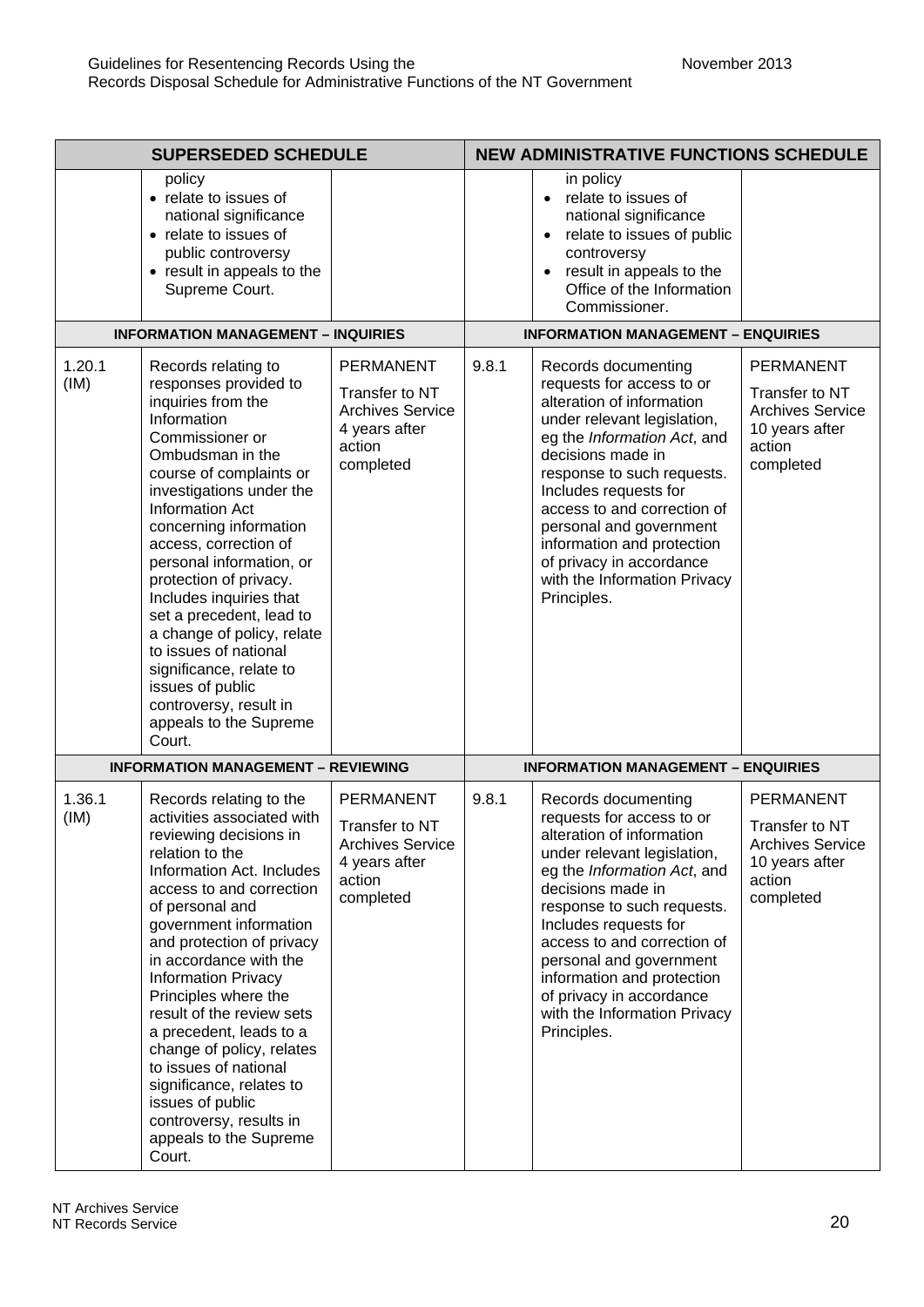| <b>SUPERSEDED SCHEDULE</b> |                                                                                                                                                                                                                                                                                                                                                                                                                                                                                                                                                              | <b>NEW ADMINISTRATIVE FUNCTIONS SCHEDULE</b>                                                          |                                         |                                                                                                                                                                                                                                                                                                                                                                                       |                                                                                                            |  |
|----------------------------|--------------------------------------------------------------------------------------------------------------------------------------------------------------------------------------------------------------------------------------------------------------------------------------------------------------------------------------------------------------------------------------------------------------------------------------------------------------------------------------------------------------------------------------------------------------|-------------------------------------------------------------------------------------------------------|-----------------------------------------|---------------------------------------------------------------------------------------------------------------------------------------------------------------------------------------------------------------------------------------------------------------------------------------------------------------------------------------------------------------------------------------|------------------------------------------------------------------------------------------------------------|--|
|                            | <b>LEGAL SERVICES - ADVICE</b>                                                                                                                                                                                                                                                                                                                                                                                                                                                                                                                               |                                                                                                       |                                         | <b>LEGAL SERVICES - ADVICE</b>                                                                                                                                                                                                                                                                                                                                                        |                                                                                                            |  |
| 7.1.1<br>(ADMIN)           | Records relating to legal<br>advice or opinions<br>received from within the<br>agency, the Attorney-<br>General's Department or<br>other external sources<br>relating to Cabinet<br>matters, issues of major<br>public concern,<br>international law,<br>precedents, or issues<br>resulting in significant<br>change to the agency's<br>policy or procedure                                                                                                                                                                                                  | <b>PERMANENT</b><br>Transfer to NT<br><b>Archives Service</b><br>4 years after<br>action<br>completed | 10.1.1                                  | Records documenting legal<br>advice from internal or<br>external legal service<br>providers which relate to<br>significant changes to the<br>organisation's policies or<br>set a precedent.                                                                                                                                                                                           | <b>PERMANENT</b><br>Transfer to NT<br><b>Archives Service</b><br>10 years after<br>action completed        |  |
|                            | <b>LEGAL SERVICES - AGREEMENTS</b>                                                                                                                                                                                                                                                                                                                                                                                                                                                                                                                           |                                                                                                       |                                         | <b>AGREEMENTS (COMMON ACTIVITIES)</b>                                                                                                                                                                                                                                                                                                                                                 |                                                                                                            |  |
| 7.2.1<br>(ADMIN)           | Signed deeds of release,<br>deeds of indemnity and<br>other similar agreements<br>(including supporting<br>records).                                                                                                                                                                                                                                                                                                                                                                                                                                         | <b>PERMANENT</b><br>Transfer to NT<br><b>Archives Service</b><br>4 years after<br>action<br>completed | 0.3.1                                   | Records documenting the<br>establishment, negotiation,<br>maintenance and review of<br>agreements with other<br>governments, government<br>organisations or bodies<br>concerning issues applying<br>to the whole of government,<br>changes to the<br>performance of statutory<br>functions, or having<br>implications for major<br>liabilities or obligations of<br>the organisation. | <b>PERMANENT</b><br>Transfer to the<br><b>NT Archives</b><br>Service 10 years<br>after action<br>completed |  |
|                            | <b>LEGAL SERVICES - COMMITTEES</b>                                                                                                                                                                                                                                                                                                                                                                                                                                                                                                                           |                                                                                                       | <b>COMMITTEES - (COMMON ACTIVITIES)</b> |                                                                                                                                                                                                                                                                                                                                                                                       |                                                                                                            |  |
| 7.4.1<br>(ADMIN)           | Records of committees<br>convened by or involving<br>the agency in regard to<br>legal matters (with the<br><b>Attorney General's</b><br>Department, external<br>legal firms or other<br>agencies/governments),<br>including agenda,<br>appointments,<br>attendance, briefing and<br>discussion papers,<br>minutes, reports and<br>submissions relating to<br>major issues of public<br>interest in the NT (eg the<br>legal implications of the<br>proposed Darwin to Alice<br>Springs rail) or resulting<br>in significant change to<br>policy or procedure. | <b>PERMANENT</b><br>Transfer to NT<br><b>Archives Service</b><br>4 years after<br>action<br>completed | 0.6.1                                   | Records documenting high-<br>level committees, eg board<br>of management, those<br>formed to determine and<br>manage strategic and core<br>functional policy or<br>implement major<br>organisation programs, or<br>where the organisation is<br>the NT Government's main<br>representative, eg inter-<br>governmental committees.                                                     | <b>PERMANENT</b><br>Transfer to NT<br><b>Archives Service</b><br>10 years after<br>action<br>completed     |  |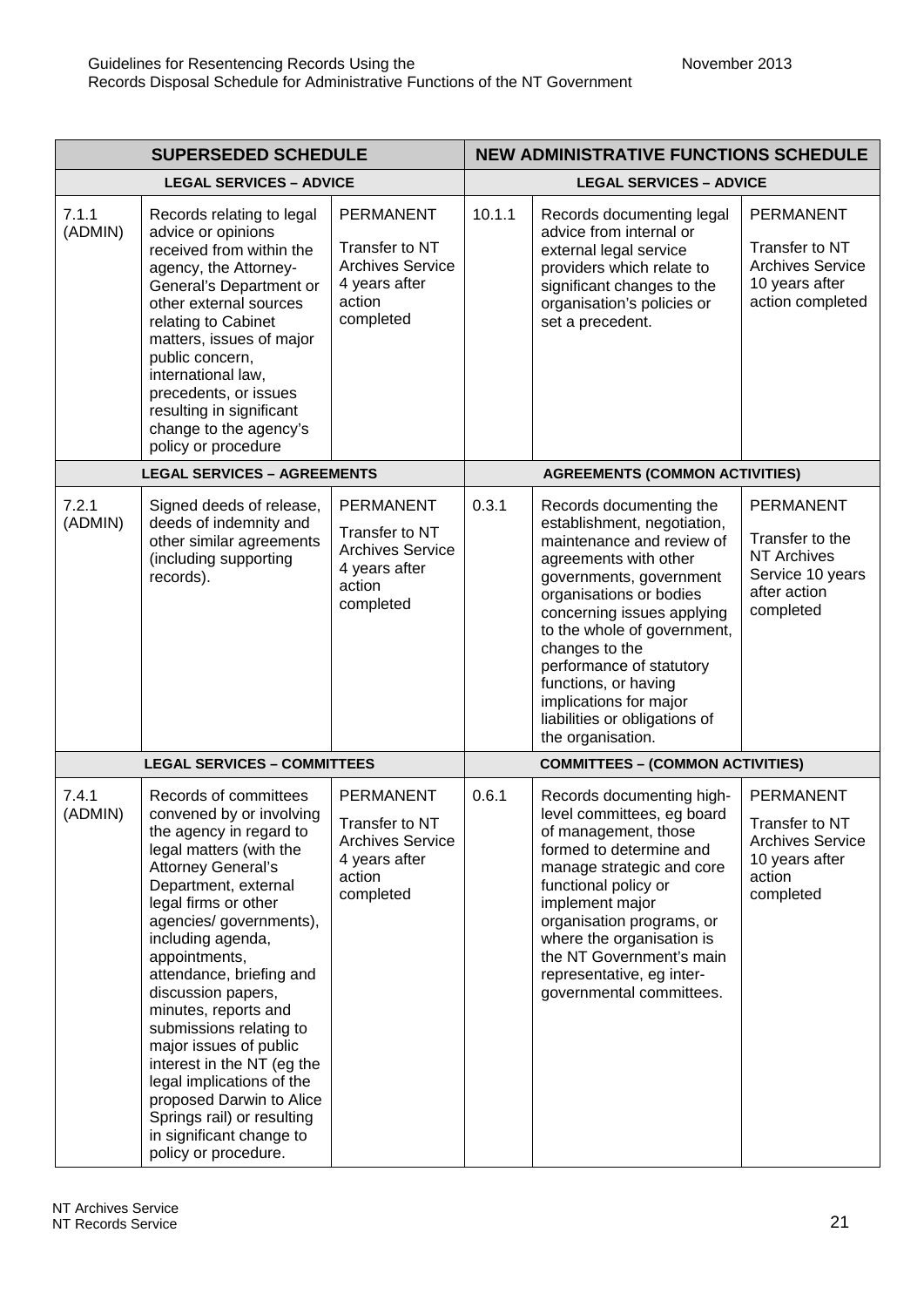|                   | <b>SUPERSEDED SCHEDULE</b>                                                                                                                                                                                                            |                                                                                                       |        | <b>NEW ADMINISTRATIVE FUNCTIONS SCHEDULE</b>                                                                                                                                                                                                                                                                                                                                                                                                                                                                                                                                                                                                                                                                                                                                                                                                                                                                                                                           |                                                                                                     |
|-------------------|---------------------------------------------------------------------------------------------------------------------------------------------------------------------------------------------------------------------------------------|-------------------------------------------------------------------------------------------------------|--------|------------------------------------------------------------------------------------------------------------------------------------------------------------------------------------------------------------------------------------------------------------------------------------------------------------------------------------------------------------------------------------------------------------------------------------------------------------------------------------------------------------------------------------------------------------------------------------------------------------------------------------------------------------------------------------------------------------------------------------------------------------------------------------------------------------------------------------------------------------------------------------------------------------------------------------------------------------------------|-----------------------------------------------------------------------------------------------------|
|                   | <b>LEGAL SERVICES - LITIGATION</b>                                                                                                                                                                                                    |                                                                                                       |        | <b>LEGAL SERVICES - LITIGATION</b>                                                                                                                                                                                                                                                                                                                                                                                                                                                                                                                                                                                                                                                                                                                                                                                                                                                                                                                                     |                                                                                                     |
| 7.11.1<br>(ADMIN) | Records relating to<br>litigation issues setting a<br>legal precedent                                                                                                                                                                 | <b>PERMANENT</b><br>Transfer to NT<br><b>Archives Service</b><br>4 years after<br>action<br>completed | 10.6.1 | Records (including<br>subpoenas and discovery<br>orders) relating to issues,<br>claims or case matters<br>which:<br>are precedent setting<br>٠<br>in nature<br>result in significant<br>$\bullet$<br>changes to the<br>organisation's policies,<br>or<br>result in a settlement<br>$\bullet$<br>agreement after the<br>commencement of<br>litigation.                                                                                                                                                                                                                                                                                                                                                                                                                                                                                                                                                                                                                  | <b>PERMANENT</b><br>Transfer to NT<br><b>Archives Service</b><br>10 years after<br>action completed |
|                   | <b>PROPERTY MANAGEMENT - ACQUISITION</b>                                                                                                                                                                                              |                                                                                                       |        | PROPERTY MANAGEMENT - ACQUISITION                                                                                                                                                                                                                                                                                                                                                                                                                                                                                                                                                                                                                                                                                                                                                                                                                                                                                                                                      |                                                                                                     |
| 8.1.2<br>(ADMIN)  | Records relating to the<br>acquisition of buildings<br>and properties that are<br>listed by the National<br>Trust of Australia or<br>under relevant legislation<br>(eg the Northern<br><b>Territory Heritage</b><br>Conservation Act) | <b>PERMANENT</b><br>Transfer to NT<br><b>Archives Service</b><br>4 years after<br>action<br>completed | 12.1.1 | Records documenting<br>acquisition, including<br>compulsory acquisitions, of<br>land, buildings and<br>properties that are<br>of significance in the<br>$\bullet$<br>evolution and pattern of<br>the Territory's natural or<br>cultural history<br>possessing rare,<br>$\bullet$<br>endangered or<br>uncommon aspects of<br>the Territory's natural or<br>cultural history<br>demonstrating the<br>$\bullet$<br>prime characteristics of<br>a class of the Territory's<br>heritage places<br>of significance for their<br>$\bullet$<br>strong association with<br>the life or works of a<br>notable person or<br>persons associated<br>with the Territory<br>possessing technical,<br>$\bullet$<br>design or aesthetic<br>qualities of significance<br>of significance because<br>$\bullet$<br>of special association<br>with a Territory<br>community for social,<br>cultural or spiritual<br>reasons<br>of significance for their<br>$\bullet$<br>potential to yield | <b>PERMANENT</b><br>Transfer to NT<br><b>Archives Service</b><br>10 years after<br>action completed |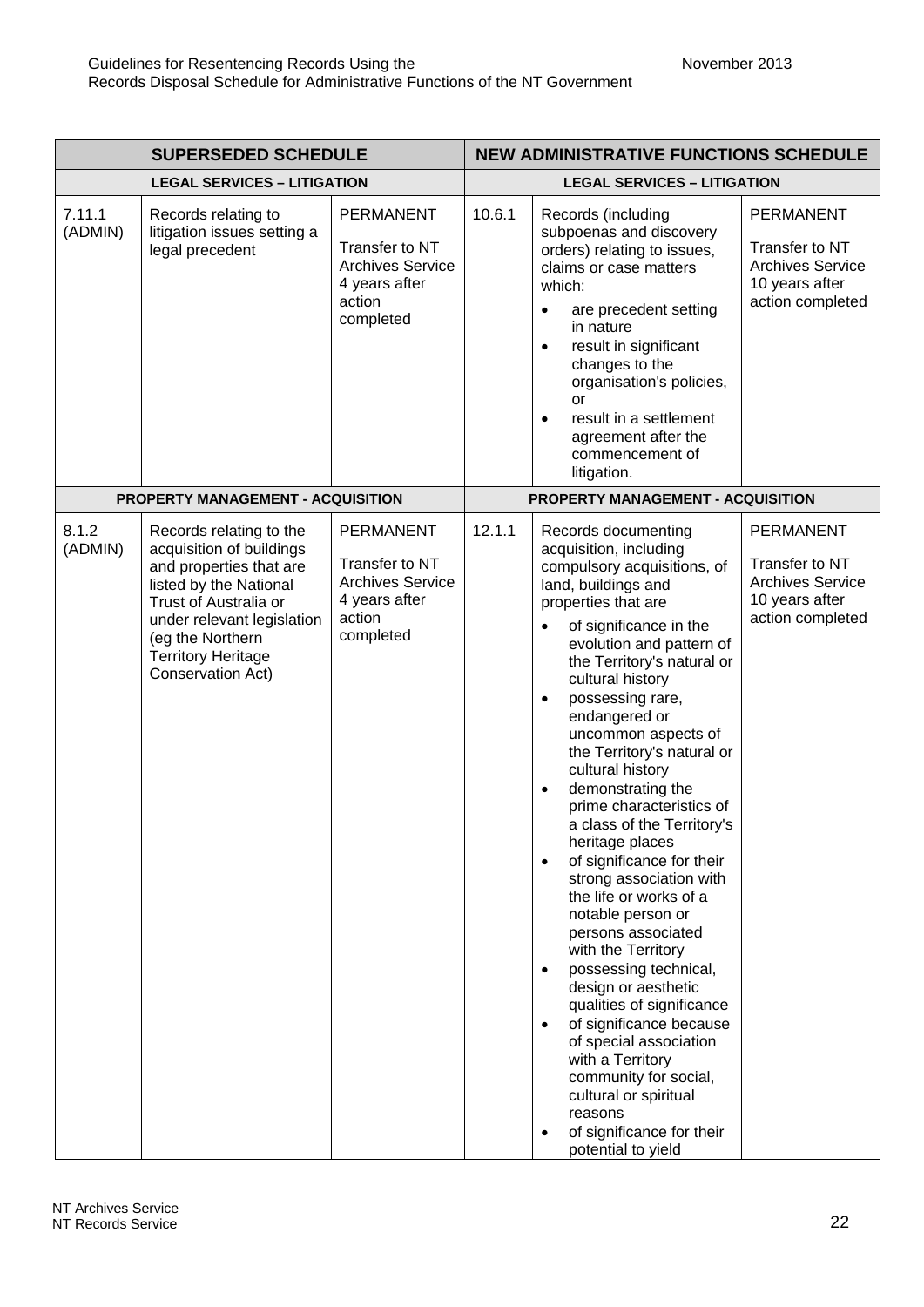| <b>SUPERSEDED SCHEDULE</b> |                                                                                                                                                                                                                                                                                                                                                                                                                                                                                                     | <b>NEW ADMINISTRATIVE FUNCTIONS SCHEDULE</b>                                                          |                                           |                                                                                                                                                                                                                                                                                                                                                                                                                                                                                                                                                        |                                                                                                     |
|----------------------------|-----------------------------------------------------------------------------------------------------------------------------------------------------------------------------------------------------------------------------------------------------------------------------------------------------------------------------------------------------------------------------------------------------------------------------------------------------------------------------------------------------|-------------------------------------------------------------------------------------------------------|-------------------------------------------|--------------------------------------------------------------------------------------------------------------------------------------------------------------------------------------------------------------------------------------------------------------------------------------------------------------------------------------------------------------------------------------------------------------------------------------------------------------------------------------------------------------------------------------------------------|-----------------------------------------------------------------------------------------------------|
|                            | <b>PROPERTY MANAGEMENT - CONSERVATION</b>                                                                                                                                                                                                                                                                                                                                                                                                                                                           |                                                                                                       |                                           | information which will<br>contribute to a better<br>understanding of<br>Territory heritage,<br>and/or listed by the<br><b>National Trust</b><br>Includes investigations<br>$\bullet$<br>into and reports on the<br>property, environmental<br>impact assessments,<br>legal advice, budgetary<br>estimates, cost benefit<br>analyses, conservation<br>orders and approvals.<br><b>PROPERTY MANAGEMENT - CONSERVATION</b>                                                                                                                                |                                                                                                     |
| 8.6.1                      | Records relating to the                                                                                                                                                                                                                                                                                                                                                                                                                                                                             | <b>PERMANENT</b>                                                                                      | 12.2.1                                    | Records documenting                                                                                                                                                                                                                                                                                                                                                                                                                                                                                                                                    | <b>PERMANENT</b>                                                                                    |
| (ADMIN)                    | activities involved in the<br>preservation, protection,<br>maintenance, restoration<br>and enhancement of<br>properties which are<br>considered to be of<br>significance to the<br>Northern Territory by the<br>National Trust of<br>Australia or under<br>relevant legislation (eg<br>the Northern Territory<br><b>Heritage Conservation</b><br>Act) including<br>Government House, Old<br>Naval Headquarters                                                                                      | Transfer to NT<br><b>Archives Service</b><br>4 years after<br>action<br>completed                     |                                           | preservation, protection,<br>maintenance, restoration<br>and enhancement of land,<br>properties and<br>infrastructure which are<br>considered to be of cultural<br>or heritage significance to<br>the Northern Territory.<br>Includes applications,<br>supporting documentation,<br>technical reports,<br>assessments, advice from<br>other jurisdictions or<br>professional organisations,<br>consultations, approvals<br>and notifications.                                                                                                          | Transfer to NT<br><b>Archives Service</b><br>10 years after<br>action completed                     |
|                            | <b>PROPERTY MANAGEMENT - CONSTRUCTION</b>                                                                                                                                                                                                                                                                                                                                                                                                                                                           |                                                                                                       | <b>PROPERTY MANAGEMENT - CONSTRUCTION</b> |                                                                                                                                                                                                                                                                                                                                                                                                                                                                                                                                                        |                                                                                                     |
| 8.7.1<br>(ADMIN)           | Records relating to<br>building, works and<br>improvements, including<br>feasibility studies and<br>design briefs,<br>negotiations, original<br>plans and sketches<br>drawn up by the agency,<br>as-built plans,<br>preliminary<br>investigations,<br>preparation of functional<br>and technical briefs -<br>capital works (more than<br>\$100,000) or buildings of<br>special significance to<br>the Northern Territory<br>(eg Government House)<br>and other major works<br>incorporating special | <b>PERMANENT</b><br>Transfer to NT<br><b>Archives Service</b><br>4 years after<br>action<br>completed | 12.3.1                                    | Records documenting<br>design and construction of<br>infrastructure and buildings<br>which are considered to be<br>of cultural or heritage<br>significance to the Northern<br>Territory for example public<br>housing, waterfront and<br>railway developments and<br>Parliament House. Includes<br>feasibility studies, design<br>briefs, specifications,<br>building plans, project<br>plans, consultations,<br>sketches, investigations,<br>environmental impact<br>assessments, technical<br>briefs, submissions, legal<br>advice, court orders and | <b>PERMANENT</b><br>Transfer to NT<br><b>Archives Service</b><br>10 years after<br>action completed |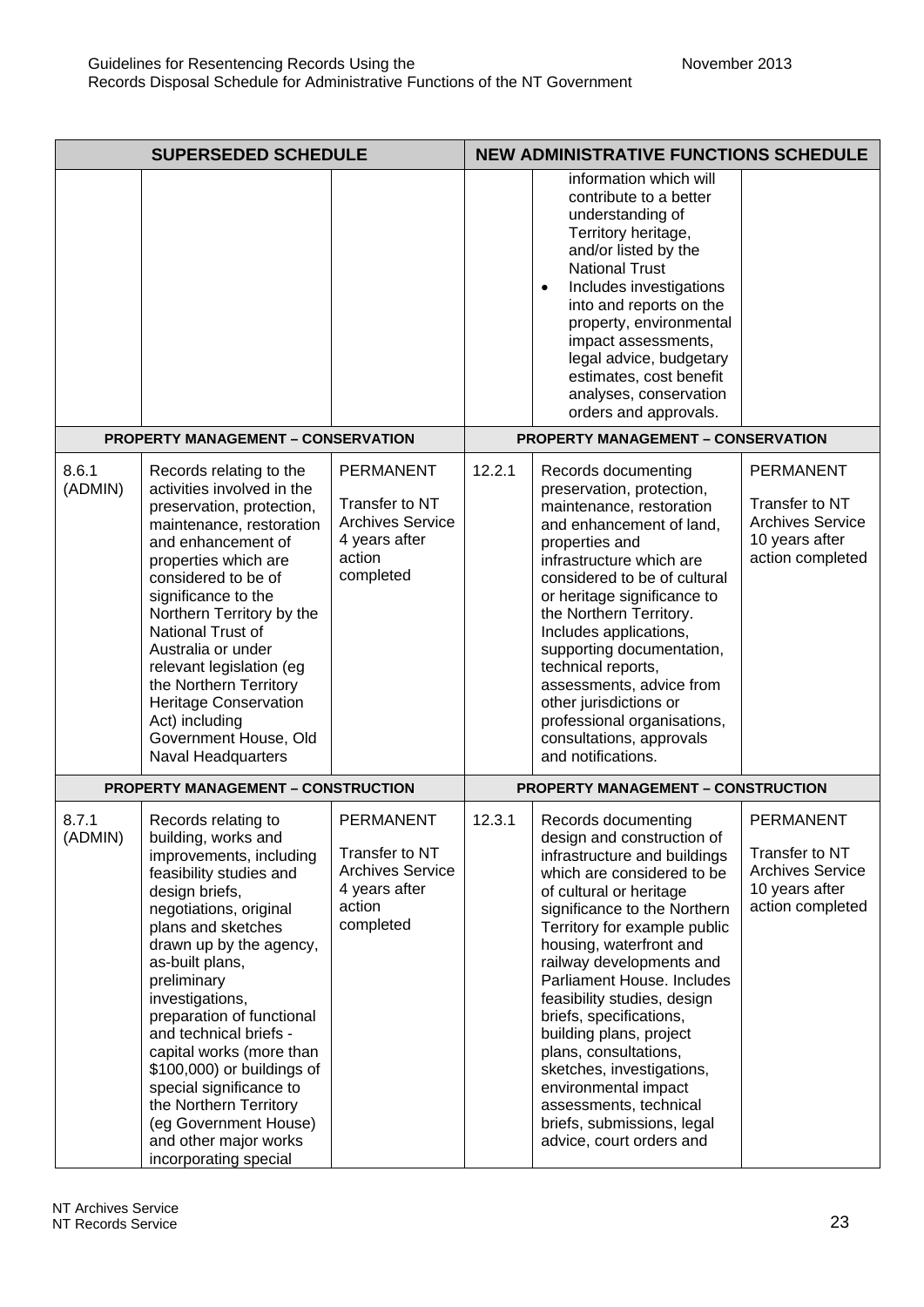| <b>SUPERSEDED SCHEDULE</b> |                                                                                                                                                                                                                                                           | <b>NEW ADMINISTRATIVE FUNCTIONS SCHEDULE</b>                                                          |                                   |                                                                                                                                                                                                                                                                                                                                                                                                                |                                                                                                        |
|----------------------------|-----------------------------------------------------------------------------------------------------------------------------------------------------------------------------------------------------------------------------------------------------------|-------------------------------------------------------------------------------------------------------|-----------------------------------|----------------------------------------------------------------------------------------------------------------------------------------------------------------------------------------------------------------------------------------------------------------------------------------------------------------------------------------------------------------------------------------------------------------|--------------------------------------------------------------------------------------------------------|
|                            | architectural or<br>engineering features                                                                                                                                                                                                                  |                                                                                                       |                                   | appeal decisions.                                                                                                                                                                                                                                                                                                                                                                                              |                                                                                                        |
|                            | <b>PROPERTY MANAGEMENT - DISPOSAL</b>                                                                                                                                                                                                                     |                                                                                                       |                                   | <b>PROPERTY MANAGEMENT - DISPOSAL</b>                                                                                                                                                                                                                                                                                                                                                                          |                                                                                                        |
| 8.9.1<br>(ADMIN)           | Records relating to the<br>disposal by sale or<br>transfer of buildings and<br>properties that are listed<br>by the National Trust of<br>Australia or under<br>relevant legislation (eg<br>the Northern Territory<br><b>Heritage Conservation</b><br>Act) | <b>PERMANENT</b><br>Transfer to NT<br><b>Archives Service</b><br>4 years after<br>action<br>completed | 12.4.1                            | Records documenting the<br>disposal by sale, transfer,<br>termination of lease,<br>auction or demolition of<br>land, infrastructure,<br>properties and buildings<br>which are considered to be<br>of cultural or heritage<br>significance to the Northern<br>Territory. Includes<br>assessments and<br>investigations, evaluation<br>certificates and details of<br>preparation undertaken<br>before disposal. | <b>PERMANENT</b><br>Transfer to NT<br><b>Archives Service</b><br>10 years after<br>action completed    |
|                            | <b>PROPERTY MANAGEMENT - RISK MANAGEMENT</b>                                                                                                                                                                                                              |                                                                                                       |                                   | <b>STRATEGIC MANAGEMENT - IMPLEMENTATION</b>                                                                                                                                                                                                                                                                                                                                                                   |                                                                                                        |
| 8.26.2<br>(ADMIN)          | Records relating to the<br>implementation of the<br>agency's disaster plan,<br>including reports of<br>individual disasters -<br>major disasters eg<br>Cyclone Tracy or the<br>Katherine floods.                                                          | <b>PERMANENT</b><br>Transfer to NT<br><b>Archives Service</b><br>4 years after<br>action<br>completed | 15.3.1                            | Records documenting the<br>implementation of the<br>business continuity/counter<br>disaster plan, following a<br>major disaster, eg Cyclone<br>Tracy or the Katherine<br>floods.                                                                                                                                                                                                                               | <b>PERMANENT</b><br>Transfer to NT<br><b>Archives Service</b><br>10 years after<br>action completed    |
|                            | <b>STRATEGIC MANAGEMENT - ADVICE</b>                                                                                                                                                                                                                      |                                                                                                       | <b>ADVICE (COMMON ACTIVITIES)</b> |                                                                                                                                                                                                                                                                                                                                                                                                                |                                                                                                        |
| 10.1.1<br>(ADMIN)          | Records relating to<br>advice and opinions<br>given or received in the<br>formulation of strategies<br>and policies for the<br>agency leading to<br>significant policy or<br>strategy change or major<br>precedence.                                      | <b>PERMANENT</b><br>Transfer to NT<br><b>Archives Service</b><br>4 years after<br>action<br>completed | 0.2.1                             | Records documenting the<br>provision of advice to the<br>portfolio Minister<br>concerning substantive<br>aspects of the<br>organisation's policies and<br>procedures, functions,<br>obligations, legislation or<br>liabilities where a detailed<br>response has been<br>provided.                                                                                                                              | <b>PERMANENT</b><br>Transfer to NT<br><b>Archives Service</b><br>10 years after<br>action<br>completed |
|                            | <b>STRATEGIC MANAGEMENT - AGREEMENTS</b>                                                                                                                                                                                                                  |                                                                                                       |                                   | <b>AGREEMENTS (COMMON ACTIVITIES)</b>                                                                                                                                                                                                                                                                                                                                                                          |                                                                                                        |
| 10.2.1<br>(ADMIN)          | Final versions of<br>agreements (including<br>memoranda of<br>understanding) made<br>with non-government<br>organisations, and<br>records relating to the<br>development,<br>negotiation maintenance                                                      | <b>PERMANENT</b><br>Transfer to NT<br><b>Archives Service</b><br>4 years after<br>action<br>completed | 0.3.1                             | Records documenting the<br>establishment, negotiation,<br>maintenance and review of<br>agreements with other<br>governments, government<br>organisations or bodies<br>concerning issues applying<br>to the whole of government,<br>changes to the                                                                                                                                                              | PERMANENT<br>Transfer to NT<br>Archives Service<br>10 years after<br>action<br>completed               |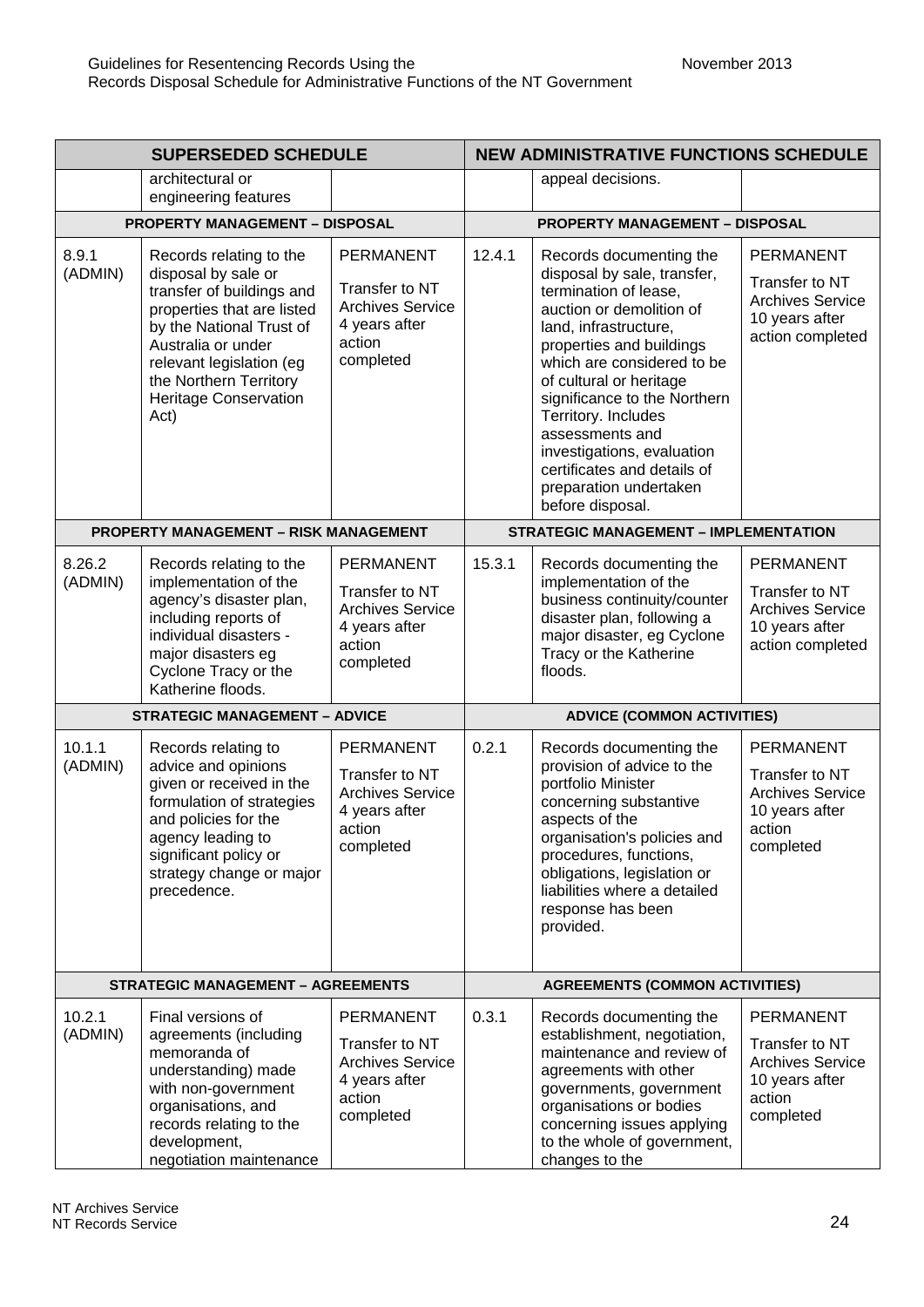| <b>SUPERSEDED SCHEDULE</b>                |                                                                                                                                                                                                                                                                                                                                                                                                                           | <b>NEW ADMINISTRATIVE FUNCTIONS SCHEDULE</b>                                                          |                                        |                                                                                                                                                                                                                                                                                                                                   |                                                                                                        |
|-------------------------------------------|---------------------------------------------------------------------------------------------------------------------------------------------------------------------------------------------------------------------------------------------------------------------------------------------------------------------------------------------------------------------------------------------------------------------------|-------------------------------------------------------------------------------------------------------|----------------------------------------|-----------------------------------------------------------------------------------------------------------------------------------------------------------------------------------------------------------------------------------------------------------------------------------------------------------------------------------|--------------------------------------------------------------------------------------------------------|
|                                           | and review of the<br>agreements - major<br>agreements eg national<br>or international trade<br>agreements or those<br>resulting from the<br>recommendations of a<br>Royal Commission or<br>Commission of Inquiry.                                                                                                                                                                                                         |                                                                                                       |                                        | performance of statutory<br>functions, or having<br>implications for major<br>liabilities or obligations of<br>the organisation.                                                                                                                                                                                                  |                                                                                                        |
|                                           | <b>STRATEGIC MANAGEMENT - COMMITTEES</b>                                                                                                                                                                                                                                                                                                                                                                                  |                                                                                                       | <b>COMMITTEES (COMMON ACTIVITIES)</b>  |                                                                                                                                                                                                                                                                                                                                   |                                                                                                        |
| 10.5.1<br>(ADMIN)                         | Records of committees<br>convened by or involving<br>the agency in regard to<br>strategic management,<br>including agenda,<br>appointments,<br>attendance, briefing and<br>discussion papers,<br>minutes, reports and<br>submissions relating to<br>major policy issues<br>within the agency or<br>government.                                                                                                            | <b>PERMANENT</b><br>Transfer to NT<br><b>Archives Service</b><br>4 years after<br>action<br>completed | 0.6.1                                  | Records documenting high-<br>level committees, eg board<br>of management, those<br>formed to determine and<br>manage strategic and core<br>functional policy or<br>implement major<br>organisation programs, or<br>where the organisation is<br>the NT Government's main<br>representative, eg inter-<br>governmental committees. | <b>PERMANENT</b><br>Transfer to NT<br><b>Archives Service</b><br>10 years after<br>action<br>completed |
| <b>STRATEGIC MANAGEMENT - LEGISLATION</b> |                                                                                                                                                                                                                                                                                                                                                                                                                           | <b>STRATEGIC MANAGEMENT - LEGISLATION</b>                                                             |                                        |                                                                                                                                                                                                                                                                                                                                   |                                                                                                        |
| 10.11.1<br>(ADMIN)                        | Records relating to the<br>formulation and<br>amendment of legislation<br>that forms the legislative<br>basis for the<br>organisation, including<br>proposals for<br>new/amendments to<br>existing legislation,<br>comments on draft<br>legislation (acts, bills, by-<br>laws, regulations),<br>parliamentary speeches,<br>submissions, working<br>papers to the Minister<br>and Cabinet, and other<br>substantial input. | <b>PERMANENT</b><br>Transfer to NT<br><b>Archives Service</b><br>4 years after<br>action<br>completed | 15.4.1                                 | Records documenting the<br>development,<br>implementation and review<br>of legislation and<br>regulations concerning the<br>operations and functional<br>responsibilities of the<br>organisation.                                                                                                                                 | <b>PERMANENT</b><br>Transfer to NT<br><b>Archives Service</b><br>10 years after<br>action<br>completed |
| <b>STRATEGIC MANAGEMENT - PLANNING</b>    |                                                                                                                                                                                                                                                                                                                                                                                                                           |                                                                                                       | <b>STRATEGIC MANAGEMENT - PLANNING</b> |                                                                                                                                                                                                                                                                                                                                   |                                                                                                        |
| 10.15.1<br>(ADMIN)                        | Final versions of agency-<br>wide business, corporate<br>or strategic plans and<br>records relating to the<br>development of the<br>plans (includes whole of<br>government strategic<br>plans such as Planning<br>for Growth, Foundations<br>for Our Future, Equal                                                                                                                                                        | <b>PERMANENT</b><br>Transfer to NT<br><b>Archives Service</b><br>4 years after<br>action<br>completed | 15.5.1                                 | Final, approved versions of<br>the organisation's<br>overarching, whole of<br>organisation strategic and<br>corporate, plans, and<br>associated correspondence<br>indicating who the plans<br>apply to and responsibilities<br>for their implementation.                                                                          | <b>PERMANENT</b><br>Transfer to NT<br><b>Archives Service</b><br>10 years after<br>action completed    |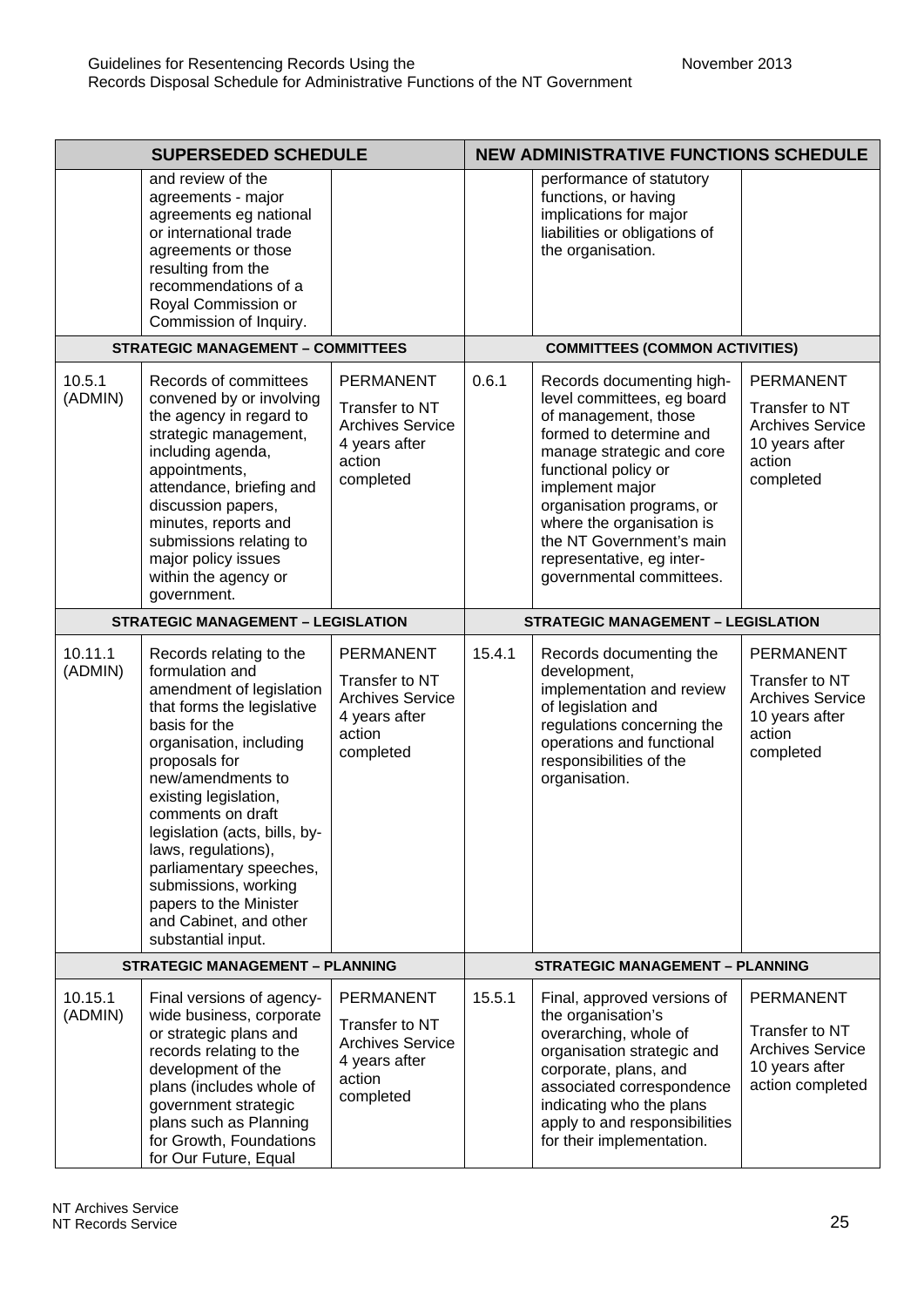| <b>SUPERSEDED SCHEDULE</b>                |                                                                                                                                                                                                                                                                                                                                              | <b>NEW ADMINISTRATIVE FUNCTIONS SCHEDULE</b>                                                          |                                              |                                                                                                                                                                                                                                                                                                                                      |                                                                                                        |
|-------------------------------------------|----------------------------------------------------------------------------------------------------------------------------------------------------------------------------------------------------------------------------------------------------------------------------------------------------------------------------------------------|-------------------------------------------------------------------------------------------------------|----------------------------------------------|--------------------------------------------------------------------------------------------------------------------------------------------------------------------------------------------------------------------------------------------------------------------------------------------------------------------------------------|--------------------------------------------------------------------------------------------------------|
|                                           | Employment<br>Opportunity).                                                                                                                                                                                                                                                                                                                  |                                                                                                       |                                              |                                                                                                                                                                                                                                                                                                                                      |                                                                                                        |
| <b>STRATEGIC MANAGEMENT - POLICY</b>      |                                                                                                                                                                                                                                                                                                                                              |                                                                                                       | <b>STRATEGIC MANAGEMENT - POLICY</b>         |                                                                                                                                                                                                                                                                                                                                      |                                                                                                        |
| 10.16.1<br>(ADMIN)                        | Records relating to the<br>formulation of agency<br>policy on functional<br>activities, strategic<br>planning and<br>management issues,<br>including consultation<br>papers, drafts, policy<br>proposals, reports,<br>research papers, master<br>copies of policies and<br>master set of comments<br>received by the<br>coordinating agency. | <b>PERMANENT</b><br>Transfer to NT<br><b>Archives Service</b><br>4 years after<br>action<br>completed | 15.6.1                                       | Records documenting the<br>development and review of<br>the organisation's<br>overarching, whole of<br>organisation strategic<br>management policies, or<br>whole of government<br>strategic policies, and<br>associated correspondence<br>indicating who the policies<br>apply to and responsibilities<br>for their implementation. | <b>PERMANENT</b><br>Transfer to NT<br><b>Archives Service</b><br>10 years after<br>action completed    |
| <b>STRATEGIC MANAGEMENT - REPORTING</b>   |                                                                                                                                                                                                                                                                                                                                              | <b>REPORTING (COMMON ACTIVITIES)</b>                                                                  |                                              |                                                                                                                                                                                                                                                                                                                                      |                                                                                                        |
| 10.20.1<br>(ADMIN)                        | Final versions of formal<br>reports submitted by the<br>agency in accordance<br>with its strategic<br>management function<br>(eg the Annual Report),<br>and records relating to<br>such reports, including<br>briefing and discussion<br>papers, comments<br>received, major drafts,<br>returns and reviews.                                 | <b>PERMANENT</b><br>Transfer to NT<br><b>Archives Service</b><br>4 years after<br>action<br>completed | 0.14.1                                       | Final, approved versions of<br>major reports, and working<br>papers documenting the<br>development of major<br>reports, detailing the<br>performance of the<br>organisation in meeting<br>corporate goals, objectives<br>and performance<br>indicators, or in response to<br>significant events.                                     | <b>PERMANENT</b><br>Transfer to NT<br><b>Archives Service</b><br>10 years after<br>action<br>completed |
|                                           | <b>STRATEGIC MANAGEMENT - RISK MANAGEMENT</b>                                                                                                                                                                                                                                                                                                |                                                                                                       | <b>STRATEGIC MANAGEMENT - IMPLEMENTATION</b> |                                                                                                                                                                                                                                                                                                                                      |                                                                                                        |
| 10.23.2<br>(ADMIN)                        | Records relating to the<br>implementation of the<br>agency's disaster plan,<br>including reports of<br>individual disasters -<br>major disasters eg<br>Cyclone Tracy.                                                                                                                                                                        | <b>PERMANENT</b><br>Transfer to NT<br><b>Archives Service</b><br>4 years after<br>action<br>completed | 15.3.2                                       | Records documenting the<br>implementation of the<br>business continuity/counter<br>disaster plan, following a<br>major disaster, eg Cyclone<br>Tracy or the Katherine<br>floods.                                                                                                                                                     | <b>PERMANENT</b><br>Transfer to NT<br><b>Archives Service</b><br>10 years after<br>action completed    |
| <b>STRATEGIC MANAGEMENT - SUBMISSIONS</b> |                                                                                                                                                                                                                                                                                                                                              | <b>ADVICE (COMMON ACTIVITIES)</b>                                                                     |                                              |                                                                                                                                                                                                                                                                                                                                      |                                                                                                        |
| 10.25.1<br>(ADMIN)                        | Records relating to<br>requests for comment on<br>the agency's strategic<br>management functions,<br>programs or activities<br>which elicit a detailed<br>response or submission<br>(eg involving the Minister<br>or CEO) from the<br>agency.                                                                                                | <b>PERMANENT</b><br>Transfer to NT<br><b>Archives Service</b><br>4 years after<br>action<br>completed | 0.2.1                                        | Records documenting the<br>provision of advice to the<br>portfolio Minister<br>concerning substantive<br>aspects of the<br>organisation's policies and<br>procedures, functions,<br>obligations, legislation or<br>liabilities where a detailed<br>response has been<br>provided.                                                    | PERMANENT<br>Transfer to NT<br><b>Archives Service</b><br>10 years after<br>action<br>completed        |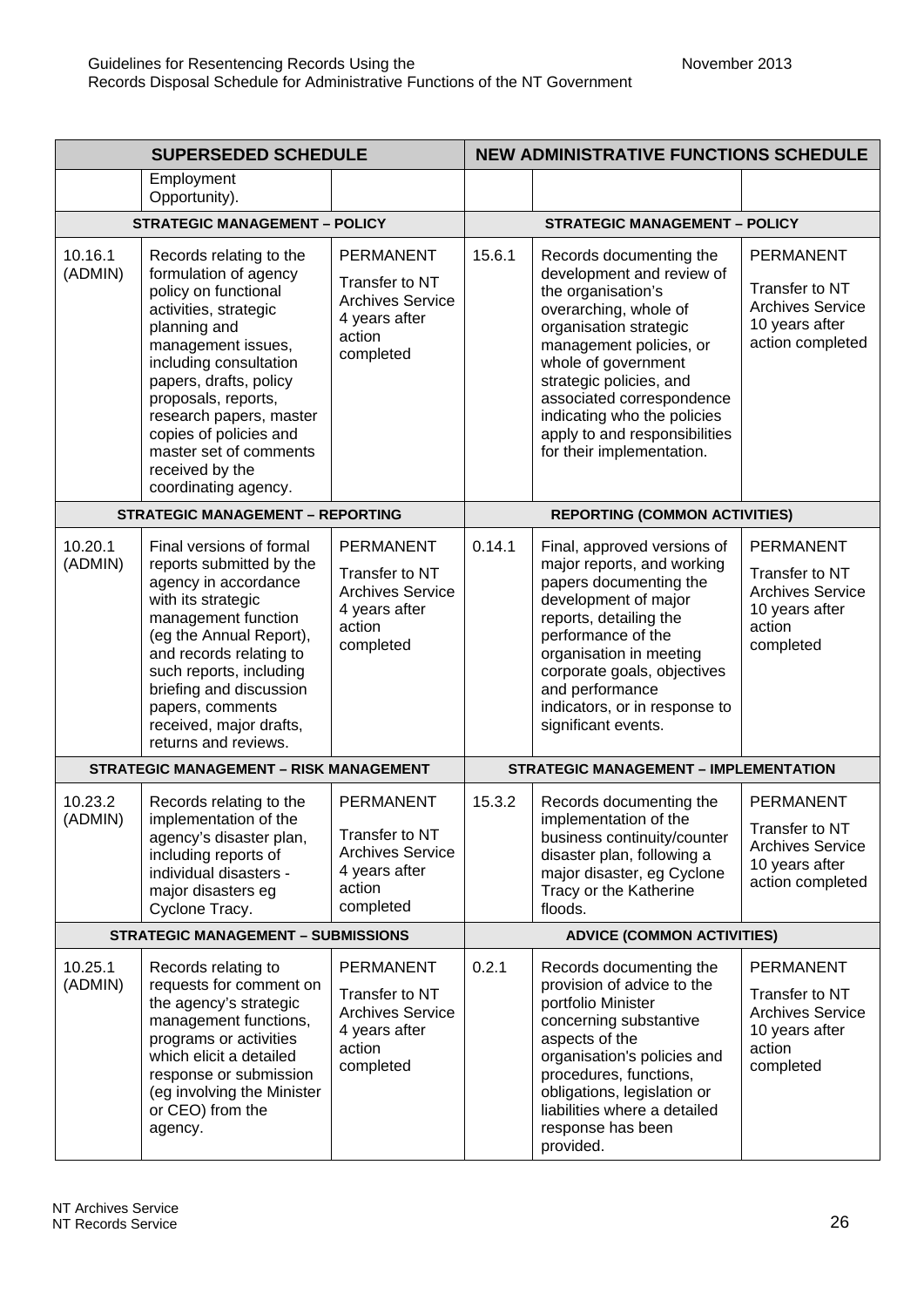| <b>SUPERSEDED SCHEDULE</b>                                   |                                                                                                                                                                       |                                                                                                       |                                              | <b>NEW ADMINISTRATIVE FUNCTIONS SCHEDULE</b>                                                                                                                                     |                                                                                                 |
|--------------------------------------------------------------|-----------------------------------------------------------------------------------------------------------------------------------------------------------------------|-------------------------------------------------------------------------------------------------------|----------------------------------------------|----------------------------------------------------------------------------------------------------------------------------------------------------------------------------------|-------------------------------------------------------------------------------------------------|
| <b>TECHNOLOGY &amp; TELECOMMUNICATIONS - RISK MANAGEMENT</b> |                                                                                                                                                                       |                                                                                                       | <b>STRATEGIC MANAGEMENT - IMPLEMENTATION</b> |                                                                                                                                                                                  |                                                                                                 |
| 11.32.2<br>(ADMIN)                                           | Records relating to the<br>implementation of the<br>agency's disaster plan,<br>including reports of<br>individual disasters -<br>major disasters eg<br>Cyclone Tracy. | <b>PERMANENT</b><br>Transfer to NT<br><b>Archives Service</b><br>4 years after<br>action<br>completed | 15.3.1                                       | Records documenting the<br>implementation of the<br>business continuity/counter<br>disaster plan, following a<br>major disaster, eg Cyclone<br>Tracy or the Katherine<br>floods. | PERMANENT<br>Transfer to NT<br><b>Archives Service</b><br>10 years after<br>action<br>completed |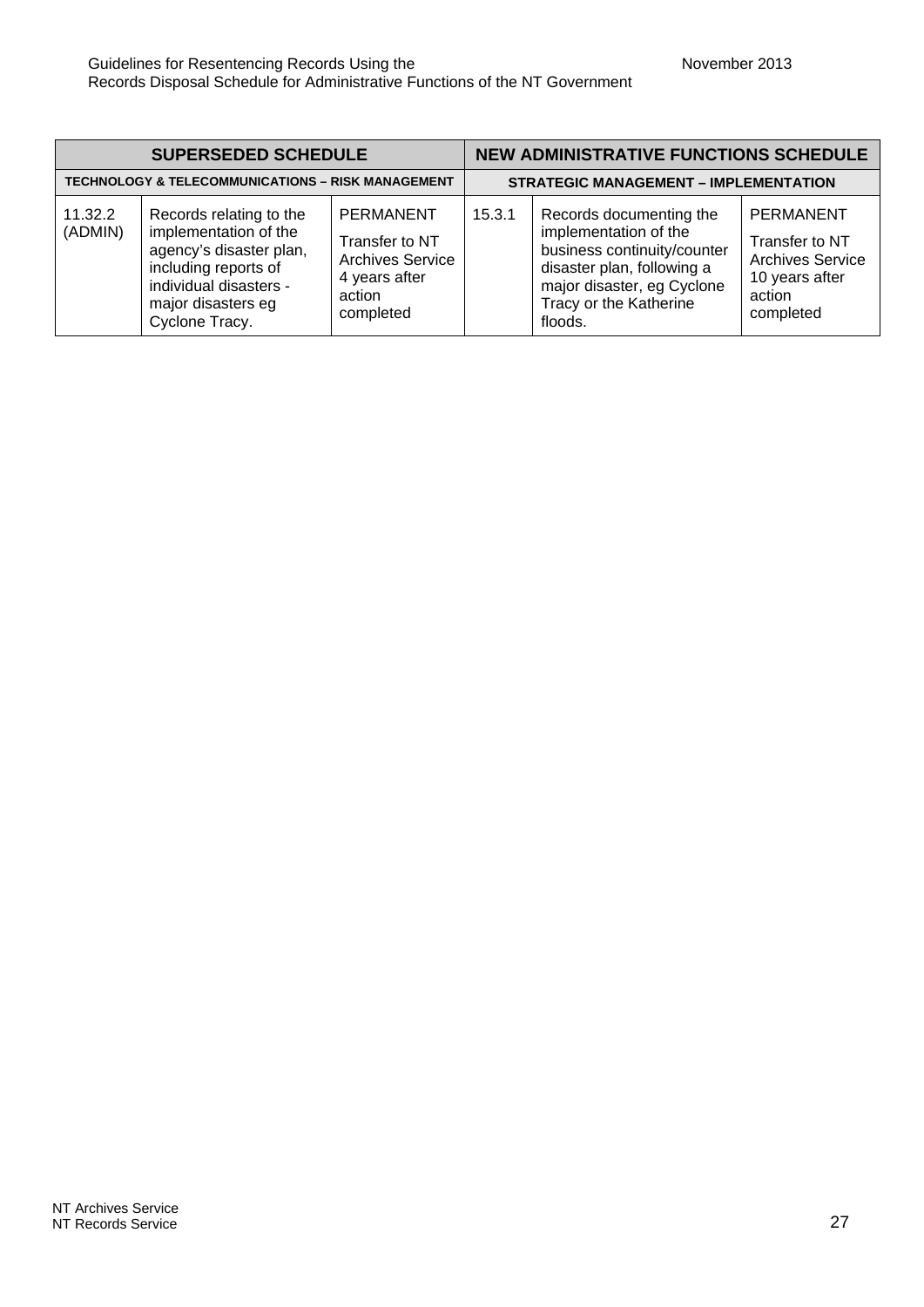## **TABLE 3: Temporary classes which are now Permanent**

| <b>SUPERSEDED SCHEDULE</b>                  |                                                                                                                                                                                                                                                                                                                                             | <b>NEW ADMINISTRATIVE FUNCTIONS SCHEDULE</b>                                                              |                                             |                                                                                                                                                                                                                                                                                                                                                                                                                                     |                                                                                                            |
|---------------------------------------------|---------------------------------------------------------------------------------------------------------------------------------------------------------------------------------------------------------------------------------------------------------------------------------------------------------------------------------------------|-----------------------------------------------------------------------------------------------------------|---------------------------------------------|-------------------------------------------------------------------------------------------------------------------------------------------------------------------------------------------------------------------------------------------------------------------------------------------------------------------------------------------------------------------------------------------------------------------------------------|------------------------------------------------------------------------------------------------------------|
| <b>GOVERNMENT RELATIONS - PRESENTATIONS</b> |                                                                                                                                                                                                                                                                                                                                             |                                                                                                           | <b>GOVERNMENT RELATIONS - PRESENTATIONS</b> |                                                                                                                                                                                                                                                                                                                                                                                                                                     |                                                                                                            |
| 4.16.1<br>(ADMIN)                           | Records relating to<br>agency addresses and<br>seminars for government<br>relations purposes,<br>including speeches and<br>multi-media presentations                                                                                                                                                                                        | <b>TEMPORARY</b><br>Destroy 2<br>years after<br>action<br>completed                                       | 7.5.1                                       | Transcripts of final versions<br>of addresses, speeches or<br>papers delivered by the<br>Minister, members of<br>governing bodies, chief or<br>senior executives of the<br>organisation at significant<br>government occasions.                                                                                                                                                                                                     | <b>PERMANENT</b><br>Transfer to the<br><b>NT Archives</b><br>Service 10 years<br>after action<br>completed |
|                                             | <b>INFORMATION MANAGEMENT - DISPOSAL</b>                                                                                                                                                                                                                                                                                                    |                                                                                                           | <b>INFORMATION MANAGEMENT - DISPOSAL</b>    |                                                                                                                                                                                                                                                                                                                                                                                                                                     |                                                                                                            |
| 1.14.3<br>(IM)                              | Records relating to the<br>processes of transfer and<br>retrieval of records from<br>NT Archives Service.<br>Includes:<br>transfer<br>$\bullet$<br>proposals<br>requests to<br>$\bullet$<br>retrieve from non<br>government<br>organisations or<br>individuals<br>lending service<br>$\bullet$<br>receipt for<br>records<br>issued/returned | <b>TEMPORARY</b><br>Destroy when<br>master control<br>records are<br>updated and<br>transfer<br>completed | 9.5.1                                       | Records documenting the<br>transfer of records to NT<br>Archives Service as<br>Territory Archives. Includes:<br>transfer proposals<br>$\bullet$<br>lists of series<br>$\bullet$<br>proposed for transfer<br>series information<br>$\bullet$<br>consignment lists<br>$\bullet$<br>related<br>$\bullet$<br>correspondence.                                                                                                            | <b>PERMANENT</b><br>Retain in<br>organisation                                                              |
|                                             | <b>LEGAL SERVICES - CLAIMS</b>                                                                                                                                                                                                                                                                                                              |                                                                                                           | <b>LEGAL SERVICES - CLAIMS</b>              |                                                                                                                                                                                                                                                                                                                                                                                                                                     |                                                                                                            |
| 7.3.1<br>(ADMIN)                            | Records relating to claims<br>that do not proceed to<br>litigation, are settled by<br>agreement or withdrawn                                                                                                                                                                                                                                | <b>TEMPORARY</b><br>Destroy 7<br>years after<br>settlement or<br>withdrawal                               | 10.2.1                                      | Records documenting<br>claims that are settled by<br>agreement.                                                                                                                                                                                                                                                                                                                                                                     | <b>PERMANENT</b><br>Transfer to NT<br><b>Archives Service</b><br>10 years after<br>settlement              |
| <b>PROPERTY MANAGEMENT - FIT OUTS</b>       |                                                                                                                                                                                                                                                                                                                                             | <b>PROPERTY MANAGEMENT - FIT OUTS</b>                                                                     |                                             |                                                                                                                                                                                                                                                                                                                                                                                                                                     |                                                                                                            |
| 8.10.1<br>(ADMIN)                           | Records relating to fit-<br>outs or refurbishment of<br>buildings, including<br>documentation of any<br>work for which owner's<br>approval is required (may<br>include plans,<br>certifications, and<br>correspondence with<br>property managers,<br>building owners,<br>consultants and clients)                                           | <b>TEMPORARY</b><br>Destroy 3<br>years after<br>vacation of<br>premises                                   | 12.5.1                                      | Records documenting fit out<br>or refurbishment of<br>properties and buildings<br>which are considered to be<br>of cultural or heritage<br>significance to the NT.<br>Includes design briefs,<br>notifications, approvals,<br>assessments, certifications,<br>plans and consultations.<br>Only applies to buildings of<br>cultural or heritage<br>significance - for records<br>documenting all other fit<br>outs use class 12.5.2. | <b>PERMANENT</b><br>Transfer to NT<br><b>Archives Service</b><br>10 years after<br>action completed        |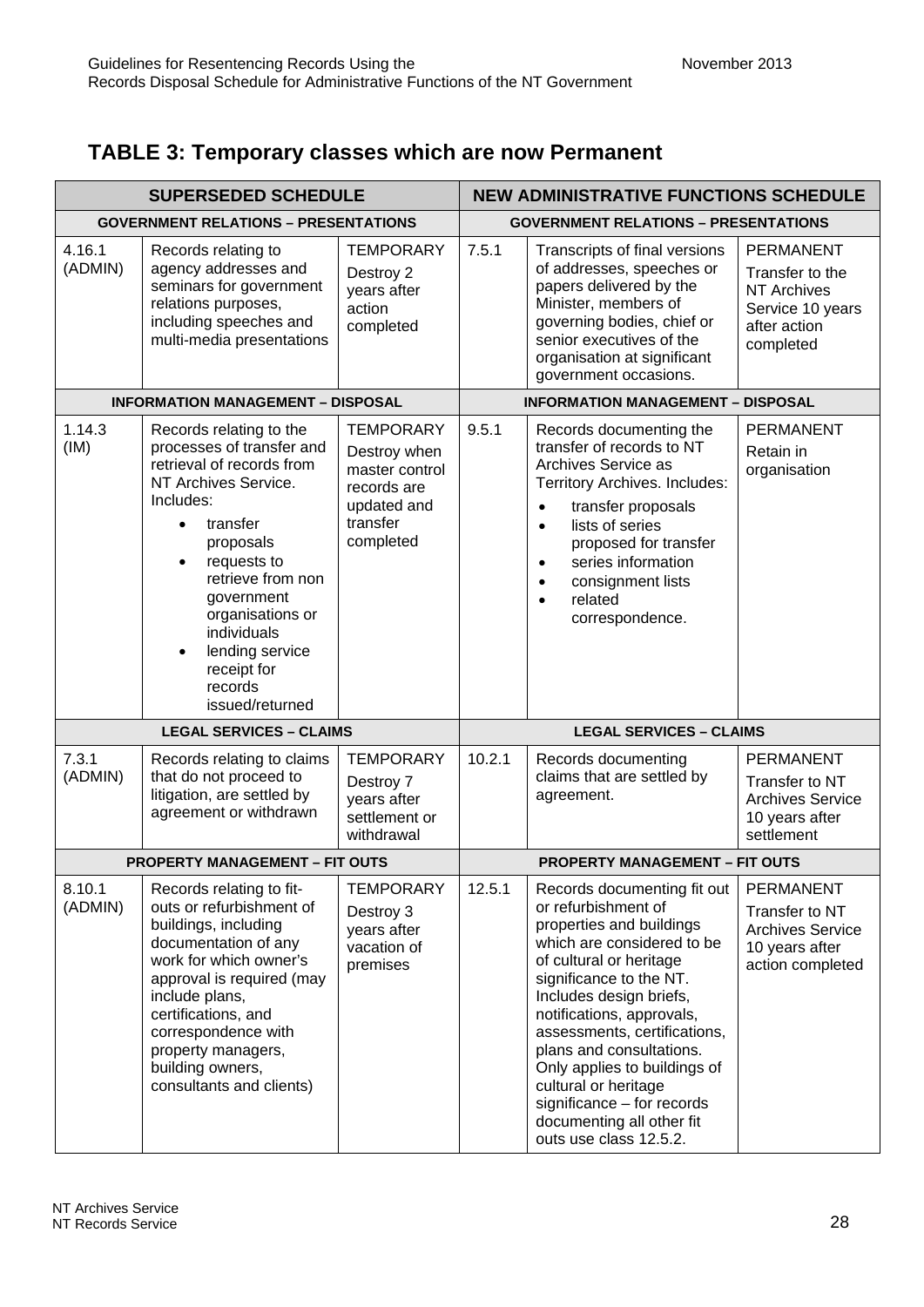| <b>SUPERSEDED SCHEDULE</b>                |                                                                                                                                                                                               | <b>NEW ADMINISTRATIVE FUNCTIONS SCHEDULE</b>                                                                                              |         |                                                                                                                                                                                                                                                                                                                                                                                                                                                                                                                                                                                                          |                                                                                                     |
|-------------------------------------------|-----------------------------------------------------------------------------------------------------------------------------------------------------------------------------------------------|-------------------------------------------------------------------------------------------------------------------------------------------|---------|----------------------------------------------------------------------------------------------------------------------------------------------------------------------------------------------------------------------------------------------------------------------------------------------------------------------------------------------------------------------------------------------------------------------------------------------------------------------------------------------------------------------------------------------------------------------------------------------------------|-----------------------------------------------------------------------------------------------------|
| <b>PROPERTY MANAGEMENT - INSPECTIONS</b>  |                                                                                                                                                                                               | <b>PROPERTY MANAGEMENT - INSPECTIONS</b>                                                                                                  |         |                                                                                                                                                                                                                                                                                                                                                                                                                                                                                                                                                                                                          |                                                                                                     |
| 8.12.1<br>(ADMIN)                         | Records relating to<br>routine inspections of<br>premises not involving<br>Occupational Health and<br>Safety issues (eg in<br>accordance with the<br>leasing agreement)                       | <b>TEMPORARY</b><br>Destroy 6<br>years after<br>action<br>completed                                                                       | 12.6.1  | Records documenting<br>inspections of land,<br>buildings and properties<br>considered to be of cultural<br>or heritage significance to<br>the Northern Territory,<br>where major faults or<br>problems are identified.<br>Includes technical reports,<br>inspection reports and<br>actions taken to remedy<br>problems.<br>NOTE: only applies to<br>buildings of cultural or<br>heritage significance -<br>records documenting all<br>other inspections are to be<br>sentenced using class<br>12.6.2 or 12.6.3.                                                                                          | <b>PERMANENT</b><br>Transfer to NT<br><b>Archives Service</b><br>10 years after<br>action completed |
| <b>PROPERTY MANAGEMENT - INSTALLATION</b> |                                                                                                                                                                                               | <b>PROPERTY MANAGEMENT - INSTALLATION</b>                                                                                                 |         |                                                                                                                                                                                                                                                                                                                                                                                                                                                                                                                                                                                                          |                                                                                                     |
| 8.13.1<br>(ADMIN)                         | Records relating to<br>installation of equipment<br>eg security equipment,<br>fire alarms and panels<br>and associated cabling                                                                | <b>TEMPORARY</b><br>Destroy 3<br>years after<br>replacement of<br>equipment or<br>vacation of<br>premises,<br>whichever is<br>the earlier | 12.7.1  | Records documenting<br>installation of equipment<br>such as plumbing, air<br>conditioning, security<br>equipment, gates and grills,<br>fire alarms and panels,<br>cabling, disability ramps<br>and chair lifts in properties<br>and buildings considered of<br>cultural or heritage<br>significance to the Northern<br>Territory. Includes<br>arranging installations,<br>equipment location details<br>and maps.<br><b>NOTE:</b> only applies to<br>buildings of cultural or<br>heritage significance -<br>records documenting all<br>other installations are to be<br>sentenced using class<br>12.7.2. | PERMANENT<br>Transfer to NT<br><b>Archives Service</b><br>10 years after<br>action completed        |
| <b>PROPERTY MANAGEMENT - MAINTENANCE</b>  |                                                                                                                                                                                               | <b>PROPERTY MANAGEMENT - MAINTENANCE</b>                                                                                                  |         |                                                                                                                                                                                                                                                                                                                                                                                                                                                                                                                                                                                                          |                                                                                                     |
| 8.19.1<br>(ADMIN)                         | Records relating to<br>repairs and maintenance<br>of accommodation,<br>including maintenance<br>inspections, requests for<br>maintenance, and<br>documentation of<br>maintenance action which | <b>TEMPORARY</b><br>Destroy 3<br>years after<br>vacation of<br>premises                                                                   | 12.10.1 | Records documenting<br>repairs made to<br>infrastructure, properties,<br>buildings and facilities<br>considered of cultural or<br>heritage significance to the<br>Northern Territory following<br>a disaster such as fire, flood                                                                                                                                                                                                                                                                                                                                                                         | <b>PERMANENT</b><br>Transfer to NT<br><b>Archives Service</b><br>10 years after<br>action completed |